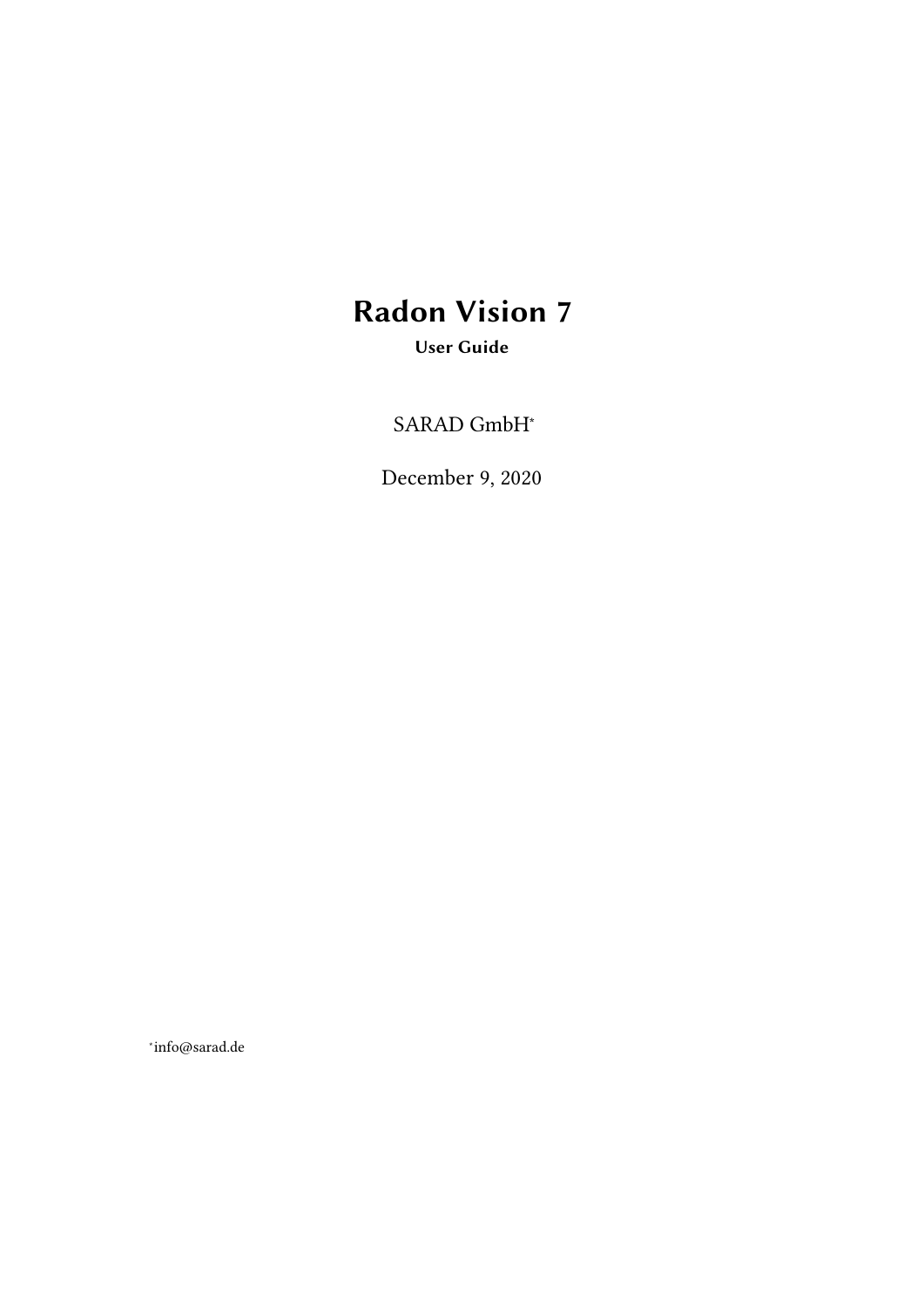## **Contents**

|    |      | 1. Introduction                                                                                    | 6  |
|----|------|----------------------------------------------------------------------------------------------------|----|
|    | 1.1. | Features                                                                                           | 6  |
|    | 1.2. |                                                                                                    | 8  |
| 2. |      | Installation and configuration                                                                     | 9  |
|    | 2.1. |                                                                                                    | 9  |
|    | 2.2. |                                                                                                    | 10 |
| 3. |      | <b>Getting started</b>                                                                             | 12 |
|    | 3.1. | Terms: measurement campaigns and measurement data file                                             | 12 |
|    | 3.2. |                                                                                                    | 12 |
|    | 3.3. |                                                                                                    | 14 |
|    | 3.4. |                                                                                                    | 15 |
|    |      | Marking integration intervals for calculating mean values, exposure<br>3.4.1.                      |    |
|    |      |                                                                                                    | 15 |
|    |      | Setting the equilibrium factor and dose conversion coefficient<br>3.4.2.                           | 15 |
|    |      | 4. Examples of use                                                                                 | 18 |
|    | 4.1. | Example: Assessment of the radon situation in living spaces                                        | 18 |
|    | 4.2. | Example: Determination of the radon exposure in a school building $\dots \dots$                    | 19 |
|    | 4.3. |                                                                                                    | 21 |
|    |      | 5. Operation of Radon Vision 7                                                                     | 23 |
|    |      |                                                                                                    | 23 |
|    | 5.2. |                                                                                                    | 26 |
|    | 5.3. |                                                                                                    | 27 |
|    |      | Radon Scout family devices, Thoron Scout and RTM 1688-2<br>5.3.1.                                  | 27 |
|    |      | Devices of the DOSEman family, RTM 1688 and Analog Radon Sensor.<br>5.3.2.                         | 29 |
|    | 5.4. | Displaying and analyzing the measurement data                                                      | 33 |
|    |      | 5.4.1.                                                                                             | 33 |
|    |      | 5.4.2.                                                                                             | 33 |
|    |      | 5.4.3.                                                                                             | 33 |
|    |      | 5.4.4.                                                                                             | 34 |
|    |      | 5.4.5.                                                                                             | 35 |
|    |      | 5.4.6.                                                                                             | 36 |
|    |      | 5.4.7.                                                                                             | 37 |
|    | 5.5. | Calculation of exposure, dose and mean values                                                      | 42 |
|    |      | Display of the calculated values $\dots \dots \dots \dots \dots \dots \dots \dots \dots$<br>5.5.1. | 42 |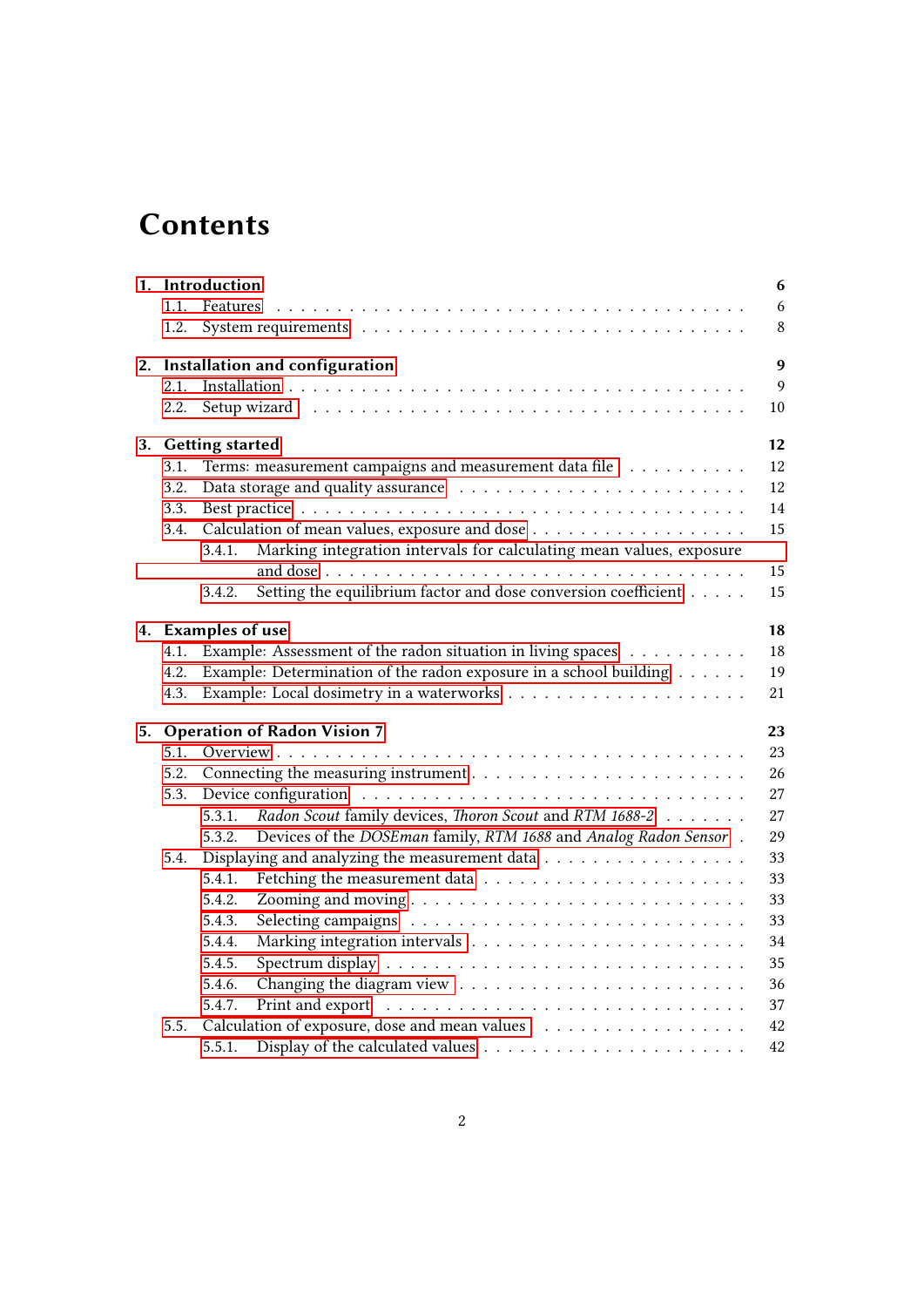|          |  | 5.5.2. Detection limit and exposure calculation 42                                              |    |  |
|----------|--|-------------------------------------------------------------------------------------------------|----|--|
|          |  | 5.5.3. Dose calculation $\ldots \ldots \ldots \ldots \ldots \ldots \ldots \ldots \ldots \ldots$ | 43 |  |
|          |  |                                                                                                 | 44 |  |
|          |  |                                                                                                 | 44 |  |
|          |  | A. List of keyboard shortcuts                                                                   | 49 |  |
|          |  | <b>B.</b> Known limitations and errors                                                          | 50 |  |
| Glossary |  |                                                                                                 |    |  |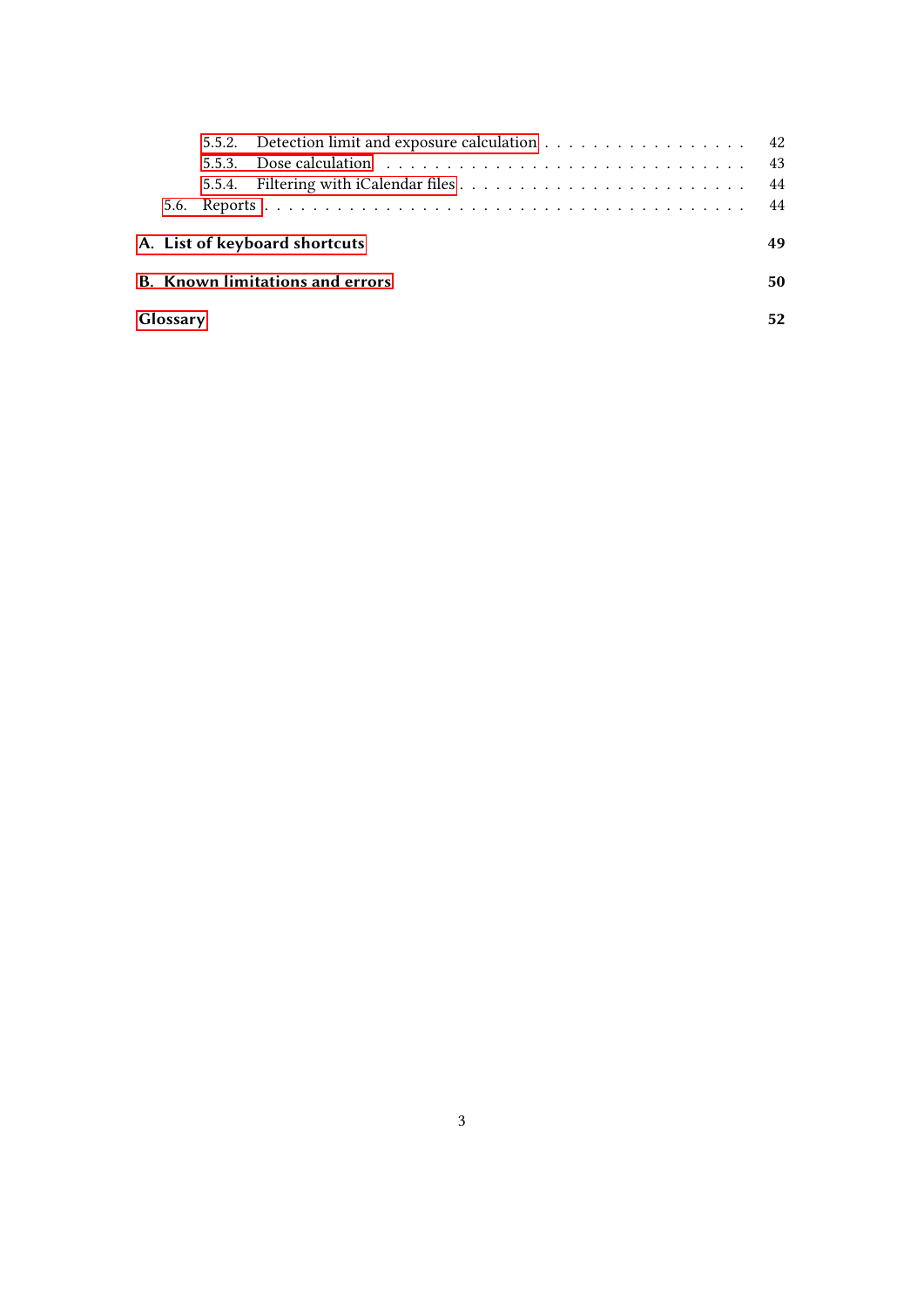# List of Tables

| 5.2. Select campaigns in the diagram and from the dropdown list 34                      |  |
|-----------------------------------------------------------------------------------------|--|
| 5.3. Mark integration intervals in the diagram manually $\dots \dots \dots \dots \dots$ |  |
| 5.4. Variables that can be used in report templates with their meaning 46               |  |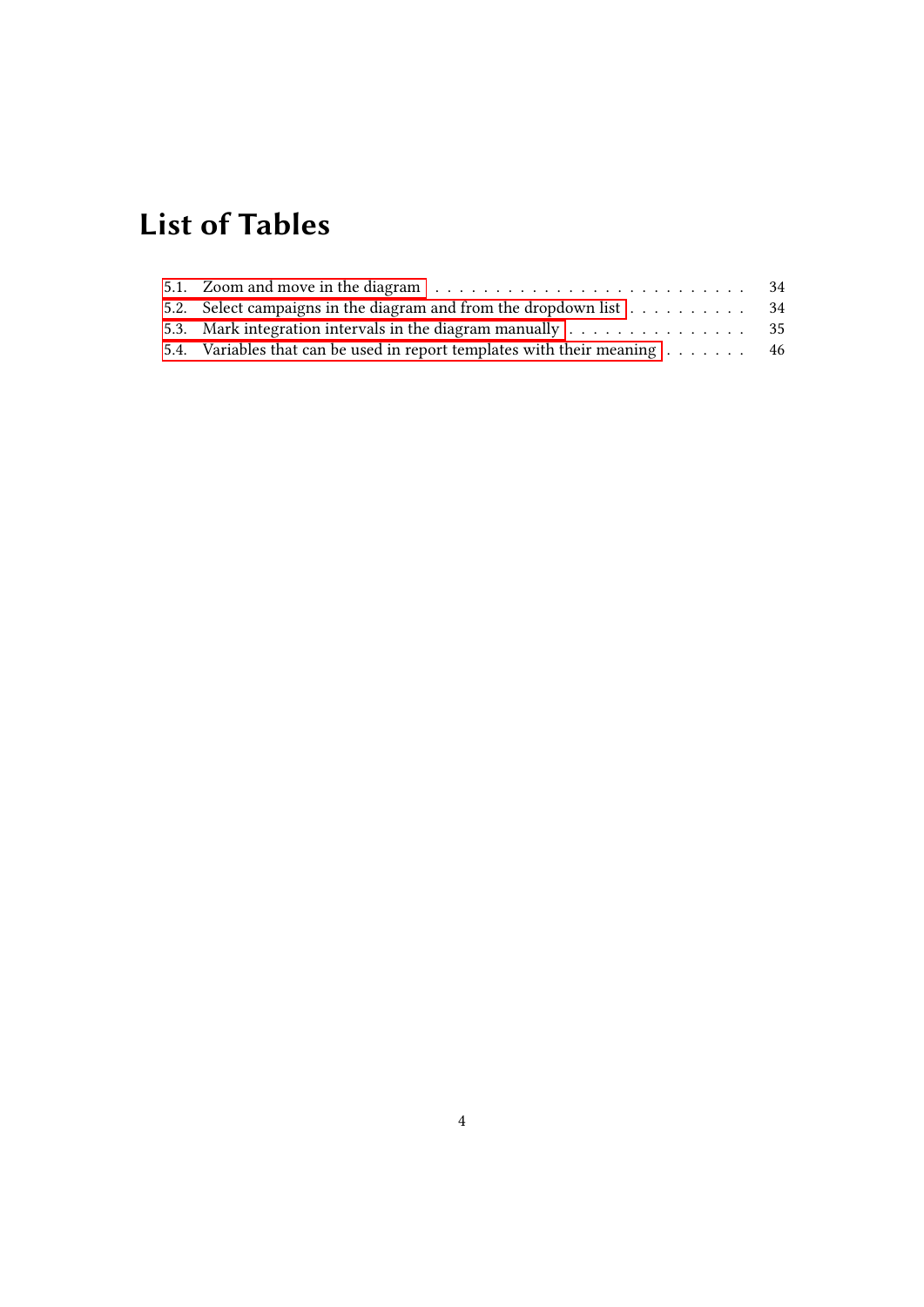# List of Figures

| 2.1. |                                                                                   | $\overline{9}$ |
|------|-----------------------------------------------------------------------------------|----------------|
| 2.2. | Selection of software components to be installed                                  | 10             |
| 2.3. | Selection of storage locations for user data and configuration                    | 11             |
| 2.4. |                                                                                   | 11             |
| 3.1. |                                                                                   | 13             |
| 3.2. | Request to save as a binary file after clicking on Report/Export                  | 13             |
| 3.3. |                                                                                   | 15             |
| 3.4. |                                                                                   | 16             |
| 3.5. |                                                                                   | 16             |
| 5.1. |                                                                                   | 24             |
| 5.2. |                                                                                   | 25             |
| 5.3. | Device-specific dialog for the device settings of the instruments of the Radon    |                |
|      |                                                                                   | 27             |
| 5.4. | Dialog for the device settings of the instruments of the DOSE man family          | 29             |
| 5.5. | Dialog for the setup of the coefficients for dose calculation $\dots \dots \dots$ | 31             |
| 5.6. | Additional setting options for the Analog Sensors                                 | 32             |
| 5.7. |                                                                                   | 35             |
| 5.8. | Docked spectrum display and smoothing over one period                             | 36             |
|      |                                                                                   | 41             |
|      |                                                                                   | 45             |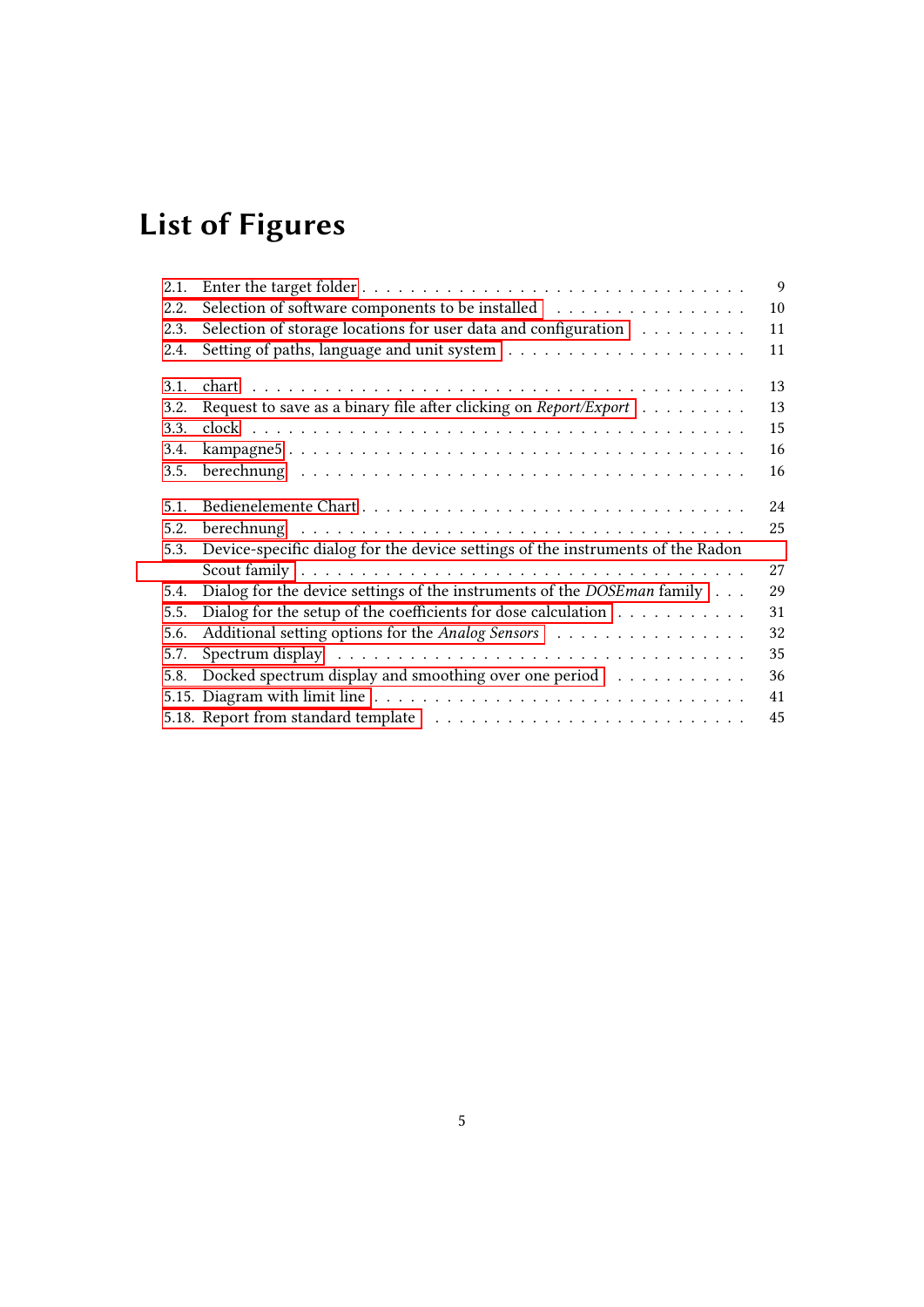## <span id="page-5-0"></span>1. Introduction

## <span id="page-5-1"></span>1.1. Features

Radon Vision 7 is the application software for the radon measuring devices from SARAD GmbH. It supports all devices of the device families:

- Radon Scout:
	- Radon Scout 1 and 2,
	- Radon Scout PLUS,
	- Radon Scout Home (P, CO2),
	- Radon Scout Professional (P, CO2),
	- Thoron Scout,
	- Smart Radon Sensor,
- DOSEman:
	- DOSEman,
	- DOSEman PRO,

as well as the devices:

- RTM 1688.
- RTM 1688-2,
- Analog Radon Sensor,
- Analog Progeny Sensor,
- Indoor Air Sensor.

The app allows the following work:

- Setting the measuring device, fetching the measuring data from the device:
	- for instruments connected locally to the PC
	- for remote instruments connected over a switched connection via modems
- Data management in binary data files:
	- automatic generation of folder structure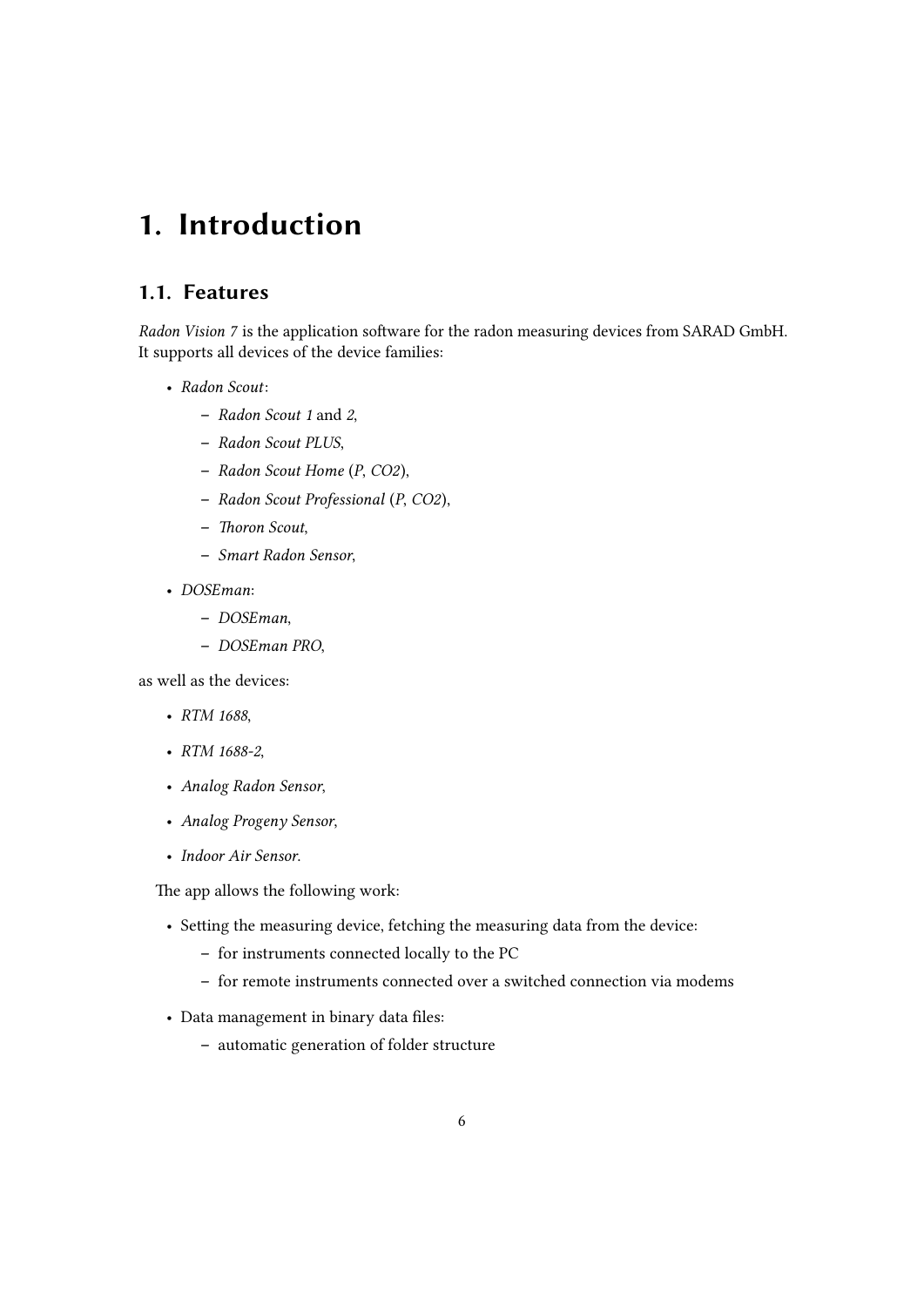- automatic generation of file names
- for quality assurance, constrains to save a binary data file before a report can be generated
- Interactive graphical display of measuring data in a chart with:
	- selection of measuring campaign to be displayed
	- multiple zoom
	- axes zoom
	- shifting of display along the axes
	- data cursor
	- printing of chart
	- saving in various file formats
	- copying to clipboard
	- editing of chart
- Histogram of alpha spectrum (only for instruments capturing the spectrum):
	- spectrum of single measuring period
	- spectrum over marked intervals
- Tagging of measuring intervals for further evaluation:
	- interactively with mouse or
	- with the import of an iCalender file,
	- Restriction of the selection by defining an evaluation window
- Calculations with the selected measuring intervals:
	- mean values with their statistical errors
	- exposure
	- dose calculation with adjustable dose conversion coefficient and equilibrium factor
- Switching between SI and US units
- Generating a report as an Excel or LibreOffice file:
	- freely configurable template file for flexible layouts
	- optional inclusion of all measurement data in additional spreadsheets

Functions of older software versions that can be activated optionally:

- selective export of an Excel-compatible text file
- simple report printing with space for your own company form.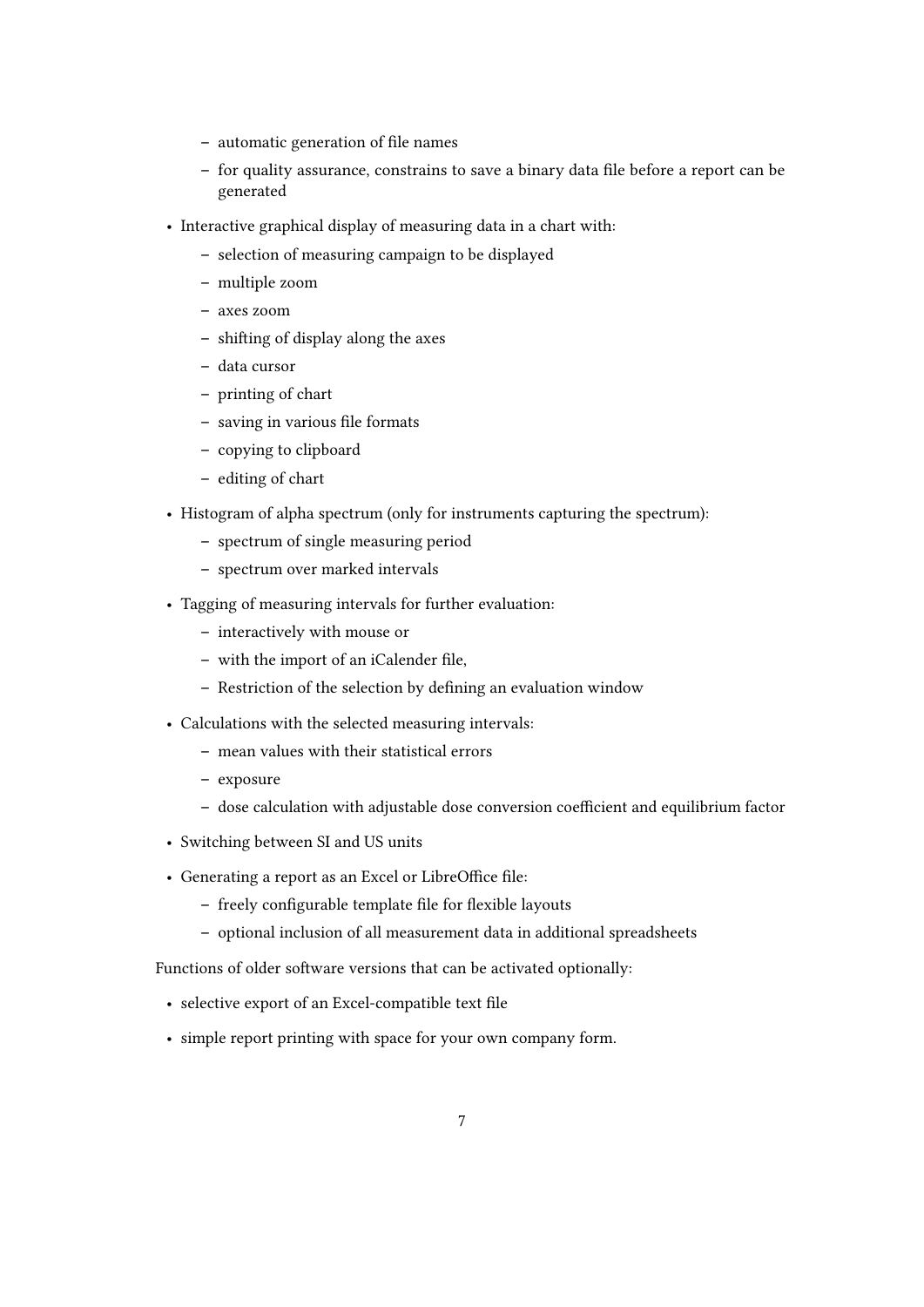## <span id="page-7-0"></span>1.2. System requirements

- Windows operating system (tested with Windows 7, 8 and 10)
- approx. 50 MB free drive capacity
- minimum graphics requirements: 1024 × 768 pixels, 256 colors
- mouse or other pointing device
- RS-232 interface (COM), USB or modem for reading out the measurement data

For the targeted temporal selection of measurement data, files in iCalendar format (file extension ICS) are required, which can be created with common calendar apps such as Calendar, Outlook, with the Thunderbird extension Lightning, Google Calendar or similar. One of these apps should be installed in addition to Radon Vision 7.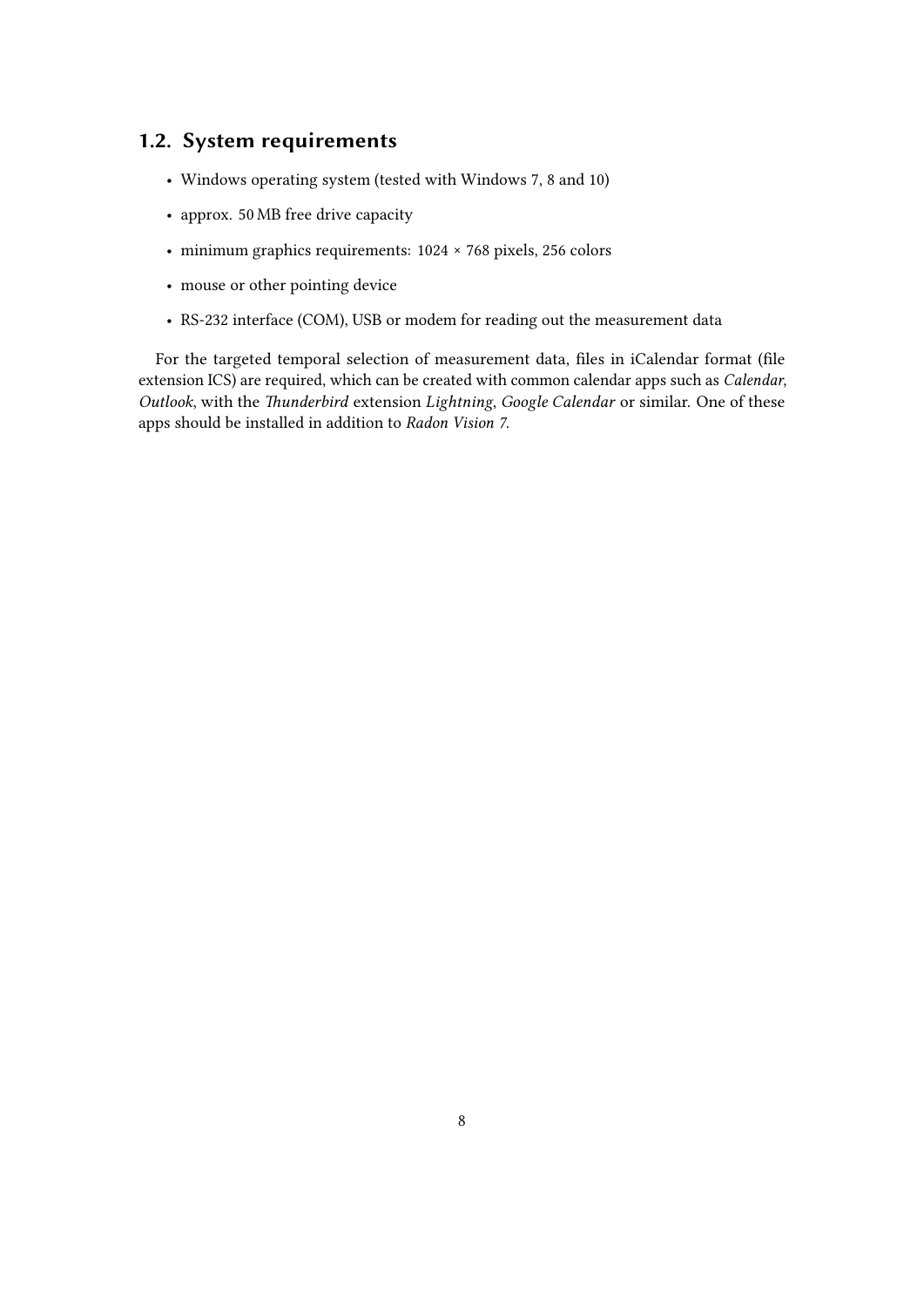## <span id="page-8-0"></span>2. Installation and configuration

## <span id="page-8-1"></span>2.1. Installation

Insert the installation CD into the drive or download [the installation file](https://www.sarad.de/cms/media/docs/software/setup-radon_vision-7.exe) from the SARAD website and start setup-radon\_vision-7.exe. The installation program will guide you through the installation process.

<span id="page-8-2"></span>As the target folder, as shown in Figure [2.1,](#page-8-2) the Windows program directory is suggested by default. You can change this as required. Radon Vision 7 can also be portable installed on a USB stick or network drive (see section [2.2\)](#page-9-0). You can install Radon Vision 7 in parallel to an earlier version of Radon Vision, but you should definitely choose an installation directory that is different from that of the earlier version.



Figure 2.1.: Enter the target folder for the installation

The input mask for the selection of the software components to be installed can be seen in Figure [2.2.](#page-9-1) As a rule, the compact installation is sufficient, in which only the basic software Radon Vision 7 is installed. The FTDI drivers required for data transfer from the measuring device via USB are normally automatically installed by Windows as soon as a SARAD instrument is connected to the PC via USB — provided there is an internet connection.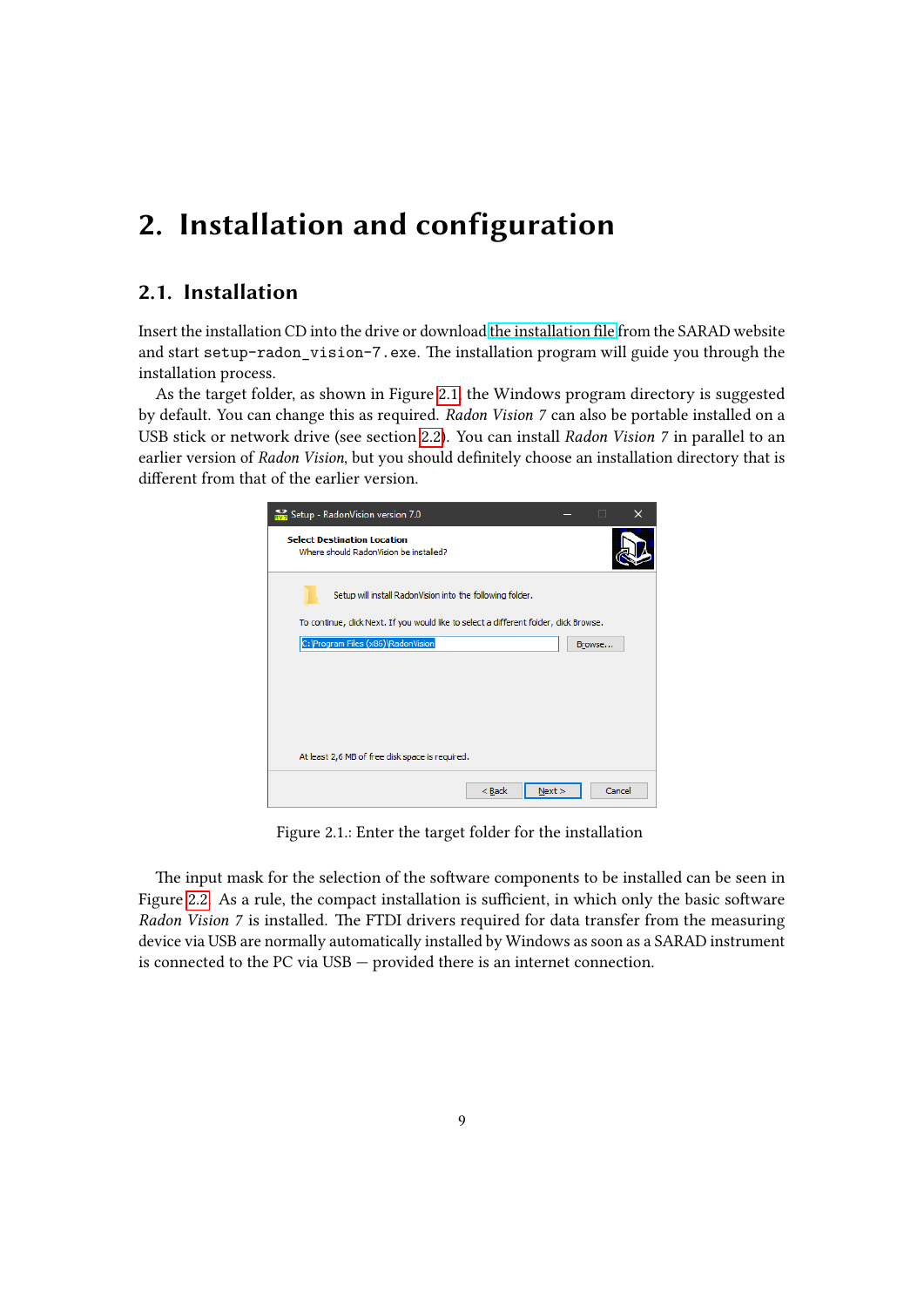<span id="page-9-1"></span>

| Setup - RadonVision version 7.0                                                                                                           |      |         |  |
|-------------------------------------------------------------------------------------------------------------------------------------------|------|---------|--|
| <b>Select Components</b><br>Which components should be installed?                                                                         |      |         |  |
| Select the components you want to install; clear the components you do not want to<br>install. Click Next when you are ready to continue. |      |         |  |
| Custom ins<br>та<br>lation                                                                                                                |      |         |  |
| <b>FTDI Drivers</b>                                                                                                                       |      | 2,4 MB  |  |
| Radon Vision 7                                                                                                                            |      | 33,2 MB |  |
| Current selection requires at least 35,7 MB of disk space.                                                                                |      |         |  |
| $<$ Back                                                                                                                                  | Next | Cancel  |  |

Figure 2.2.: Selection of software components to be installed

## <span id="page-9-0"></span>2.2. Setup wizard

When Radon Vision 7 is started for the first time, a setup wizard is started with which basic settings for the behavior of the software can be made.

The first thing to choose is where Radon Vision 7 should save user data and save configuration settings (Figure [2.3\)](#page-10-0).

There are three options here:

- Standard Radon Vision 7 saves user data in the Windows folder for application data (%appdata%) and the configuration in the Windows registry.
- Portable User data go into subdirectories of the program directory, the configuration in an ini file.

Custom Experienced users or administrators can also set more exotic locations.

If you are unsure, choose the first option!

In the next window (Figure [2.4\)](#page-10-1) you can, based on the selection made previously, specify the directory paths more precisely, the language of the user interface and the unit system to be used.

You can also set whether Radon Vision 7 should only consider devices connected directly to the computer or connected via modem when searching for connected measuring devices.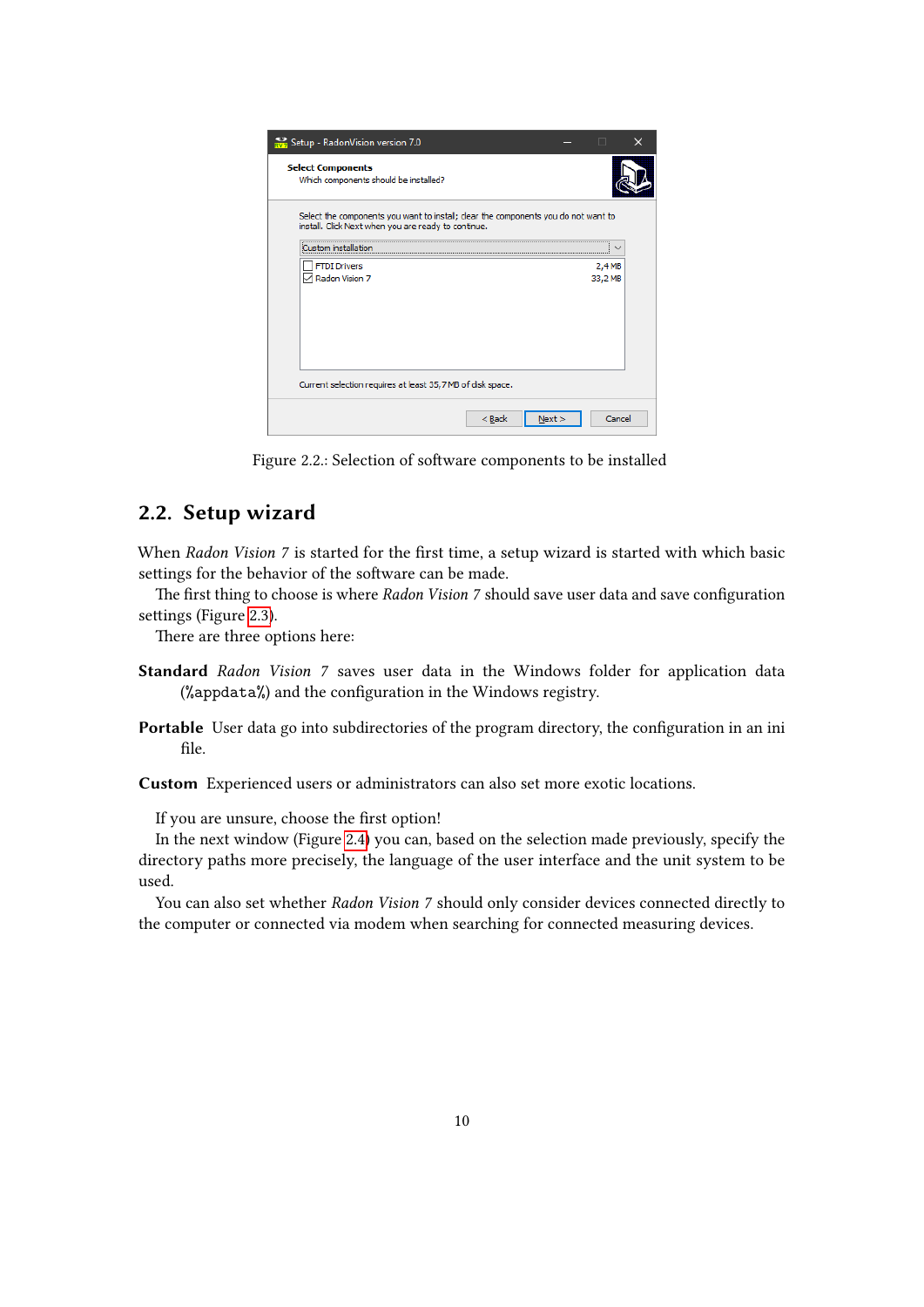<span id="page-10-0"></span>

Figure 2.3.: Selection of storage locations for user data and configuration

<span id="page-10-1"></span>

| Path of the directory where the measurement data shall be stored:<br>C:\Users\mstrey.SARAD\AppData\Roaming\SARAD\Data<br>C:\Users\mstrey.SARAD\AppData\Roaming\SARAD\Conf | Input information that is required for reqular operation | Path of the directory where loadable config files (filters, modem configurations) shall be stored: |
|---------------------------------------------------------------------------------------------------------------------------------------------------------------------------|----------------------------------------------------------|----------------------------------------------------------------------------------------------------|

Figure 2.4.: Setting of paths, language and unit system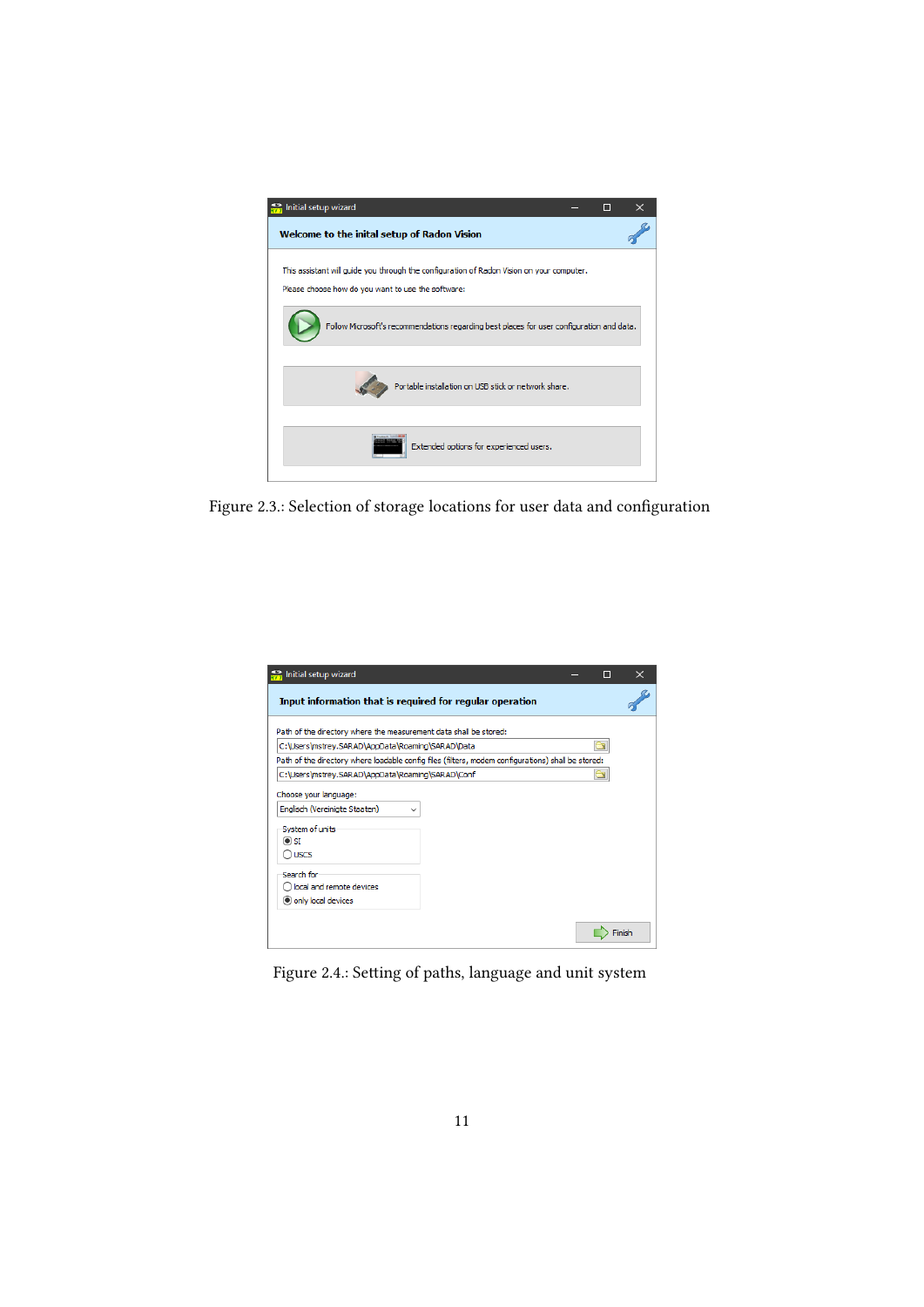## <span id="page-11-0"></span>3. Getting started

## <span id="page-11-1"></span>3.1. Terms: measurement campaigns and measurement data file

- Measurement campaign A set of measurement data from the same measuring device, which are located together in a measurement value file. A measurement campaign starts with the start of the measurement on the instrument and ends with the stop of the measurement or with the download of the measurement data from the instrument. Measurement data downloaded from the instrument consists of at least one measurement campaign.
- Measurement data file Measurement data downloaded from the instrument can be saved as a file on the PC. The raw data (counts) of one or more measurement campaigns are saved in a binary file as they come from the instrument. This binary file in the proprietary RVX format from SARAD is saved in a central location specified in the setup wizard (Figure [2.4\)](#page-10-1) with systematic file names. Measurement files can be provided with a comment when they are saved.

Radon Vision 7 shows the measurement campaigns of a measurement value file individually or together in diagrams, but allows the measurement campaigns combined in a measurement value file to be evaluated together using the filter functions. This makes it possible to evaluate data recorded at a measuring location together, even though the measurement e. g. was interrupted by a battery change.

Figure [3.1](#page-12-0) shows the diagram view of a measurement value file with five, in this case unrelated, measurement campaigns in Radon Vision 7.

### <span id="page-11-2"></span>3.2. Data storage and quality assurance

As binary files with a proprietary file format not disclosed by SARAD GmbH, the RVX files with the raw data of the measurement are relatively tamper-proof. In this way, they can also be used later as evidence that a report created with Radon Vision 7 was not manipulated or completely invented.

The principle in Radon Vision 7 therefore applies: "No report without binary raw data in RVX format"

The program therefore prompts you to save the measured values downloaded from the measuring instrument as soon as you want to generate a report (Figure [3.2\)](#page-12-1).

The name of the binary file is in every report generated by Radon Vision 7 so that the report can be traced back to its source at any time.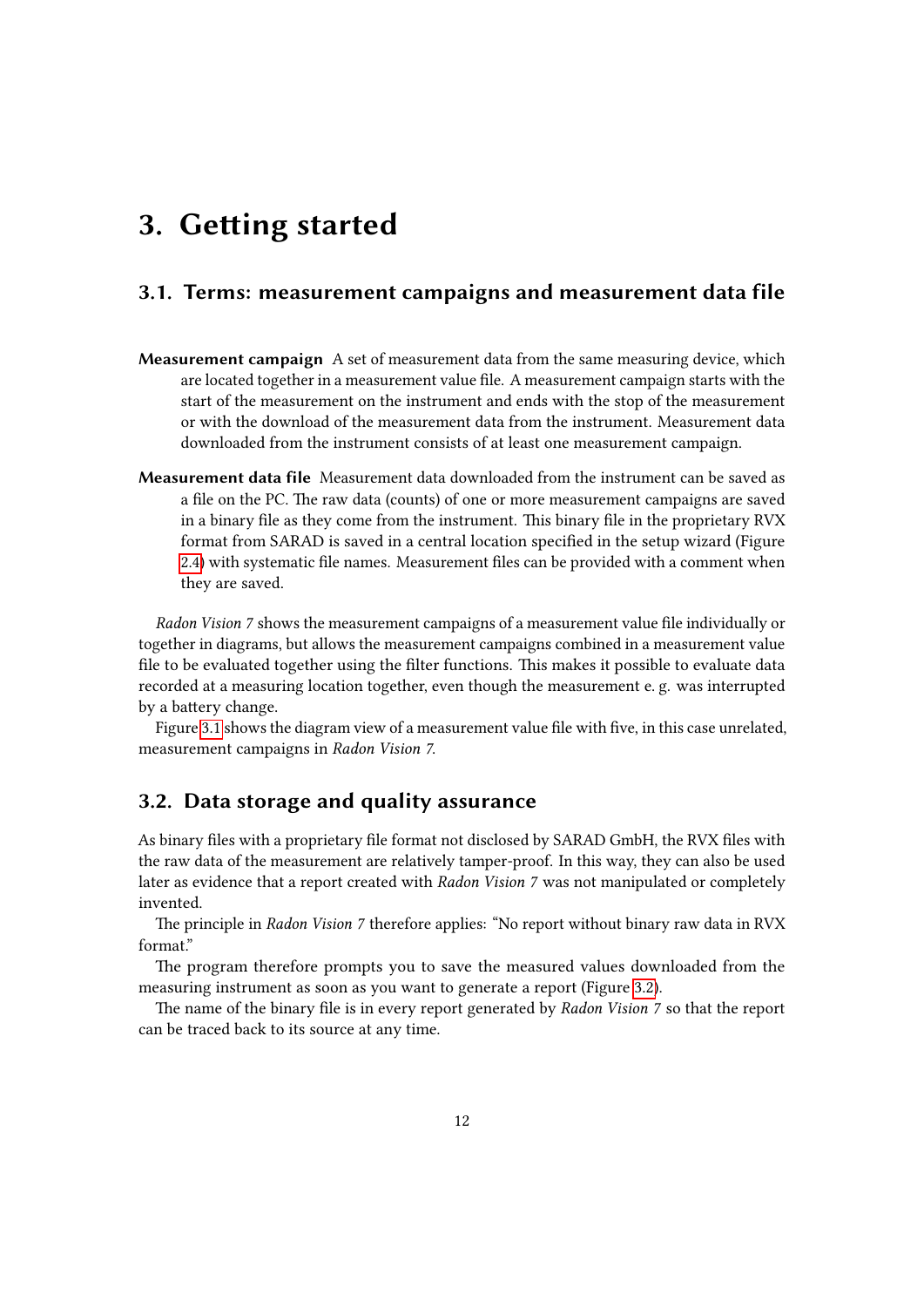<span id="page-12-0"></span>

<span id="page-12-1"></span>Figure 3.1.: Measurement file with five measurement campaigns

|                | SARAD Radon Vision 7.0.7 [TSC5--20200115T1208--20200121T1049.rvx] |     |                                                                                                                             |      |                       |                                             |                                                             |        |                         | П                 | x            |
|----------------|-------------------------------------------------------------------|-----|-----------------------------------------------------------------------------------------------------------------------------|------|-----------------------|---------------------------------------------|-------------------------------------------------------------|--------|-------------------------|-------------------|--------------|
|                | File Instrument Chart View Help                                   |     |                                                                                                                             |      |                       |                                             |                                                             |        |                         |                   |              |
|                | No connected instruments found.                                   |     | $\vee$ Q Search                                                                                                             |      |                       |                                             | Setup S Get data   Save as @ Open file                      |        | Spectrum                |                   |              |
| $\overline{A}$ | Chart 31 Calculation                                              |     |                                                                                                                             |      |                       |                                             |                                                             |        |                         |                   |              |
|                | <b>Title / Project</b>                                            |     | <b>Dresden Waterwerks</b>                                                                                                   |      |                       |                                             |                                                             |        |                         |                   |              |
|                | Exposed person or group                                           |     | service workers                                                                                                             |      |                       |                                             |                                                             |        |                         |                   |              |
|                | <b>Evaluation window</b>                                          |     | <b>Start</b>                                                                                                                |      |                       |                                             | End                                                         |        |                         |                   |              |
|                |                                                                   |     | 15/01/2020                                                                                                                  |      | <b>III</b> ▼ 12:03:00 | H                                           | 21/01/2020                                                  |        | $\mathbb{R}$ + 10:49:00 | $\div$            |              |
|                | Filter                                                            |     | Import an iCal file                                                                                                         |      |                       |                                             |                                                             |        | 圓▼                      | <b>Cal active</b> |              |
|                | Place                                                             |     | filter tank 1                                                                                                               |      |                       |                                             |                                                             |        |                         |                   |              |
|                | Instrument                                                        |     | <b>Radon Vision</b>                                                                                                         |      |                       |                                             | $\times$                                                    |        |                         |                   |              |
|                | Comment                                                           |     |                                                                                                                             |      |                       |                                             |                                                             |        |                         |                   |              |
|                |                                                                   |     | We do not allow to create reports without having a binary file<br>containing the measuring data. Please save your data now! |      |                       |                                             |                                                             |        |                         |                   |              |
|                |                                                                   |     |                                                                                                                             |      |                       |                                             |                                                             |        |                         |                   | $\checkmark$ |
|                | Person in charge                                                  |     |                                                                                                                             |      |                       |                                             | OK                                                          |        |                         |                   |              |
|                | Dose                                                              |     | Equilibrium factor                                                                                                          |      | Dose coefficient      |                                             |                                                             |        |                         |                   |              |
|                | Radon-222                                                         |     |                                                                                                                             | 0.4  |                       | 7.8 nSv m <sup>3</sup> (Bq h) <sup>-1</sup> |                                                             |        |                         |                   |              |
| Meta data      |                                                                   |     |                                                                                                                             |      |                       |                                             |                                                             |        |                         |                   |              |
|                | <b>Start</b>                                                      | End |                                                                                                                             |      |                       |                                             | Exposure time Data Records Radon avg. Radon exp. Radon dose |        |                         |                   |              |
|                |                                                                   |     |                                                                                                                             |      |                       |                                             |                                                             |        |                         |                   |              |
|                |                                                                   |     |                                                                                                                             | in h |                       | in $Bq/m3$                                  | in Bgh/m <sup>3</sup>                                       | in uSv |                         |                   |              |
|                | 2020-01-20T13:57:00                                               |     | 2020-01-21T10:49:00                                                                                                         | 18.0 | 18                    | 4.253                                       | 76.548                                                      | 238.8  |                         |                   |              |
| Results        | <b>Total</b>                                                      |     |                                                                                                                             | 18.0 | 18                    | 4,253                                       | 76,548                                                      | 238.8  |                         |                   |              |
|                |                                                                   |     |                                                                                                                             |      |                       |                                             |                                                             |        |                         |                   |              |
|                | "C: \Program Files (x86)\RadonVision\Templates\tmp-report.xlsx"   |     |                                                                                                                             |      |                       | ෂ                                           | include all data                                            |        | Report/Export           |                   |              |
|                |                                                                   |     |                                                                                                                             |      |                       |                                             |                                                             |        |                         |                   |              |

Figure 3.2.: Request to save as a binary file after clicking on Report/Export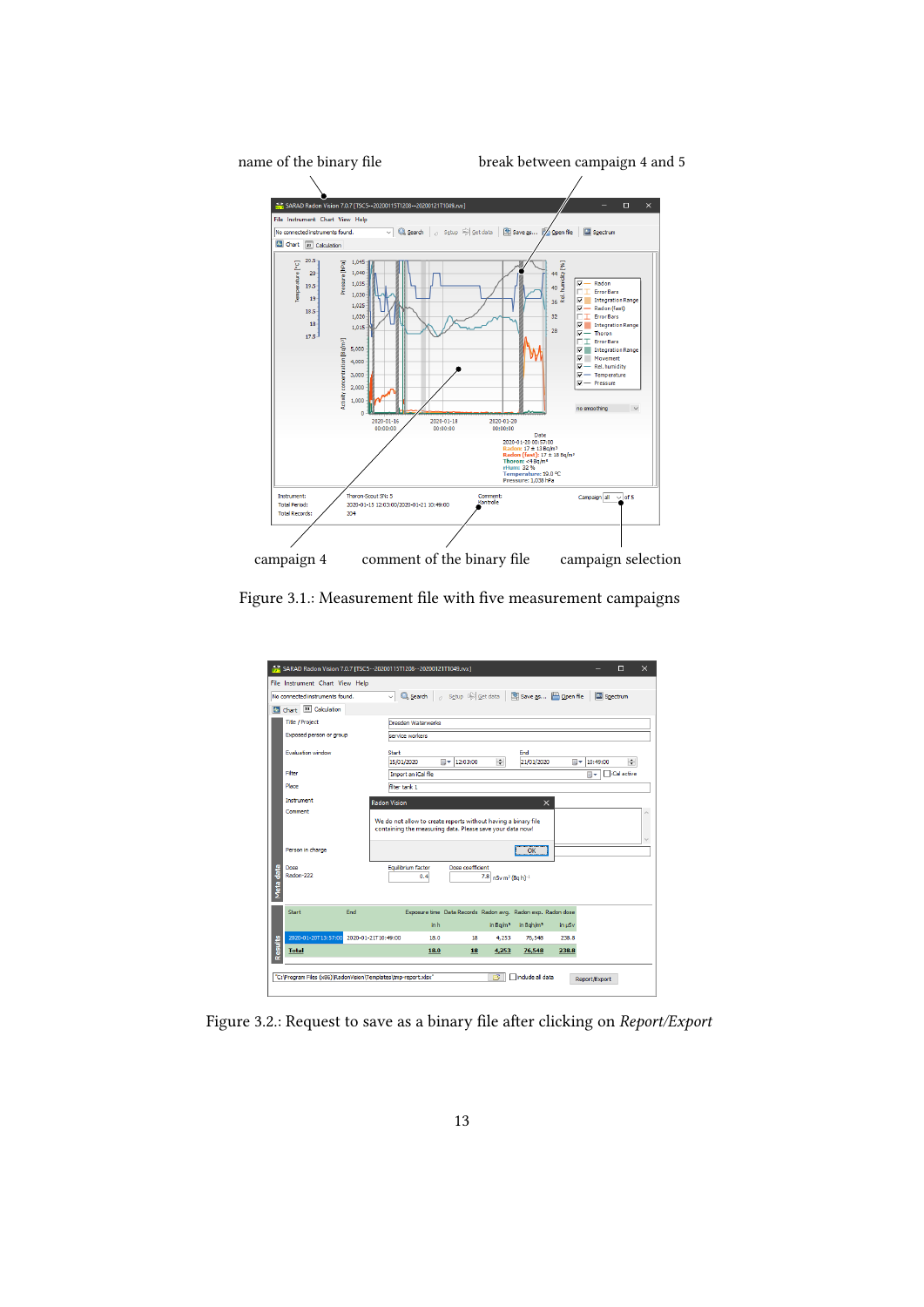## <span id="page-13-0"></span>3.3. Best practice

The following aspects must be considered when planning the measurement:

- 1. It takes a relatively long time to download many measurement data sets from the measuring instrument.
- 2. All measurement data stored on the instrument are always downloaded together and then saved in the same measurement value file.
- 3. Data from different measured value files can be evaluated together in Radon Vision 7. However, it is not possible to split a measurement file.
- 4. The evaluation in Radon Vision 7 is easier if all related data are in the same measurement campaign.

You generally will want to evaluate data from the same location together and, on the other hand, keep an overview of your data. This leads to the following tips:

- 1. Plan the length of the measurement campaign according to your measurement goal.
- 2. Do not interrupt an ongoing measurement unnecessarily.
- 3. Delete the data from the instrument after downloading it with Radon Vision 7 and saving it in an RVX file, unless you download the data of an ongoing measurement for an interim evaluation without closing the measurement to stop. Example: On the ground floor of an apartment, measurements are to be taken for six months to find an annual mean value for the radon exposure. You are curious and want a first overview after just a month. In this case, run the measurement, download the data and leave it on the instrument. At the end of the six-month period, the measurement campaign is completed by stopping the measurement, the complete data is downloaded from the instrument, saved on the PC as an RVX file and deleted from the instrument. For the sake of good order, delete the RVX files for the interim evaluation.
- 4. Make meaningful comments when saving.
- 5. If you change the measurement location, stop the measurement and restart it at the new location to prevent measurement data from different measurement locations from getting into the same measurement campaign.
- 6. Always check the clock of the measuring instrument after each battery change and set it if necessary (see Figure [3.3\)](#page-14-3)!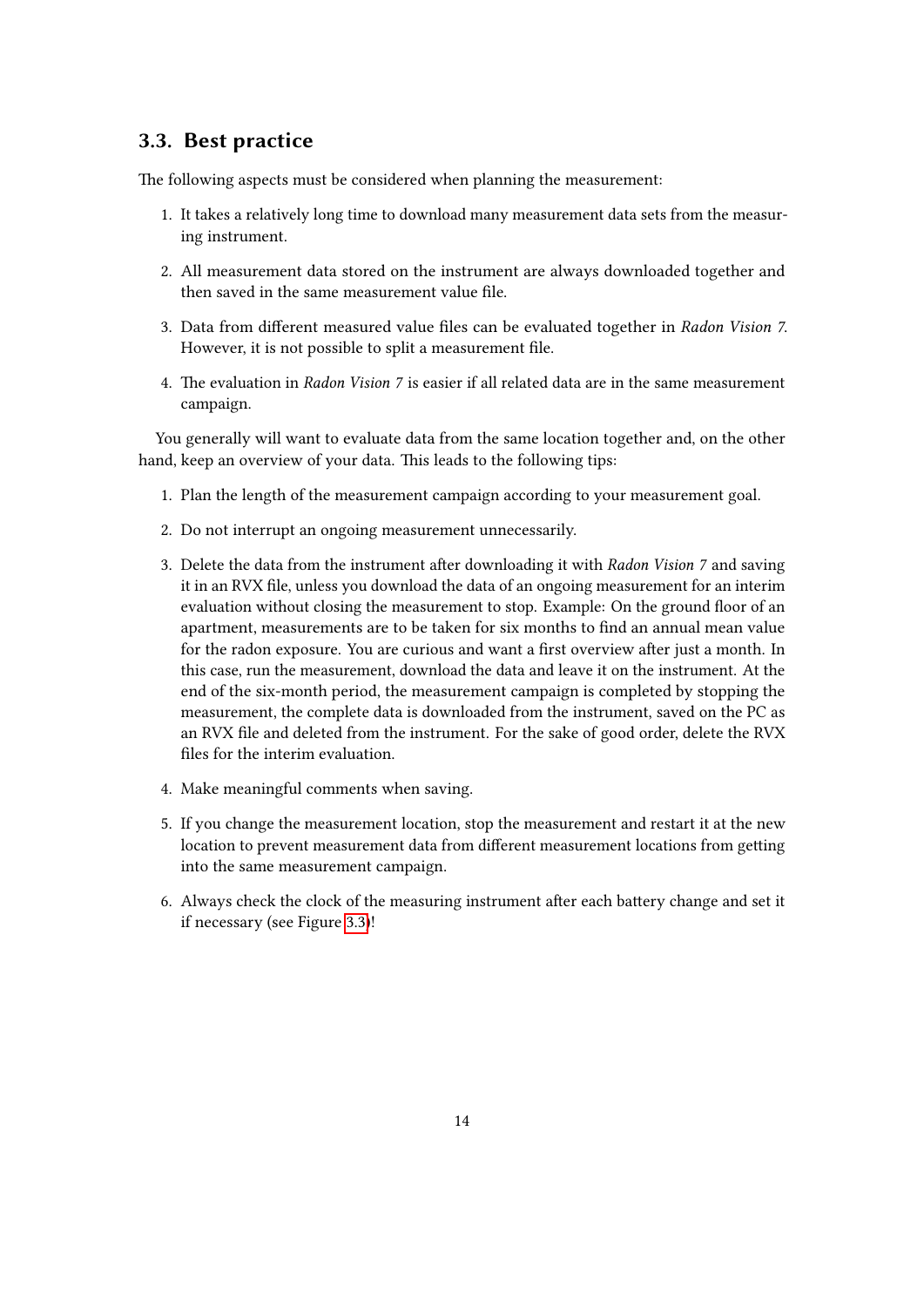<span id="page-14-3"></span>

Figure 3.3.: Synchronization of the clock of the measuring instrument with the PC time

## <span id="page-14-0"></span>3.4. Calculation of mean values, exposure and dose

### <span id="page-14-1"></span>3.4.1. Marking integration intervals for calculating mean values, exposure and dose

#### Manually with the mouse

Hold down  $\boxed{\hat{u}}$  and move the mouse over the diagram to mark integration intervals.

ATTENTION: The integration intervals are only shown in the diagram if Integration Range is marked in the legend.

Hold Ctrl and drag the mouse over the marked intervals to undo the marking.

When marking, the mean values, exposures and dose values shown in the *Calculation* tab in the results table are automatically updated.

Figure [3.4](#page-15-0) shows campaign 5 from the measurement file shown in Figure [3.1.](#page-12-0) All measurement values for the calculation of exposure and dose are marked here. Figure [3.5](#page-15-1) shows the corresponding result.

#### Rule-based by importing an iCalendar file

With a common calendar application such as *Microsoft Outlook*, the *Google Calendar* or the add-on Lightning for Mozilla Thunderbird a calendar can be created, that, exported as an ics file, can be imported in the Calculation tab of Radon Vision 7. The corresponding intervals appear immediately in the diagram and the values in the result table (Figure [3.5\)](#page-15-1) are updated automatically.

iCalendar files can also often be exported from time recording systems or from software used for shift planning. This makes it possible to calculate the exposure of certain groups of people in a targeted manner.

#### <span id="page-14-2"></span>3.4.2. Setting the equilibrium factor and dose conversion coefficient

With Radon Vision 7 you can calculate the local dose at the installation site of the measuring instrument. In the Calculation tab you can set the equilibrium factor and the dose conversion coefficient necessary for this calculation. With the devices of the DOSEman family designed as personal dose meters, these factors are already part of the device configuration. With these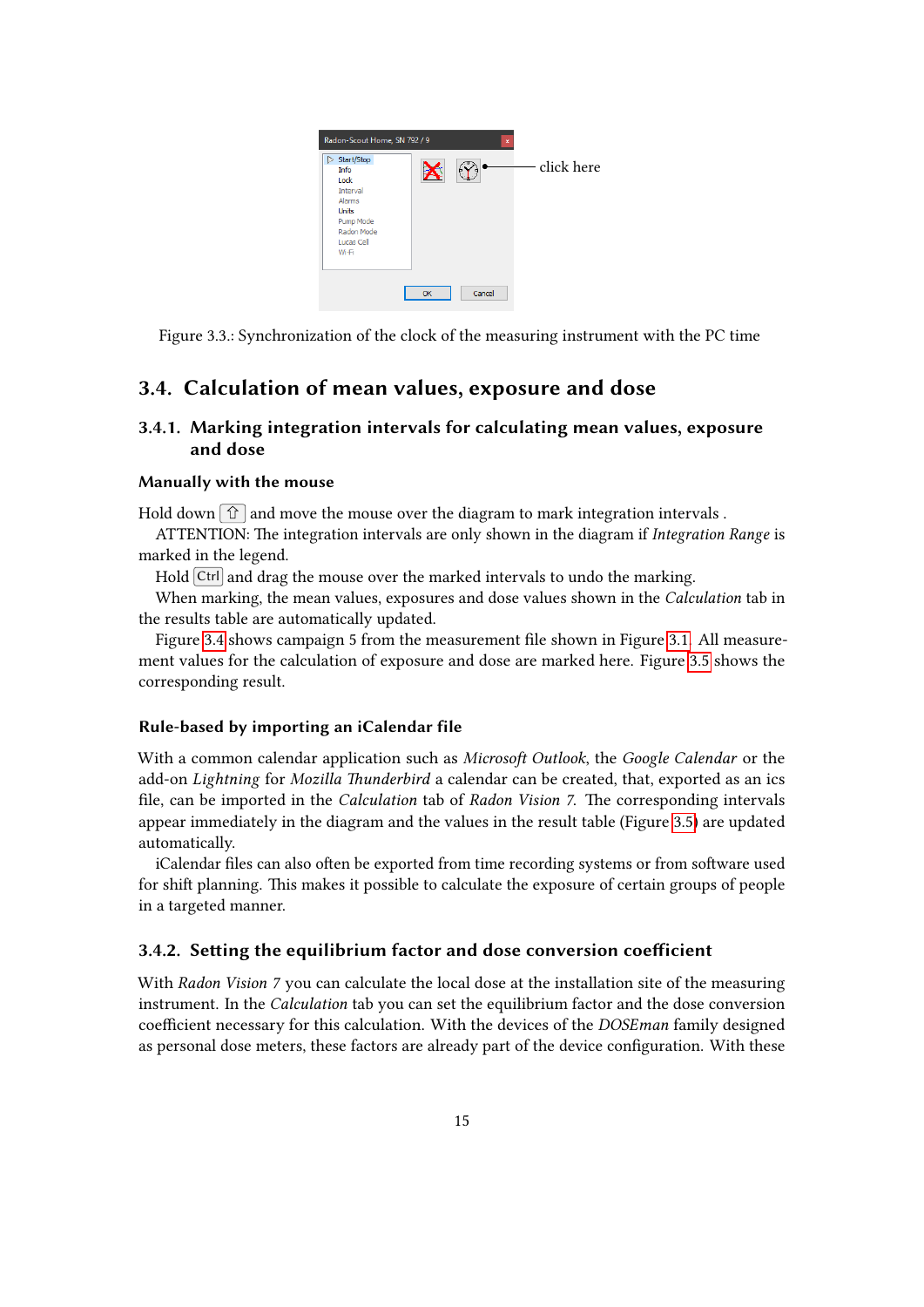<span id="page-15-0"></span>

<span id="page-15-1"></span>Figure 3.4.: Campaign 5 with an active integration area

| iCal file can be imported here  |                     |                                                                   |                             |                                             |                       |        |                   |                |
|---------------------------------|---------------------|-------------------------------------------------------------------|-----------------------------|---------------------------------------------|-----------------------|--------|-------------------|----------------|
|                                 |                     |                                                                   |                             |                                             |                       |        |                   |                |
|                                 |                     | SARAD Radon Vision 7.0.7 [TSC5--20200115T1208--20200121T1049.rvx] |                             |                                             |                       |        |                   | n.<br>$\times$ |
| File Instrument Chart View Help |                     |                                                                   |                             |                                             |                       |        |                   |                |
| No connected instruments found. |                     | $\overline{\smile}$ $\overline{\mathbb{Q}}$ Search<br>$\circ$     | Setup <sup>6</sup> Get data |                                             | Save as @ Open file   |        | Spectrum          |                |
| Chart 21 Calculation            |                     |                                                                   |                             |                                             |                       |        |                   |                |
| <b>Title / Protect</b>          |                     | Dresden Waterwerks                                                |                             |                                             |                       |        |                   |                |
| Exposed person or group         |                     | service workers                                                   |                             |                                             |                       |        |                   |                |
| <b>Evaluation window</b>        |                     | Start                                                             |                             |                                             | <b>Fod</b>            |        |                   |                |
|                                 |                     | 15/01/2020<br>屇                                                   | 12:03:00                    | H                                           | 21/01/2020            |        | $\Box$ + 10:49:00 | M              |
| Filter                          |                     | Import an iCal file                                               |                             |                                             |                       |        | ⊪                 | □ Cal active   |
| Place                           |                     | filter tank 1                                                     |                             |                                             |                       |        |                   |                |
| Instrument                      |                     | Thoron-Scout SN: 5                                                |                             |                                             |                       |        |                   |                |
| Comment                         |                     | chedan                                                            |                             |                                             |                       |        |                   |                |
| Person in charge                |                     |                                                                   |                             |                                             |                       |        |                   |                |
| Meta data<br>Dose<br>Radon-222  |                     | Equilibrium factor<br>0.4                                         | Dose coefficient            | 7.8 nSv m <sup>3</sup> (Bq h) <sup>-1</sup> |                       |        |                   |                |
| Start                           | End                 | Exposure time Data Records Radon avg. Radon exp. Radon dose       |                             |                                             |                       |        |                   |                |
|                                 |                     | <b>In h</b>                                                       |                             | in Ba/m <sup>3</sup>                        | in Bqh/m <sup>3</sup> | in uSv |                   |                |
| 2020-01-20T13:57:00<br>Results  | 2020-01-21T10:49:00 | 18.0                                                              | 18                          | 4,253                                       | 76.548                | 238.8  |                   |                |
| <b>Total</b>                    |                     | 18.0                                                              | 18                          | 4,253                                       | 76,548                | 238.8  |                   |                |
|                                 |                     |                                                                   |                             |                                             |                       |        |                   |                |
|                                 |                     | "C:\Program Files (x8f/,\Radon\\ision\Templates\tmp-report.xlsx"  |                             | 鸥                                           | ndude al data         |        | Report/Export     |                |
|                                 |                     |                                                                   |                             |                                             |                       |        |                   |                |
| result table                    |                     |                                                                   |                             |                                             |                       |        |                   |                |

Figure 3.5.: Calculation tab with the calculation results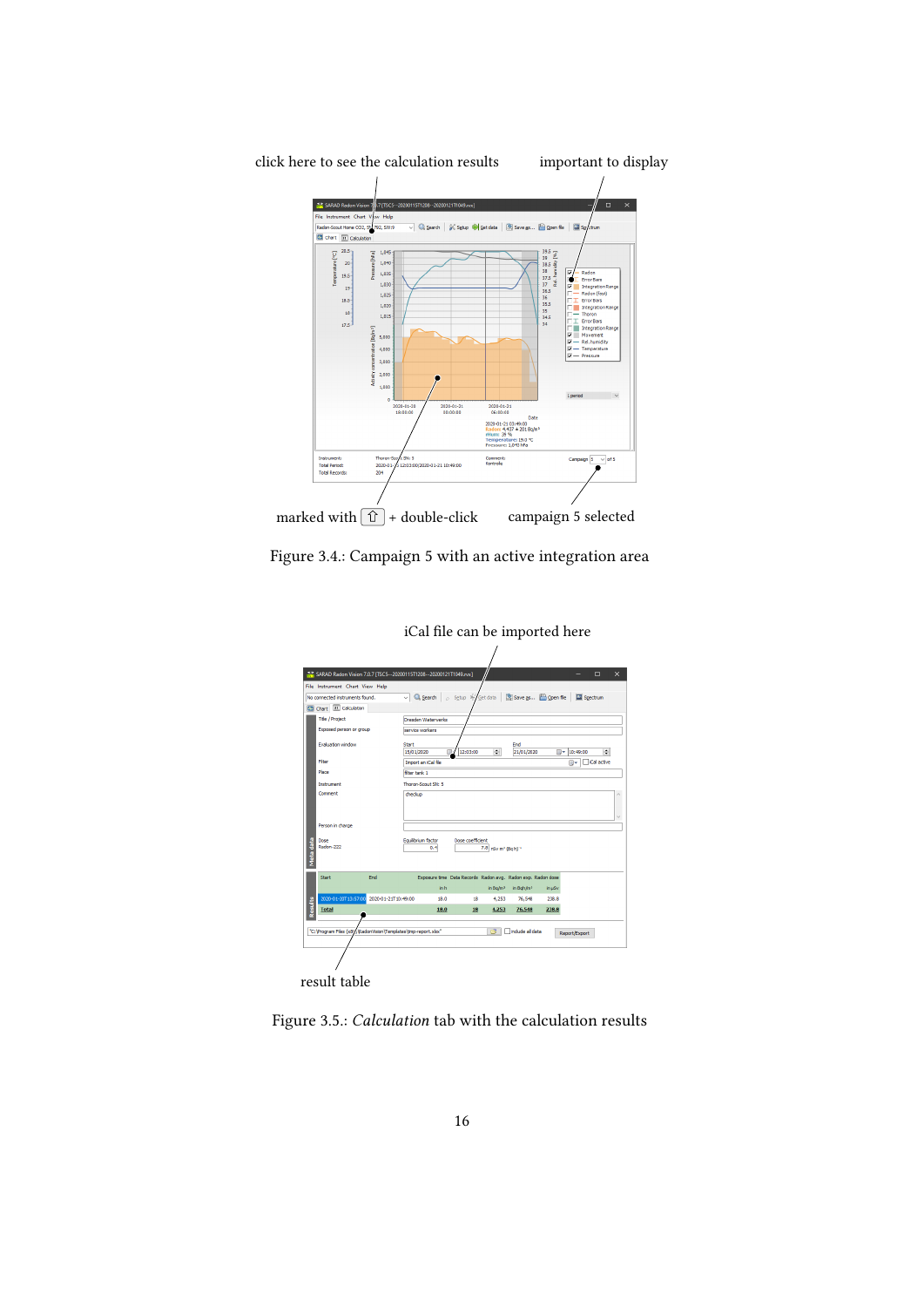devices, these factors are therefore downloaded from the measuring instrument when reading the measurement data and automatically entered in the corresponding fields in the Calculation tab. For all other devices, the fields are filled with the usual standard values.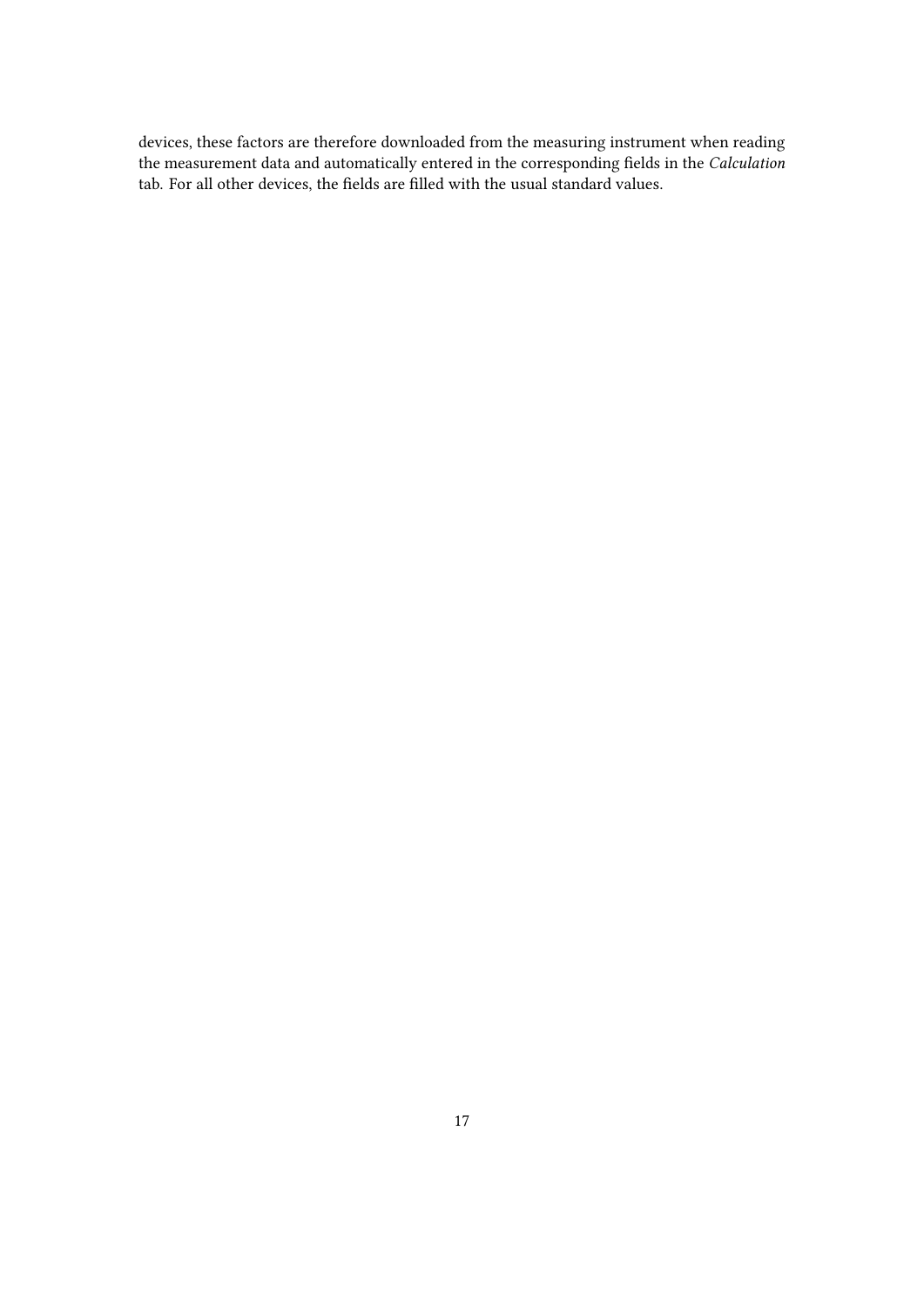## <span id="page-17-0"></span>4. Examples of use

### <span id="page-17-1"></span>4.1. Example: Assessment of the radon situation in living spaces

Scenario The landlord of a residential building wants to know whether the legal reference value of 300  $\text{Bq}\,\text{m}^{-3}$  is maintained as the annual average in his rental property.

At the beginning of the heating season, the construction biologist commissioned with the investigation installed one Radon Scout Home in two rooms on the ground floor, which in his experience could be particularly exposed. He asks the residents to take a look at the devices from time to time, but not to change their locations and not to interrupt the measurement. Before starting the measurement campaign, he still had fresh batteries in his office and connected the two instruments to his PC using the supplied USB cable, started Radon Vision 7 and used the Instrument Setup dialog (Ctrl + E) to set the time  $\mathcal{O}$  and to delete old measurement data  $\mathbf{\hat{X}}$ .

After three weeks he takes a look at the first interim evaluation and reads the measurement data with his laptop without interrupting the measurement. To do this, he connects the instrument to his laptop using the supplied USB cable, starts Radon Vision 7 and presses  $\boxed{\text{Ctrl}}$   $\boxed{\text{ G}}$  to download the measurement data. In the displayed diagram, he marks the entire measurement period with  $\hat{u}$  + double-click. In the *Calculation* tab he reads the radon mean.

Based on the mean value and the course of the curve, the construction biologist can already recognize whether (a) there is no or (b) a massive radon problem or whether (c) the radon concentration is within the limit of the legal reference value. While in case (a) he may stop the examination and in case (b) may already start researching the entry paths, in case (c) the construction biologist will continue the measurement over a longer period of six months or even a year. For all further interim evaluations, he can proceed as for the first one and keep the measurement campaign running.

If the measurement runs for several months, a battery change will be necessary, which usually ends the measurement campaign and starts a new measurement campaign. In Radon Vision 7 the interruption between two measurement campaigns is shown as a hatched area over the entire height of the diagram, which in this example degenerates into a dark gray dashed line in the overall view over such a long period of time. In order to incorporate the measured values of both campaigns into the averaging, the building biologist must mark both campaigns one after the other, left and right of the interruption, with  $\hat{u}$  + double-click. To warn him that two measurement campaigns are now being integrated or averaged, which generally have nothing to do with each other, Radon Vision 7 shows an orange warning sign  $\bullet$  next to the Report/Export button. As both measurement campaigns belong together in the example, this warning can be ignored.

At the latest at the end of his examination, our construction biologist will save the measurement values on his PC with  $\overline{\text{File}}$  Save as... (Ctrl + A ). Then he can use the Report/Export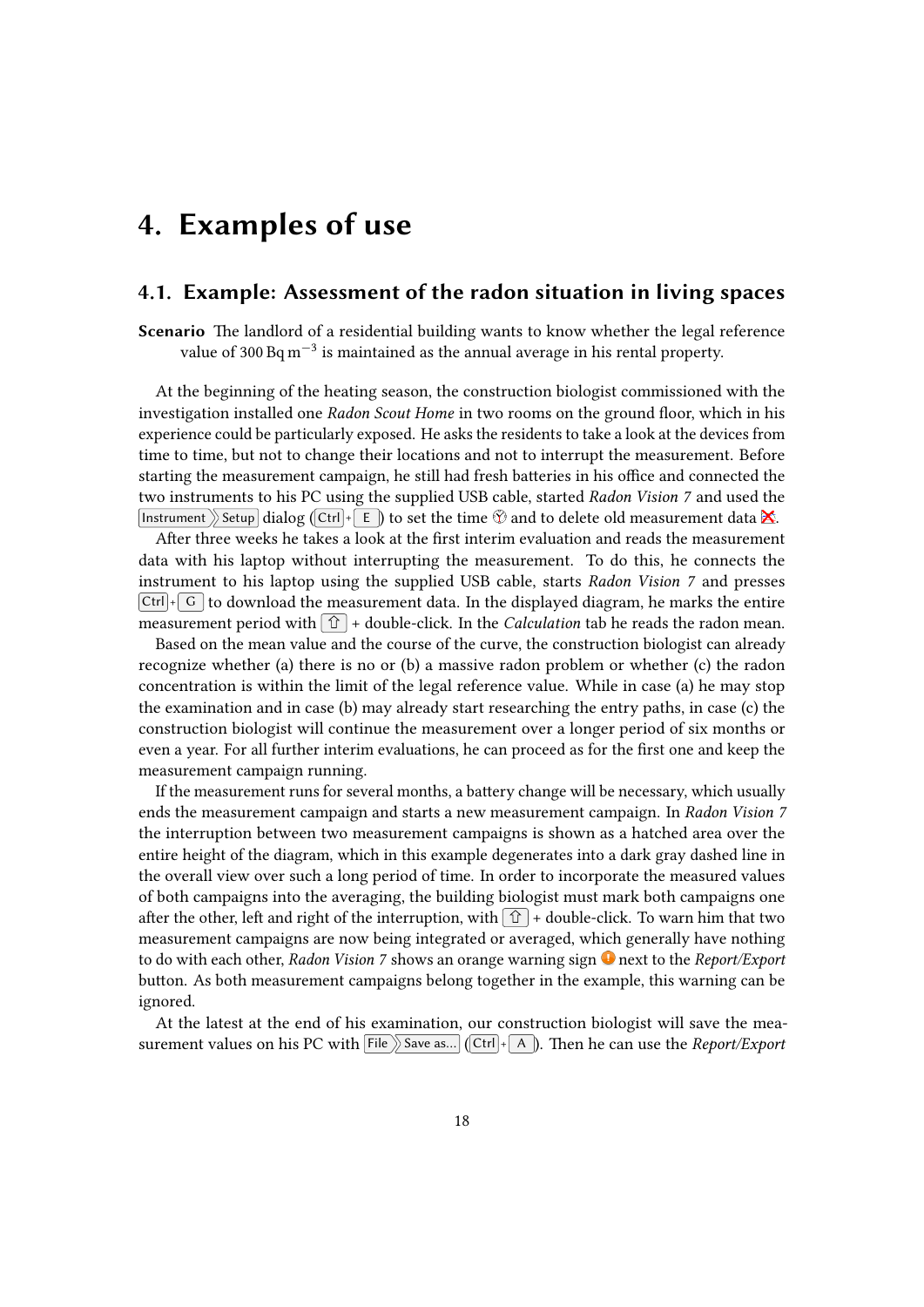button to generate a report in Excel format, which will be supplemented with the complete measurement data when the box next to it is selected.

The construction biologist is still not satisfied with the report generated in this way. The report bears the SARAD logo in the top right. He would like to have his own company logo there. Moreover he wants to appear the describing texts before the entries to appear in Spanish and not in English. To achieve this, the construction biologist processes the Excel template under <program directory>>Templates tmp-report.xlsx and saves it under a new name in a directory of his choice. With this new template, he can easily generate future reports in Spanish and with his logo. In the same directory he also finds the file tmpreport advanced example.xlsx, from which he learns how to use a little trick to continue calculating with the results and how to include a comparison with legal limit values in the report. Radon Vision 7 remembers the last used template with its directory and automatically offers it as the default template for the next export.

## <span id="page-18-0"></span>4.2. Example: Determination of the radon exposure in a school building

Scenario At a school in a place with a known high soil radon concentration, the actual exposure of the pupils and teachers should be determined. Because the radon problem is known due to the mining history of the place and those responsible know that the radon concentration usually rises at night, the school's caretaker has had the task of opening all windows every morning to ventilate properly. The school building is empty at night, on weekends and on weekdays after 4 p.m. Only the gym is used until 9 p.m. on Mondays, Wednesdays and Fridays.

The engineering firm commissioned to carry out the investigation installed a total of five Radon Scout Professional: two on the ground floor of the school, one in the basement used for woodwork/metalwork classes, one on the first floor and one in the gym. The measurement takes place in the heating period, so that the evaluation can take place after only three months, in which the measurement arrangement is left alone.

The evaluation is done individually for each of the five devices. The result of the evaluation should be a mean value comparable to the legal reference value of 300 Bq  $m^{-3}$ , but at which the times in which the room in question is not used are hidden.

Radon Vision 7 uses calendars in the standardized iCalendar data format for data filtering. These are files with the file extension ".ics", which can be exported from practically all common calendar apps, such as Microsoft Outlook, Google Calendar or the calendar add-on Lightning of the email client Thunderbird. In addition, iCalendar files can also often be exported from software applications for shift planning and from time recording systems.

The employee responsible for the evaluation uses *Lightning* and thus creates three calendars, one for the school building in general, one for the gym and one for the workroom in the basement. He uses the option of his calendar to repeat appointments based on rules. For the school building, he goes to the last Monday before the start of his measurement campaign, enters an appointment from 7 a.m. to 4 p.m. and specifies "weekdays" as the repetition rule.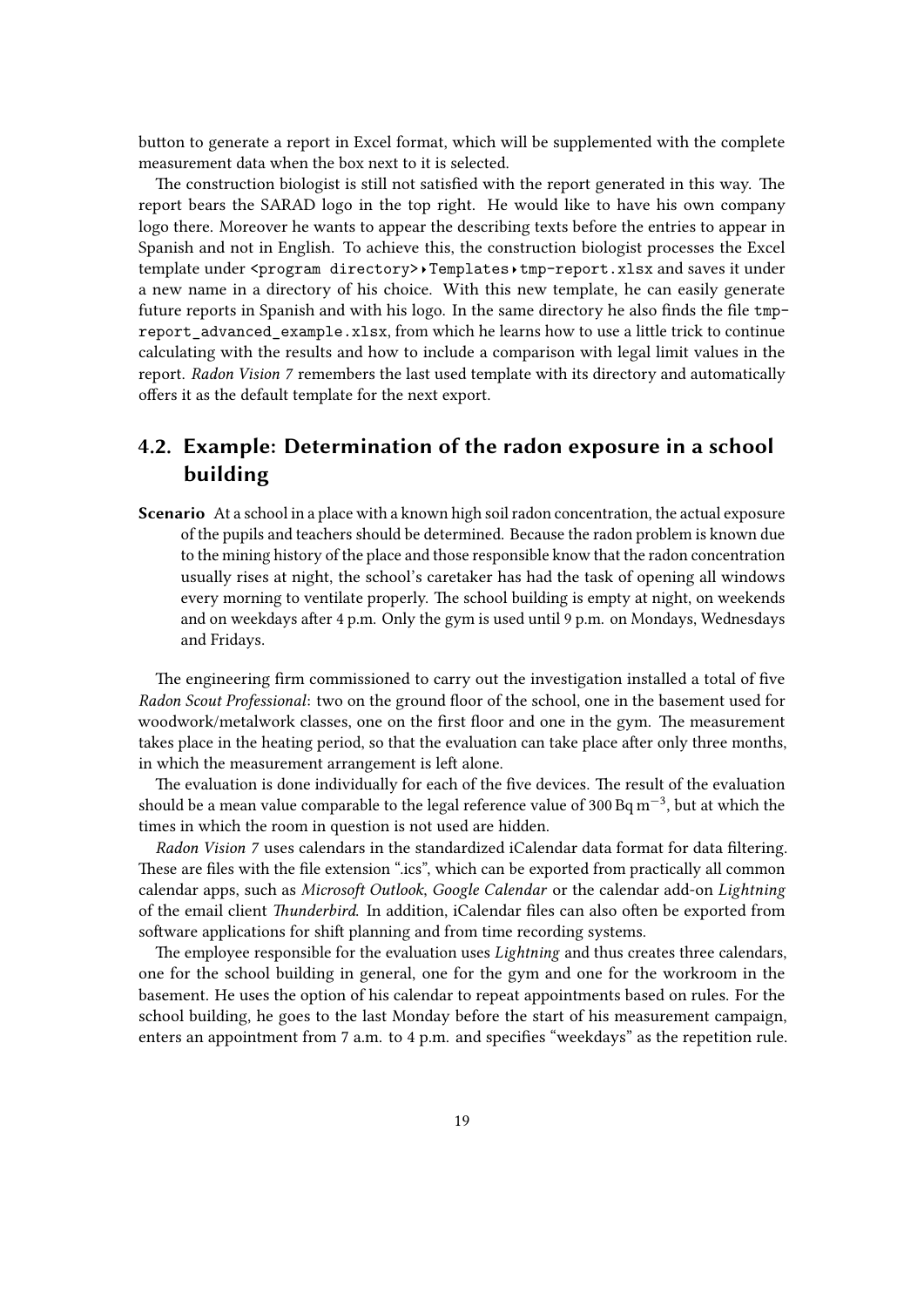It is not necessary to set the end date, but it does not harm either. He still has to make an exception for the autumn holidays that have fallen into the measurement campaign. To do this, he marks and deletes all appointments in the holiday week. He exports the calendar as cal-schoolhouse.ics. He does the same with the calendar for the gym, adding the period from 4 to 9 p.m. on Mondays, Wednesdays and Fridays. To do this, he uses a user-defined repetition rule for the appointment.

When creating the calendar for the workshop, the evaluator must consult the timetable. He's lucky: the school office maintains the timetable and substitution schedule, which also includes the daily use of the classrooms, with shift planning software that directly records the actual times of use of the workshop as an iCalendar file, cal-workshop.ics.

During the evaluation, the measured value files of the five measuring instruments are combined with the three iCal files, so that finally five reports are created in which the effective radon mean value for the area in question is displayed in the total line:

- basement with cal-workshop.ics,
- ground floor 1 and 2 as well as upper floor, each with cal-schoolhouse.ics,
- gym with cal-gym.ics.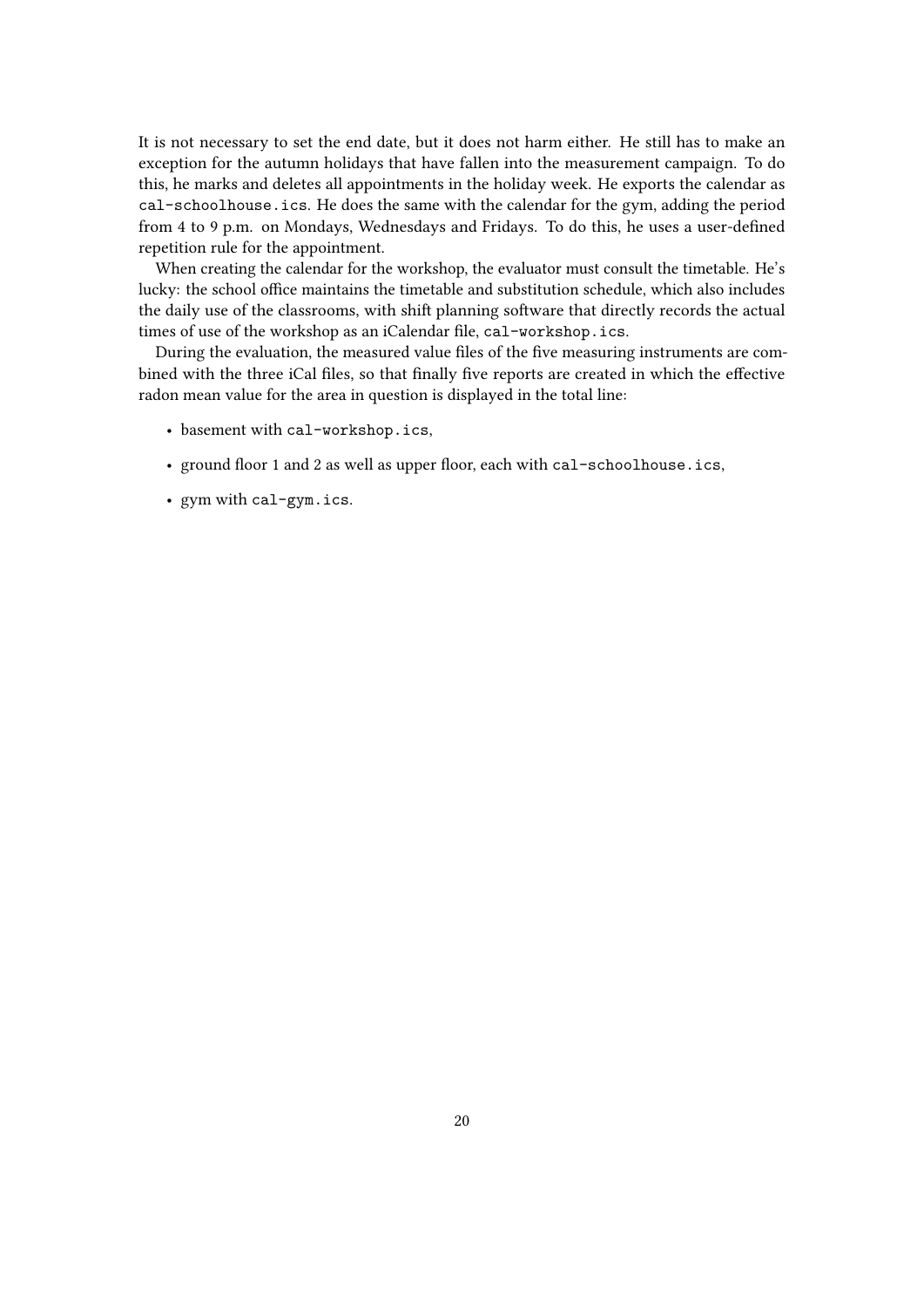## <span id="page-20-0"></span>4.3. Example: Local dosimetry in a waterworks

Scenario In a waterworks there are areas with increased radon concentration. The operator of the plant is obliged to prove the radiation exposure as a dose for his own employees as well as for employees of external companies who are temporarily in these areas. Exposure and dose should be shown on a monthly basis.

Radon levels are not so high that the effort to equip each employee with a personal dosimeter seems justified. Instead, the person responsible for occupational health and safety decided to set up a Radon Scout Professional in the room with the cascade aerator where the radon exposure is highest and to take the measured values of this one device as a reference for all operating rooms in which well water flows or stands in open bassins.

The measuring instrument is read out at least once a month. The data is deleted from the device in order not to unnecessarily extend the next readout process. Radon Vision 7 allows several measurement data files of the same measuring instrument to be opened at the same time and evaluated together.

An electronic time recording system is used to record the times when the employees are in the exposed areas. Every employee holds his company or visitor ID card at the reader at the entrance when entering or leaving an operating room. The time recording system software allows an iCalendar file to be created for each employee, which, in the form of appointments, contains all the periods in which the employee in question was active in one of the exposed areas.

#### Excursus

An example of a pure smartphone app for time recording with iCalendar export is [timeEdition](https://www.mamp.info/timeedition/en).

If time recording is to be carried out via terminals with ID card readers, then this is possible e. g. with the software [AFS time recording](https://www.afs-manager.de/Produkte/Backoffice-Produkte/AFS-Zeiterfassung--a534), which offers various options (terminal, smartphone app, PC) for recording the times.

If you can be sure that the time of stay corresponds exactly to a duty or shift schedule, software for shift and duty planning, such as the online app [ShiftJuggler](https://www.shiftjuggler.com/de) can be used, which supports the iCalendar export of rosters.

When storing the measured value files, Radon Vision 7 automatically suggests useful directories and file names. By default, the RVX file ends up in the directory %appdata% > SARAD DATA Year-YYYY DevNo-nnnn and corresponds to the naming scheme <type><serial number>-<start time>-<end time>.rvx. The start and end time are, as everywhere in Radon Vision 7, according to ISO 8601, so in the form YYYYMMDD T hhmm, so that the files in the directory are automatically sorted correctly.

In our example, all measurement files end up in the same directory. At the beginning of each month, the person responsible for health and safety is now faced with the task of creating the monthly report with the radiation dose of the previous month for the employee concerned from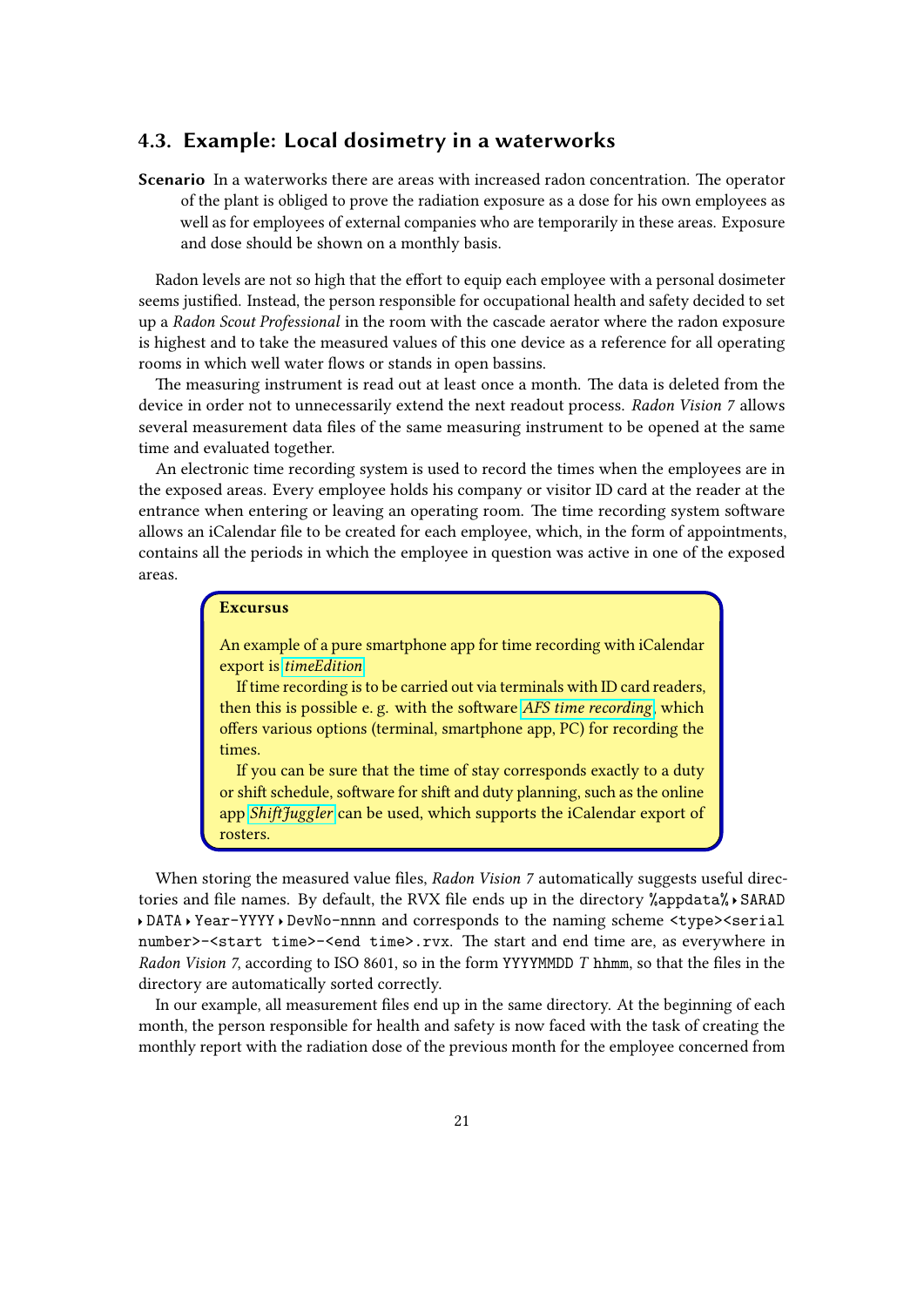the collected measurement data and the iCalendar file available for each employee. To do this, she goes to the file open dialog with  $\overline{\text{Ctrl}} + \overline{\text{O}}$  and simply marks all files there to be opened. Then she changes to the Calculation tab (Figure [3.5\)](#page-15-1) and enters the heading for the report and the measurement location there. Because the report is supposed to show the radiation exposure per month, she enters the following data under Evaluation window, for example for March 2020:

Start 2020-03-01 00:00:00

#### End 2020-04-01 00:00:00

Now she only has to enter the name of the employee and his iCalendar file for each employee and to generate the report by clicking on the Report/Export button. Only in the first report of this series is it necessary with the note shown in Figure [3.2](#page-12-1) to save the measured values combined from several measured value files in a new RVX file. For the sake of clarity, she stores them in the same directory in which she also stores the reports. This means that the original measurement files do not get mixed up with the summarized ones.

### Hint

Basically, it is not a problem if the summarized measurement files are together with the original measurement files in one directory. If several files are marked for opening, Radon Vision 7 automatically checks whether there are duplicate measurement sets and imports each measurement set only once.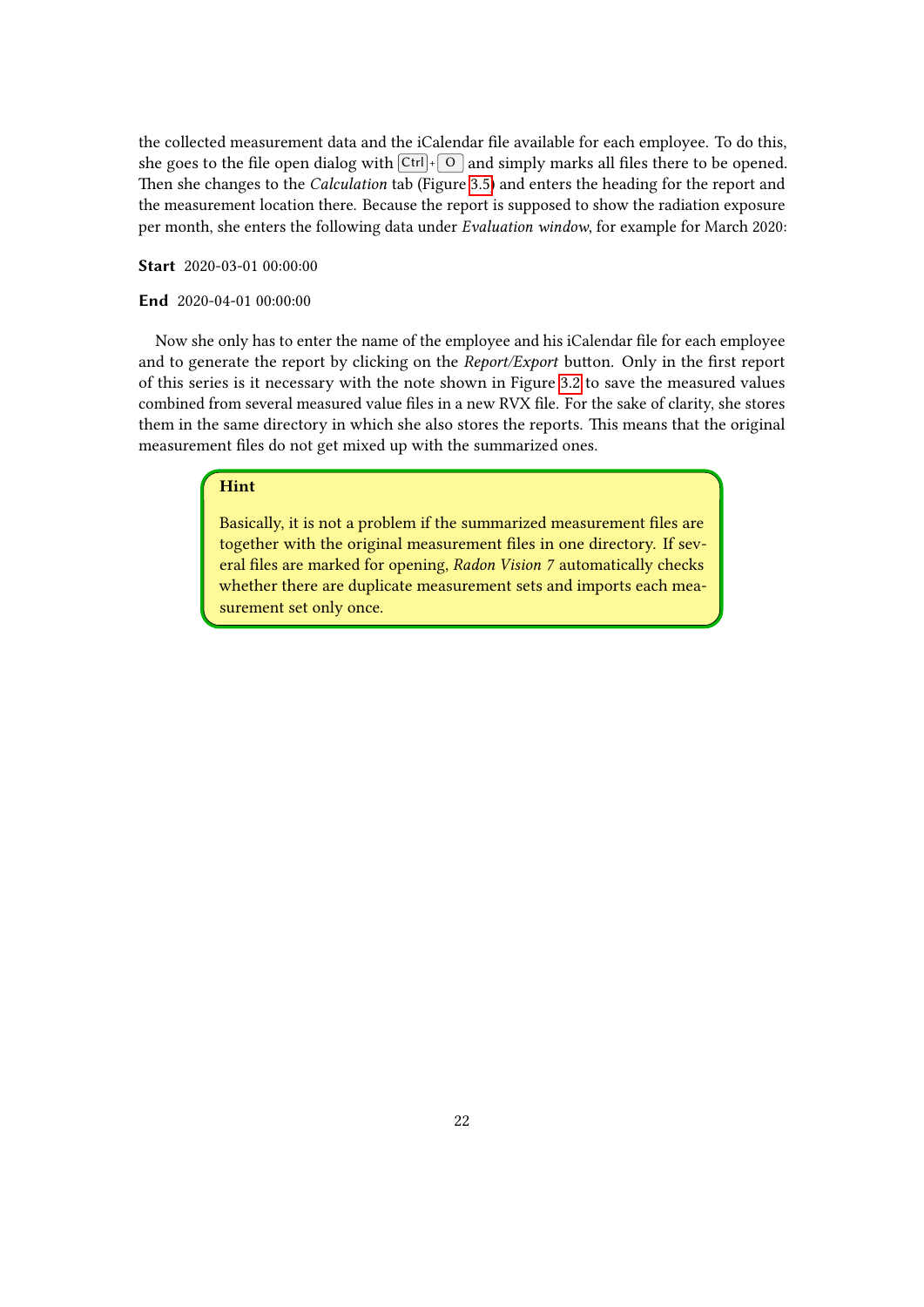## <span id="page-22-0"></span>5. Operation of Radon Vision 7

## <span id="page-22-1"></span>5.1. Overview

The Figures [5.1](#page-23-0) and [5.2](#page-24-0) show the two main views of Radon Vision 7 with the following operating and display elements:

- 1. Dropdown list of connected measuring instruments,
- 2. Search button to search for newly connected instruments,
- 3. Setup button to set the device settings of the selected instrument,
- 4. Button to download the measurement data from instrument,
- 5. Button for saving the measurement data in a binary file,
- 6. Button for opening a binary measurement file,
- 7. Button for displaying the alpha spectrum,
- 8. Active area within the evaluation window,
- 9. Inactive area outside the evaluation window,
- 10. Legend with checkboxes for marking the parameters to be displayed,
- 11. Docking area for the alpha spectrum,
- 12. Diagram line for thoron with displayed error bars for the simple standard deviation,
- 13. Dropdown list for the length of the smoothing period,
- 14. Selection of a campaign a number of measuring sets between the start and stop of a measurement,
- 15. Display of the measurement values under the pointer,
- 16. Comment stored in the binary file,
- 17. Start and end time of the measurement file,
- 18. Total number of all measured value sets in the measured value file,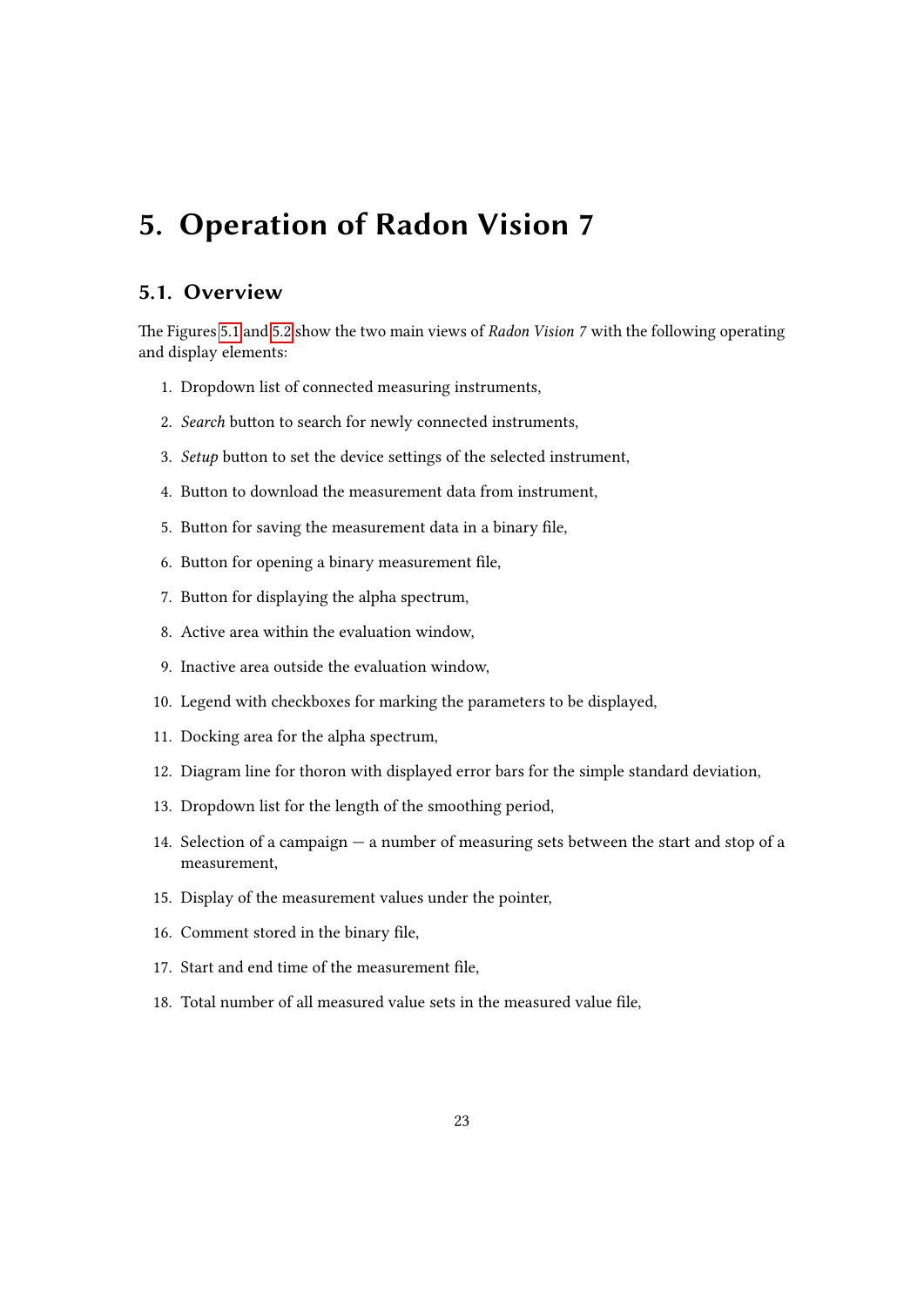- 19. Device type and serial number of the measuring instrument with which the displayed measured values were acquired  $^1,$  $^1,$  $^1,$
- 20. Lower diagram area for the measured values of the radiation sensors,
- 21. Marking of the integration areas over which the mean as well as the exposure and dose are calculated,
- 22. Upper diagram area for environmental parameters,

<span id="page-23-0"></span>

Figure 5.1.: Control and display elements in the Chart tab

- 23. Heading under which the report should be placed,
- 24. Person or group of people who was at the measurement location during the period under consideration,

<span id="page-23-1"></span><sup>&</sup>lt;sup>1</sup>The displayed measurement data come from a measurement value file recorded with a  $RTM$  1688-2, so they have nothing to do with the Radon Scout Home in the list of connected devices.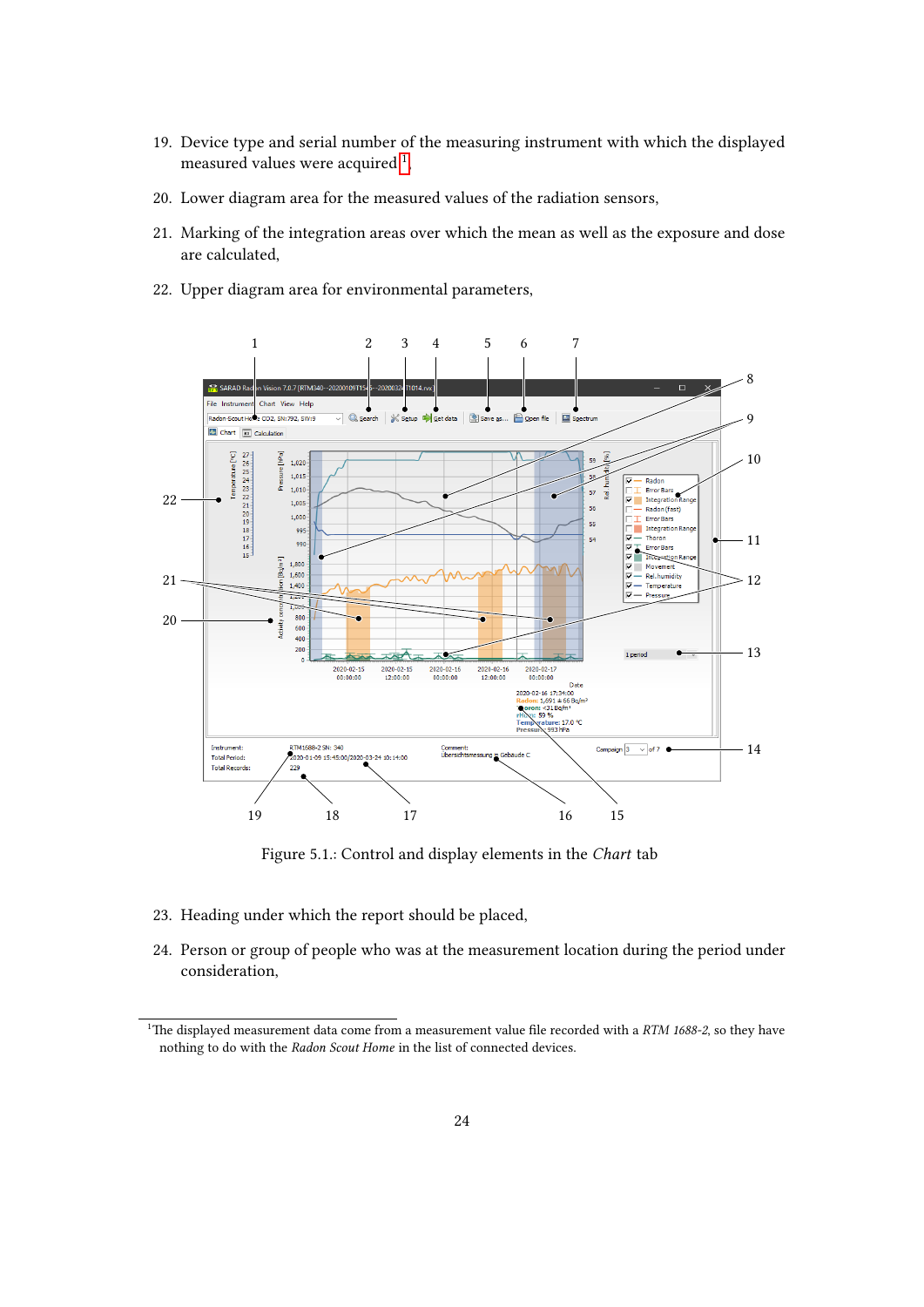<span id="page-24-0"></span>

| No connected instruments found.         | File Instrument Chart View Help | $\vee$ Q, Search                | $\circ$ Setup $\mathbb{R}$ Get data |                           | Save as <b>@</b> Open file |                          | Spectrum                |                                                                                                         |                       | 24       |
|-----------------------------------------|---------------------------------|---------------------------------|-------------------------------------|---------------------------|----------------------------|--------------------------|-------------------------|---------------------------------------------------------------------------------------------------------|-----------------------|----------|
| Chart 31 Calculation                    |                                 |                                 |                                     |                           |                            |                          |                         |                                                                                                         |                       |          |
| <b>Title / Project</b>                  |                                 | Documentation of Radon Vision 7 |                                     |                           |                            |                          |                         |                                                                                                         |                       | 25       |
| Exposed person or group                 |                                 | Software developers             |                                     |                           |                            |                          |                         |                                                                                                         |                       |          |
| Evaluation window                       | <b>Start</b>                    | 14/02/2020                      | $\mathbb{R}$ + 18:00:00             | $\div$                    |                            | <b>End</b><br>17/02/2020 |                         | <b>III - 00:00:00</b>                                                                                   |                       | 26<br>27 |
| Filter                                  |                                 | Import an iCal file             |                                     |                           |                            |                          |                         | 圖▼                                                                                                      | <b>Calcuve</b>        |          |
| Place                                   |                                 | Office 1/15                     |                                     |                           |                            |                          |                         |                                                                                                         |                       | 28       |
| Instrument                              |                                 | RTM1688-2 SN: 340               |                                     |                           |                            |                          |                         |                                                                                                         |                       | 29       |
| Person in charge                        |                                 | Michael Strey                   |                                     |                           |                            |                          |                         |                                                                                                         |                       | 31       |
| Dose                                    |                                 | Equilibrium factor<br>0.4       | Dose coefficient                    | 7.8 $nSv m^3 (Bq h)^{-1}$ |                            |                          |                         |                                                                                                         |                       | 32       |
| Radon-222                               |                                 |                                 |                                     |                           |                            |                          |                         |                                                                                                         |                       |          |
| End<br><b>Start</b>                     |                                 |                                 |                                     |                           |                            |                          |                         | Exposure time Data Records Radon avg. Radon exp. Radon dose Thoron avg. Error (Thoron avg.) Thoron exp. |                       |          |
|                                         |                                 | in h                            |                                     | in $Bq/m3$                | in Bqh/m <sup>3</sup>      | in µSv                   | in $Bq/m3$              | in $%$                                                                                                  | in Bqh/m <sup>3</sup> |          |
| Meta data<br>2020-02-15T00:34:00        | 2020-02-15T05:34:00             | 5.0                             | 5                                   | 1.2 <sub>0</sub>          | 0.001                      | 20.0                     | $\overline{\mathbf{v}}$ | ञ्ज                                                                                                     | 137                   | 33       |
| 2020-02-16T05:34:00 2020-02-16T11:34:00 |                                 | 6.0                             | 6                                   | 1,605                     | 9,633                      | 30.1                     | < 13                    | < detection limit                                                                                       | o                     |          |
| Results<br><b>Total</b>                 |                                 | 11.0                            | 11                                  | 1,476                     | 16,234                     | 50.7                     | 20                      | 64                                                                                                      | 197                   |          |

Figure 5.2.: Operating and display elements in the Calculation tab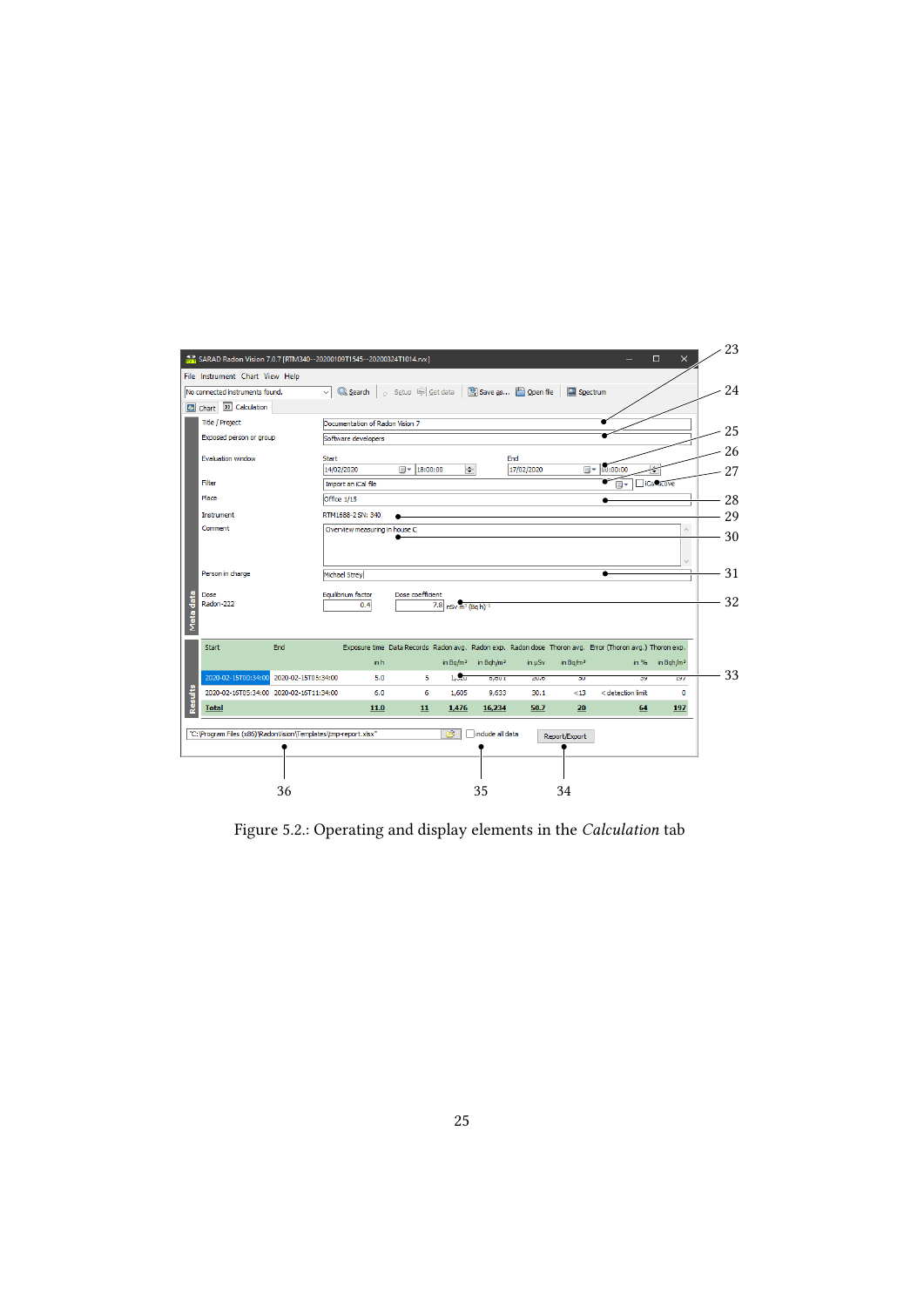- 25. Restriction of the period under consideration in addition to the filter. This setting is used if exposure and dose are to be shown in the report e. g. on a weekly or monthly basis.
- 26. iCalendar file to be used to filter the measured values over time when calculating mean values, exposure and dose.
- 27. The iCalendar file can be deactivated if the time filter in the diagram is to be set manually.
- 28. Place where the measuring instrument was installed,
- 29. Type designation and serial number of the measuring instrument with which the measurement was carried out  $-$  is determined automatically,
- 30. Multi-line comment to explain the circumstances of the measurement in more detail.
- 31. The person who signs the report,
- 32. Equilibrium factor and dose conversion coefficient for the dose calculation. As a rule, the values in these fields do not have to be changed.
- 33. Results table with one row for each integration interval under consideration,
- 34. Button for starting report generation. The report opens automatically with Excel or LibreOffice Calc if one of these programs is installed on your computer.
- 35. With a tick in this field, you can ensure that not only the report but also all measurement data appear in the form of additional spreadsheets in the exported file.
- 36. Template to be used in the preparation of the report. You can adapt these yourself according to your needs (see section [5.6\)](#page-43-1).

## <span id="page-25-0"></span>5.2. Connecting the measuring instrument

Most current measuring instruments from SARAD can easily be connected to the PC on which Radon Vision 7 is running using the USB cable provided. As an alternative, some devices allow the use of their RS-232 connection via the supplied cable with a 9-pin D-Sub connector. This presupposes that your PC still has a physical RS-232 interface (COM port). The devices DOSEman and DOSEman PRO use an infrared adapter for data exchange. Radon Vision 7 supports both the older types with RS-232 connection and the current USB version.

In any case, Radon Vision 7 automatically searches for all connected measuring instruments at the start and enters them in the drop-down list of the connected devices. If you only connected your measuring instrument after starting Radon Vision 7, you can add to the dropdown list by clicking on the Search button.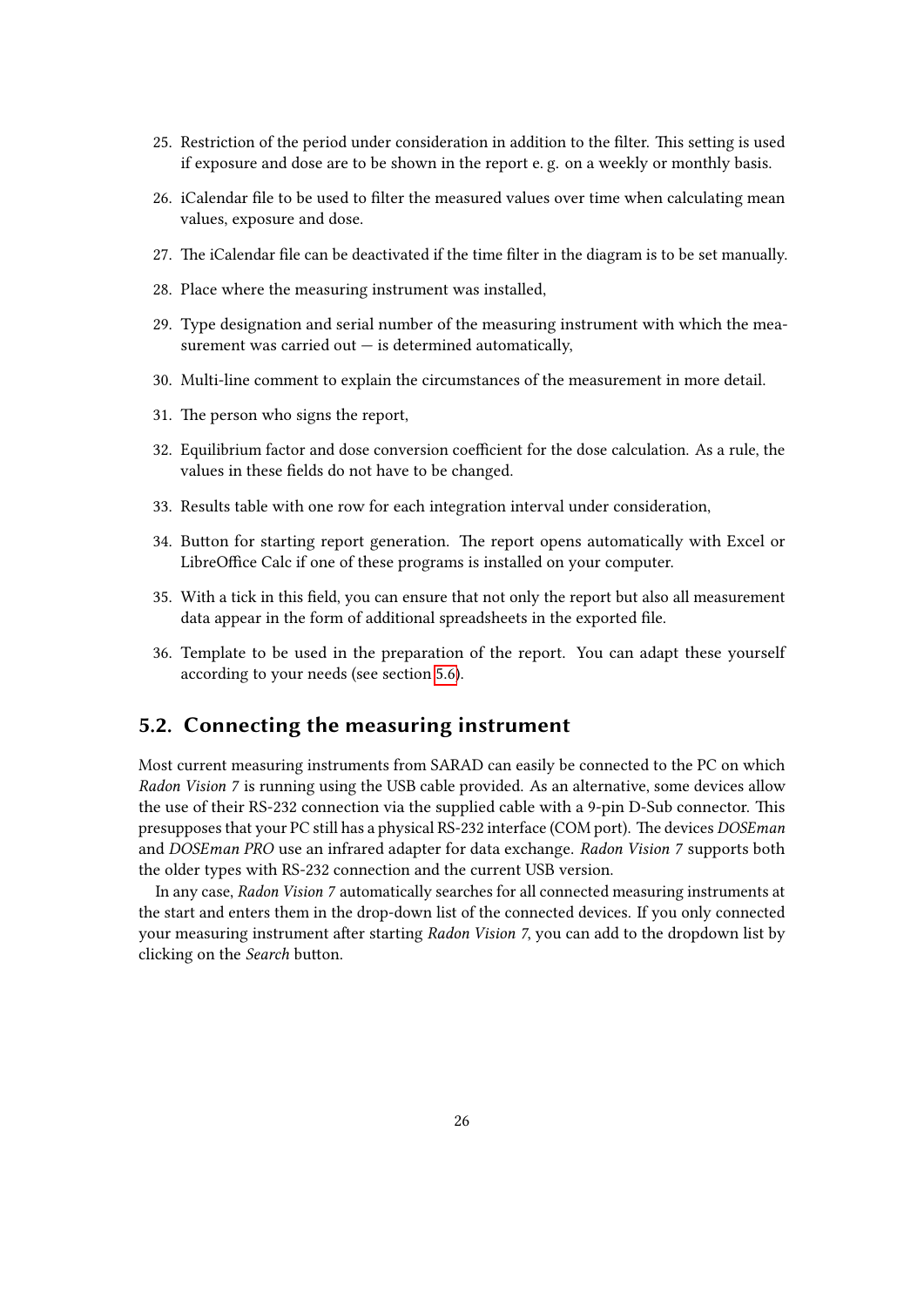## <span id="page-26-0"></span>5.3. Device configuration

With  $\overline{[Ctr] + [E]}$  or with a click on the button *Setup* (3 in Figure [5.1\)](#page-23-0) you open one of the dialogs for the configuration of your measuring instrument as shown in Figure [5.3](#page-26-2) or [5.4](#page-28-1) respectively. Radon Vision 7 supports a large number of devices, all of which have different properties, so that, differing from device to device, there is always only part of the setting options described below.

#### <span id="page-26-2"></span><span id="page-26-1"></span>5.3.1. Radon Scout family devices, Thoron Scout and RTM 1688-2



Figure 5.3.: Device-specific dialog for the device settings of the instruments of the Radon Scout family

Start/Stop All settings related to starting or ending a measurement campaign:

- $\mathbf{\Sigma}$  Deletes all measurement data stored in the device's memory. When the measurement is running, the current interval is aborted and restarted with the preset integration time.
- $\heartsuit$  Sets the real time clock of the device to the system time of the PC. This can be done while the measurement is running.
- Starts a new measurement campaign.
- **Ends an ongoing measurement campaign.**

Info Displays the device status and the last measured values:

- $\mathbb{R}^2$  Measures the voltage of the batteries. The state of charge can be estimated according to the type used. For measuring instruments with mono cells, the cell voltage is displayed, for all other devices the total voltage of the battery is displayed.
- $\mathcal{L}$  Opens a window with a list of values from the last measurement interval. The prerequisite is that the first integration interval has already been completed.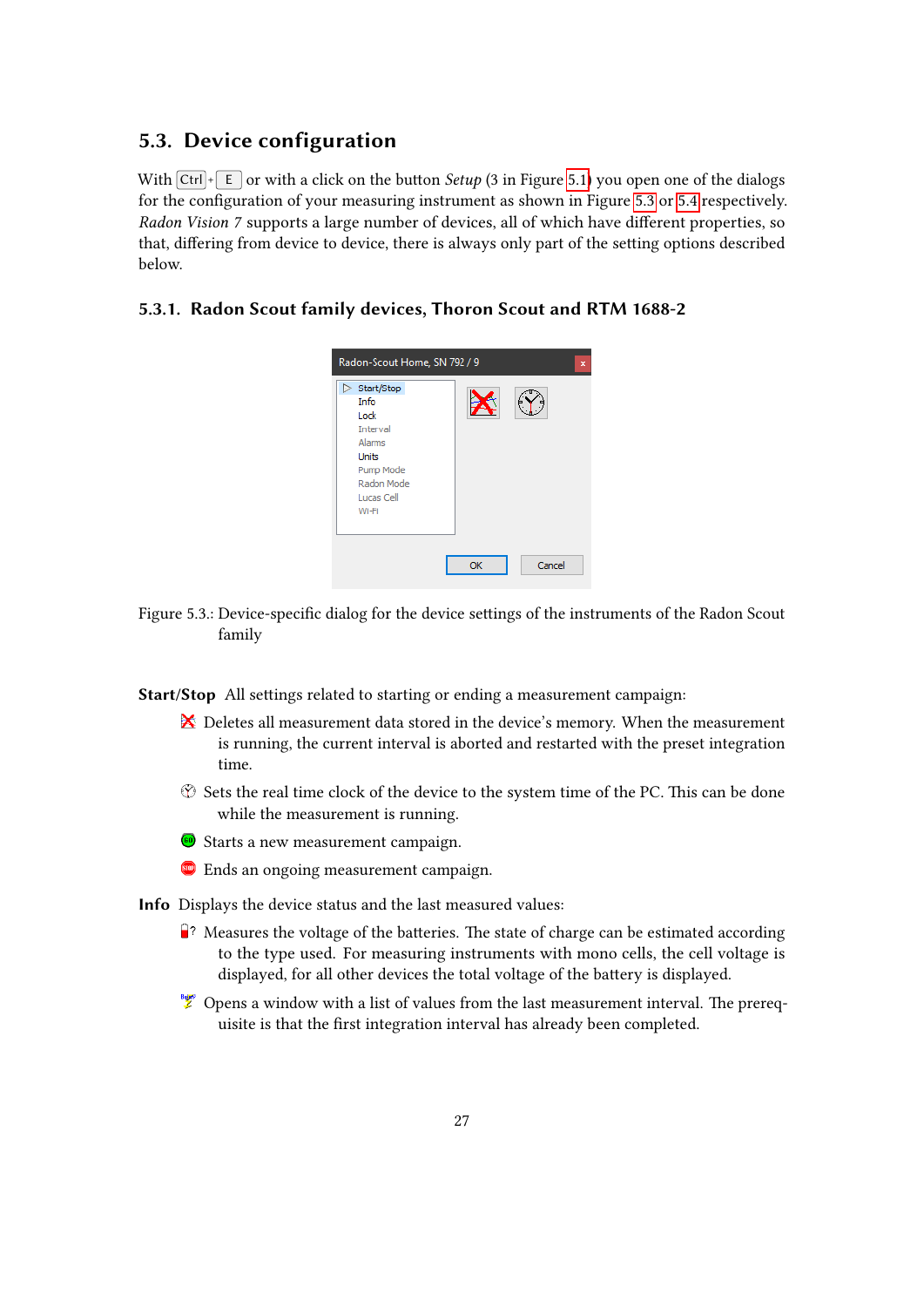- Lock You can block the end of an ongoing measurement campaign with the switch or button on the device and the measured value display on the software. This setting is also possible when the measurement campaign is running.
	- **E** Allows the start and end of a measurement campaign on the device. The measured values are shown on the display.
	- $\Theta$  Locking the slide switch or button. The measurement can only be started once and cannot be interrupted afterwards. The measured values are not displayed.
- Interval Sets the integration interval for calculating the radon concentration. The integration interval can also be changed while a measurement is already in progress.
	- $\overline{\mathbb{F}}$  interval = 3 h. If changes occur during the measurement, the 1-hour interval that has already started is extended to three hours.
	- interval = 1 h. If more than one hour of the current 3-hour interval has expired, the current 3-hour interval is completed and then switched to the 1-hour cycle. If less than an hour of the current 3-hour interval has elapsed, the current interval is the first 1-hour interval.

Measuring interval Length of the integration interval in minutes

Alarms Settings for devices with visual or acoustic alarming:

Alarm Level Threshold value for triggering an alarm on the measuring instrument.

Buzzer

Off The built-in acoustic signal generator is always switched off.

- Alarm If the set alarm threshold is exceeded, a four-second beep is generated every minute, which can be deactivated by pressing the button once. If the measured value again exceeds the alarm threshold, the process is repeated.
- Po-216 Every registered decay of a Polonium-216 atom is signaled by a short tone.
- Po-216/Po-218 In addition to the Polonium-216, the signal tone is also generated when Polonium-218 decays are registered.
- Units Here you set the unit of measurement system used to display the measurement data on the display of the measuring instrument. The representation of the values in Radon Vision 7 is independent of this setting.
- Pump Mode Working regime of the pump installed in the RTM 1688-2:

Continuous The pump runs during the entire measuring time.

- Interval The pump runs during the first 5 minutes of an integration interval. If the set integration interval is less than or equal to 5 minutes, the pump will run continuously.
- Radon Mode This setting is only relevant for the display on the device. When the data series are displayed later on the computer or in the generated text files, the values of both calculations appear.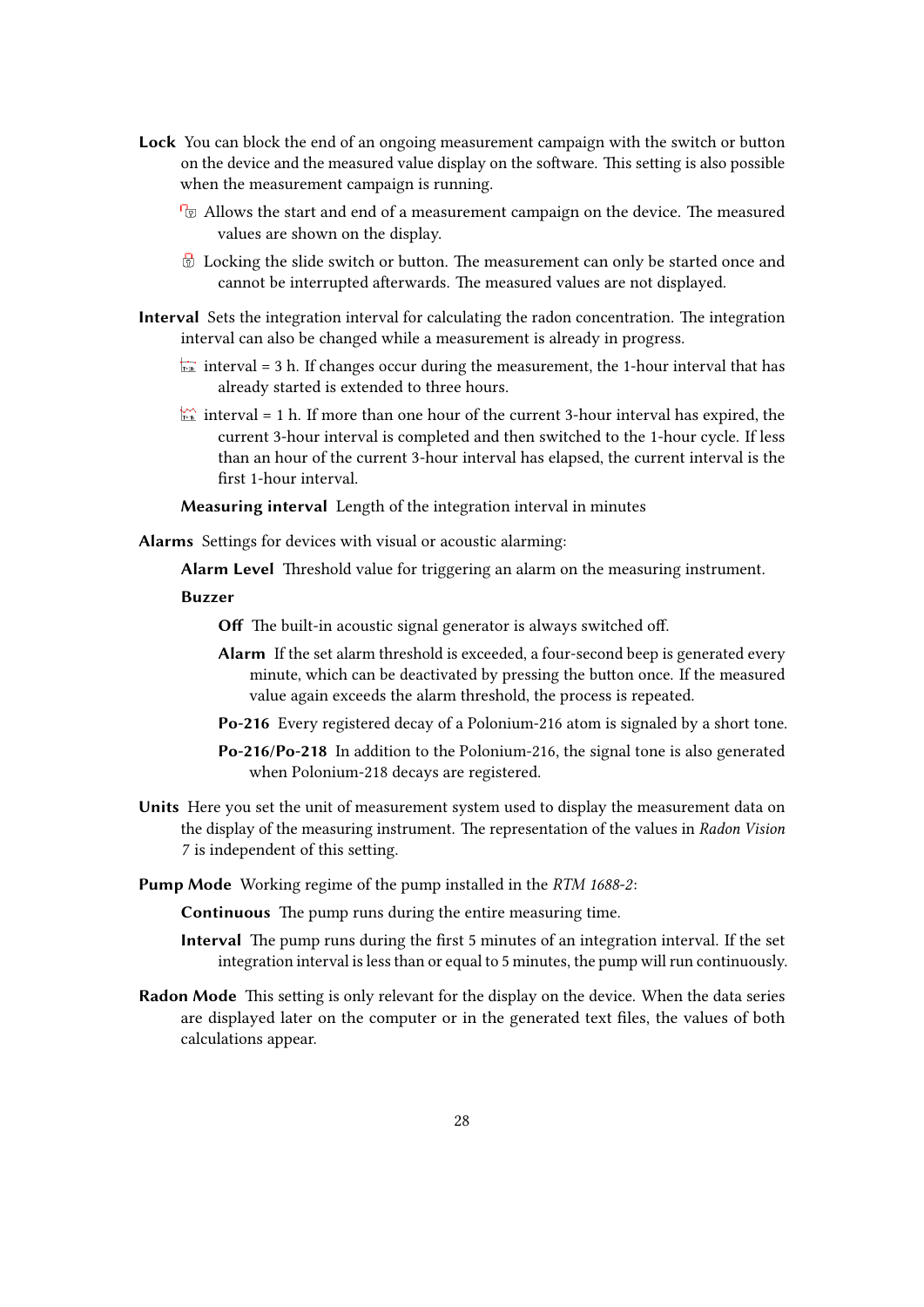- Fast only the decays of the Polonium-218 are used to calculate the radon concentration. The full measured value is reached after only 15 minutes. The sensitivity is compared to the setting slow halved, so that the statistical error increases.
- Slow The decays of the Polonium-218 and Polonium-214 are used to calculate the radon concentration. Due to the longer half-lives of the intermediate nuclides Pb-214 and Bi-214, the response time increases to approx. 150 minutes until the full measured value is reached. The sensitivity doubles compared to the setting fast. The statistical error is reduced accordingly.
- Lucas Cell In Radon Scout PMT, depending on the application, scintillation chambers (Lucas cells) of different sizes can be used. Since the sensitivity depends directly on the chamber volume, four different calibration factors are saved in the device. These are assigned to the chamber sizes S, M, L and XL. By setting the appropriate chamber size, the Radon Scout PMT is instructed to use it to calculate the radon value. It is therefore always important to ensure that this parameter is set correctly in accordance with the chamber actually used. The chamber sizes are located on the outer surfaces of the Lucas cells.

## <span id="page-28-0"></span>5.3.2. Devices of the DOSEman family, RTM 1688 and Analog Radon Sensor

<span id="page-28-1"></span>The setup dialog (Figure [5.4\)](#page-28-1) is only accessible with these measuring instruments if the device is in the operating mode *Stand by*.

| DOSEman SN: 60         |                                                                             | $\times$                                 |
|------------------------|-----------------------------------------------------------------------------|------------------------------------------|
| (STOP)<br>60           | 49<br>Country Code<br><b>Region Code</b><br><b>Entry Code</b>               | Buzzer<br>$O$ On<br>$C$ Off              |
| Bqm <sup>3</sup><br>mV | User ID<br>Alarm Level                                                      | Button-<br><b>O</b> Locked<br>C Unlocked |
|                        | 1000<br>$F + g$<br><b>µSv</b><br>Sampling Interval<br>160<br><b>Minutes</b> | -Radon Mode-<br>C Slow<br>C Fast         |

Figure 5.4.: Dialog for the device settings of the instruments of the DOSEman family

- $\heartsuit$  Sets the real time clock of the device to the system time of the PC.
- All data stored in the device's memory are deleted and a new measurement campaign is started.
- **Ends an ongoing measurement campaign.**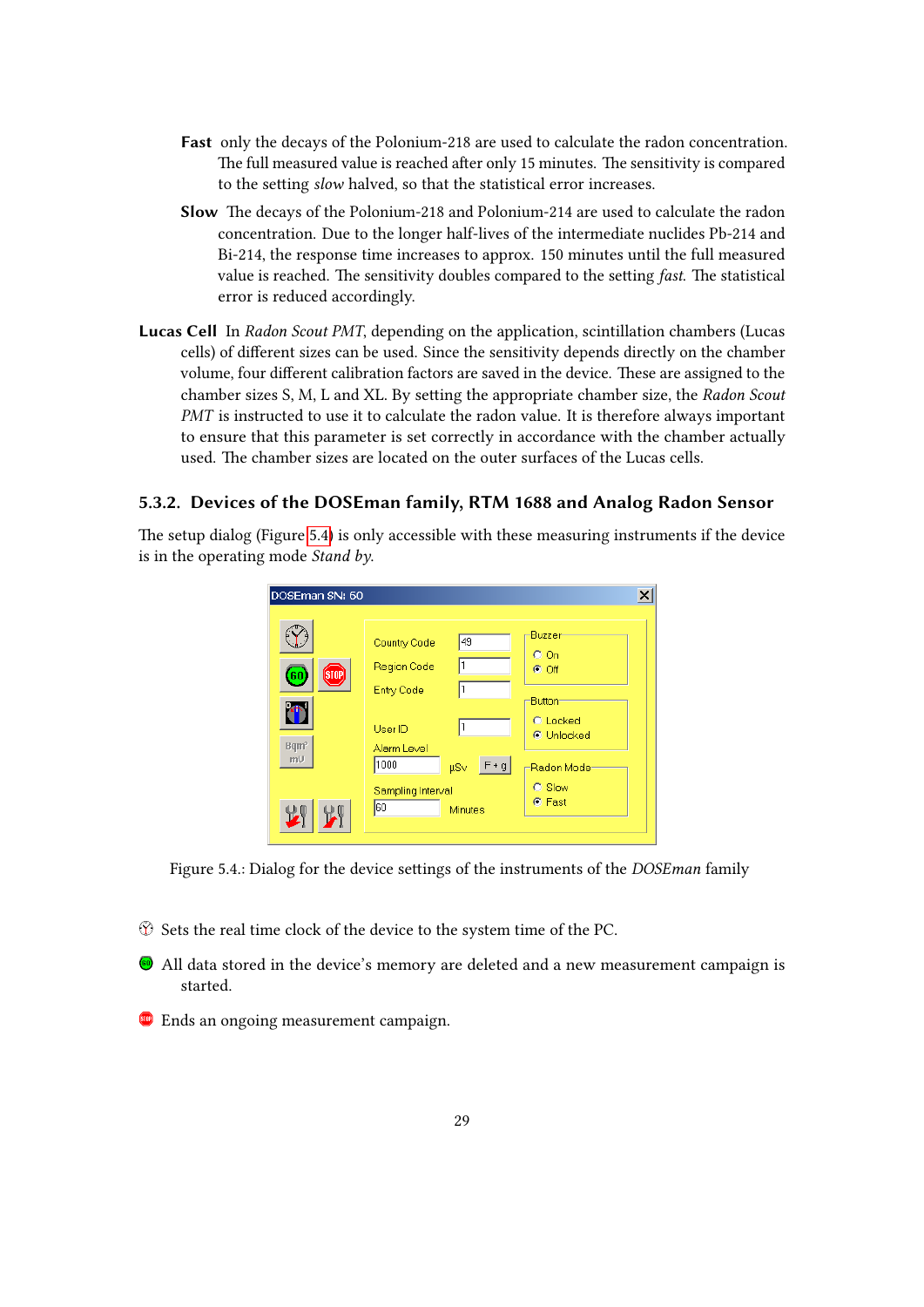- **Turns off the device.** No new measurement may be started beforehand. Switching on is only possible by pressing the device button. This function is not active for the Analog Sensors.
- $\mathcal{L}$  Opens the dialog window shown in Figure [5.6](#page-31-0) for the advanced setup and test functions of the Analog Sensor.
- Country Code, Region Code, Entry Code Freely usable numbers for the local assignment of the measurement data. The range of values is 0 to 255.
- User ID Freely usable number for personnel assignment of the measurement data, such as e. g. personnel number. The range of values is 0 to 65 535.
- Alarm Level Defines the limit value, above which an acoustic alarm is issued. The limit is to be specified in the range of 0 µSv to 20 000 µSv (for the dose calculation see section [Dose](#page-30-1) calculation for DOSEman and [DOSEman PRO](#page-30-1)).
- Sampling Interval Setting the integration interval. Defines the time interval between the individual points of the recorded series of measurements. The setting range is 1 min to 255 min.

 $\begin{bmatrix} \mathsf{F} + \mathsf{g} \end{bmatrix}$  s. section [Dose calculation for](#page-30-1) *DOSEman* and *DOSEman PRO* 

Buzzer Switches the key tone at DOSEman and DOSEman PRO on or off.

#### Button

- Locked The measurement can only be started or stopped via the software. This prevents accidental switching off while the measurement is running. This mode should be set for every longer measurement, since the device switches itself off when the battery is discharged and pressing the button twice, unintentionally, can lead to a restart of the measurement and loss of the previously saved data. It will still be possible to switch the display at the push of the button.
- Unlocked The measurement can be started with a short push of the button and the device can be switched off by pressing the button for approx. five seconds.
- Radon Mode This setting is only relevant for the display on the device. When the data series will be displayed later on the computer, the values of both calculations will appear.
	- Slow The decays of the Polonium-218 and Polonium-214 are used to calculate the radon concentration. Due to the longer half-lives of the intermediate nuclides Pb-214 and Bi-214, the response time increases to approx. 150 minutes until the full measured value is reached. The sensitivity doubles compared to the setting fast. The statistical error is reduced accordingly.
	- Fast only the decays of the Polonium-218 are used to calculate the radon concentration. The full measured value is reached after only 15 minutes. The sensitivity is compared to the setting slow halved, so that the statistical error increases.
- $\mathcal{F}$  Transfers the parameters set in the device to the PC.
- $\mathcal{F}$  Transfers the changed settings to the device.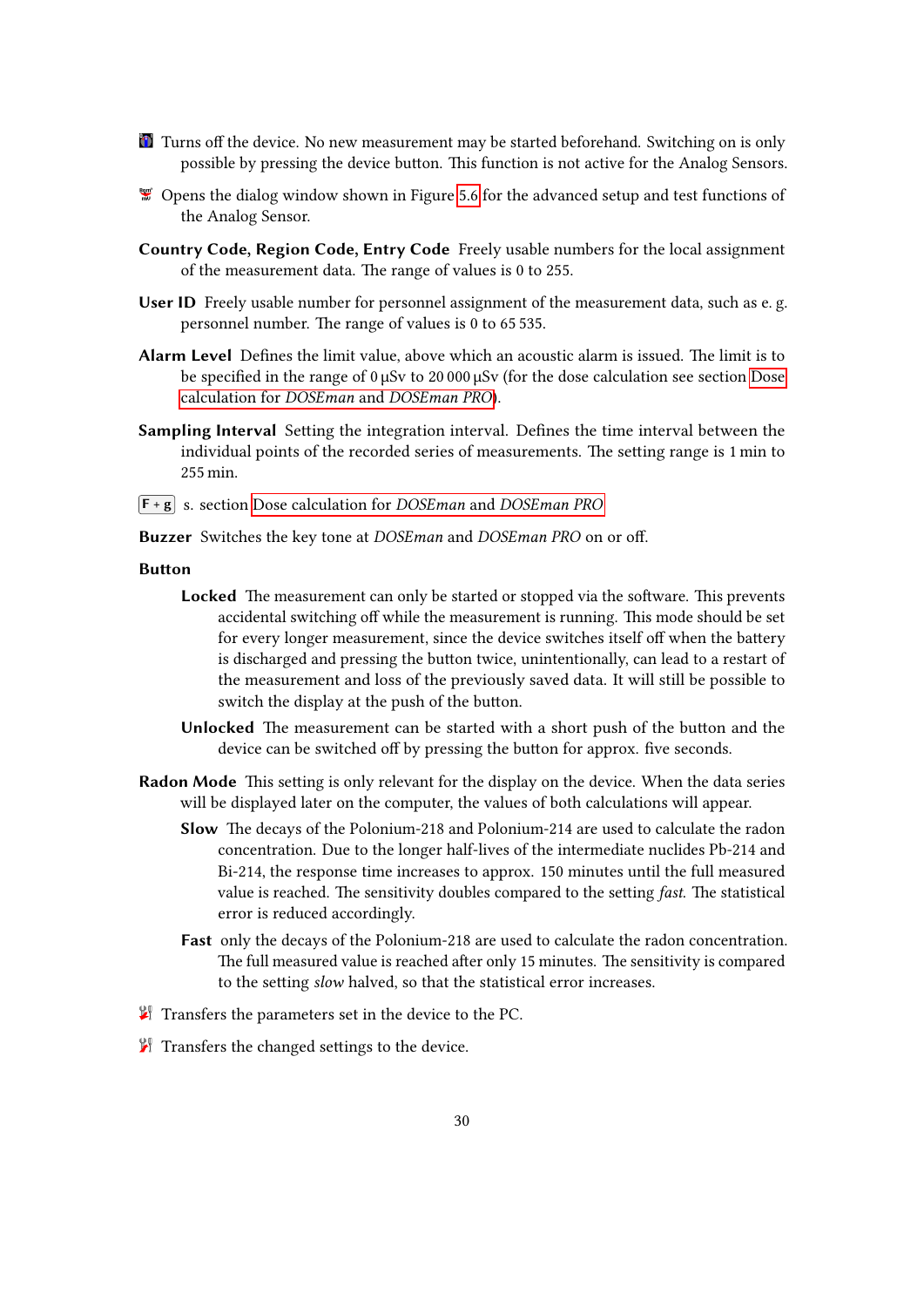#### <span id="page-30-1"></span>Dose calculation for DOSEman and DOSEman PRO

<span id="page-30-0"></span>For the devices DOSEman and DOSEman PRO, an equivalent dose is calculated from the radon progeny concentration using a dose conversion coefficient g. Clicking on  $\lceil \cdot \rceil$  opens the dialog for setting the coefficients shown in Figure [5.5.](#page-30-0)

| DOSEman SN: 60                           |                      |       |
|------------------------------------------|----------------------|-------|
| Dose Conversion Coefficient q(EEC)       | Equilibrium Factor F |       |
| 7,80 nSv/(Bqh/m <sup>®</sup> ) - Workers | 10.49                | WRITE |

Figure 5.5.: Dialog for the setup of the coefficients for dose calculation

Since the dose calculation is always based on the exposure to the daughter products, the equilibrium factor  $F$  must be specified for the DOSE man. It determines the relationship between radon gas and its daughter products. If the equilibrium factor is unknown or not specified, select it with 0.4.

The selection list contains the currently valid coefficients  $q$  for occupationally exposed persons (workers) and the general population (*public*). Different values can be entered in the text field, if special regulations require it.

The equivalent dose  $E$  is then calculated from the exposure  $P_{Rn}$  as follows:

$$
E = P_{Rn} \cdot F \cdot g_{EEC} \text{ with } [g_{EEC}] = \frac{\text{Sv}}{\text{Bq} \text{h m}^{-3}}
$$

For the DOSEman PRO, where the concentration of the decay products is measured directly, the following applies accordingly:

$$
E = P_{PAEC} \cdot g_{pot} \text{ with } [g_{pot}] = \frac{\text{Sv}}{\text{J} \text{h} \text{m}^{-3}}
$$

#### Hint

With the *DOSE man* the product  $F \cdot g_{EEC}$  is combined into one factor and saved in the device. When the dialog is opened, the currently set factor is loaded from the device. Since the combination of  $F$  and  $g_{EEC}$ no longer allows conclusions to be drawn unambiguously, the default setting "worker" is assumed and the associated equilibrium factor is calculated and displayed.

When using different dose conversion coefficients, the dose conversion coefficient must always be set first and then the equilibrium factor.

Due to the device's internal data format, rounding errors can occur when reading back the coefficients.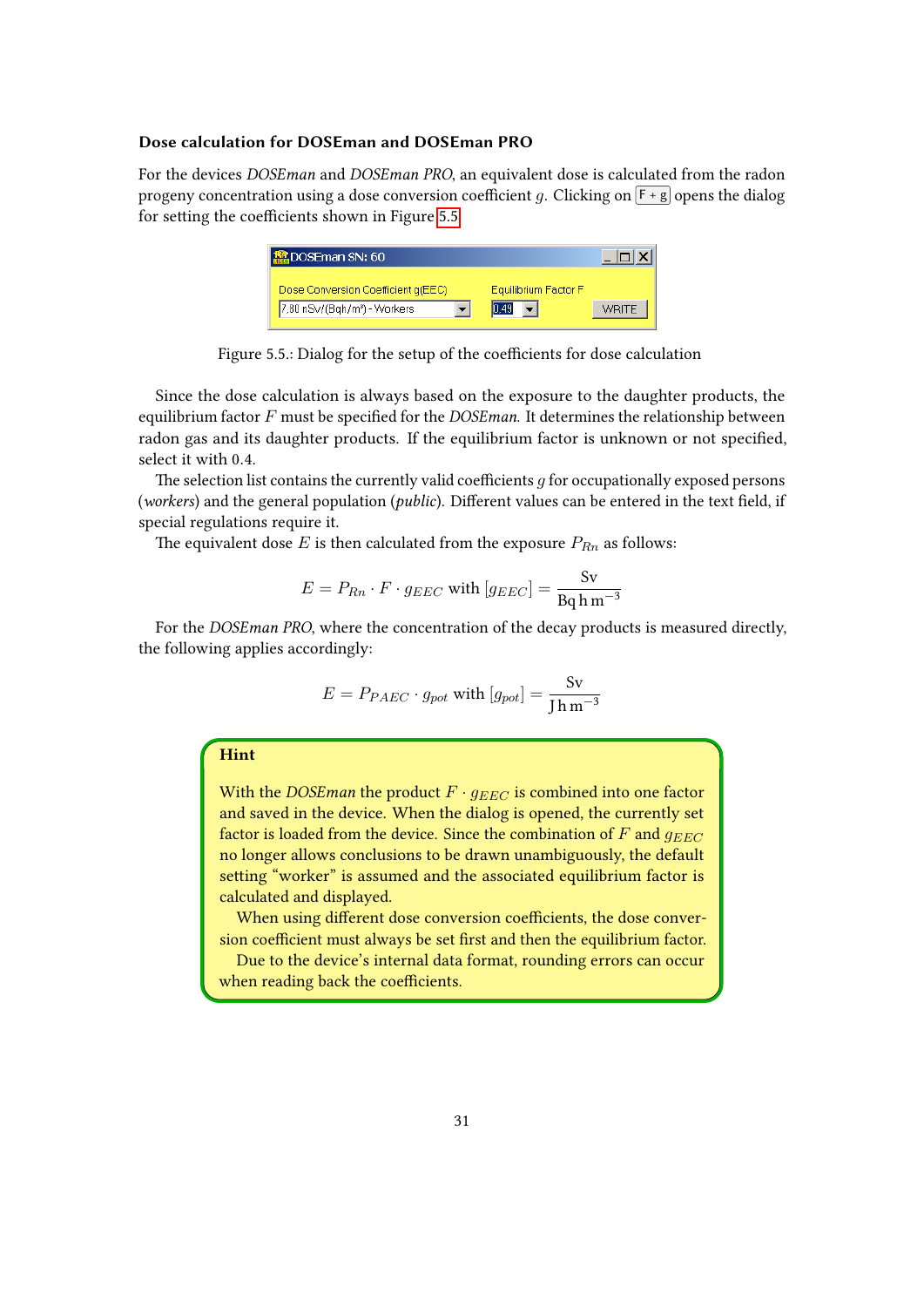<span id="page-31-0"></span>

| Radon Sensor SN: 100<br>-Analog Output 1 (Radon/EEC) | DAC Test           | $\vert x \vert$                         |
|------------------------------------------------------|--------------------|-----------------------------------------|
| 10000<br>Range<br>$Bq/m^3$                           | AOut1 [mV] 700     | Radon/EEC                               |
| 1000<br>Bq/m <sup>e</sup><br>Alarm                   | AOut2 [mV] 300     | no value<br>Thoron/Po-218               |
|                                                      |                    | no value                                |
| -Analog Output 2 (Thoron/Po-218)-<br>10000           | Set DAC            | <b>Humidity</b><br>Temperature          |
| Bq/m <sup>s</sup><br>Range                           |                    | no value<br>no value                    |
| 1000<br>Alarm<br>Bq/m <sup>o</sup>                   |                    | Analog Out 1<br>Analog Out 2            |
| Digital Output Mode:                                 | <b>Switch Test</b> | not valid<br>not valid                  |
| $O$ Alarm                                            | © ON C OFF         | not valid<br>not valid                  |
| C Pulse<br>$\Box$ ROI1<br>$\nabla$ ROI4              | Set Switch         | Interval 80<br>$\Box$ Timer<br>sec      |
| $\Gamma$ ROI5<br>$\nabla$ ROI2                       |                    | Bq/m <sup>3</sup><br><b>GO</b><br>Istni |
| $\Box$ ROI3<br>$\Box$ rH/T                           |                    |                                         |
|                                                      |                    |                                         |
|                                                      |                    |                                         |

Figure 5.6.: Additional setting options for the Analog Sensors

#### Additional setup and test functions for Analog Sensors

#### Analog output 1, Analog output 2

- Range defines the measuring range for which an output voltage of 0 V to 1 V is generated. (ex. the setting of 25 000 Bq m<sup>-3</sup> leads to 0 V at 0 Bq m<sup>-3</sup> and 1 V at 25 kBq m<sup>-3</sup>).
- Alarm defines the measured value from which the digital output, if configured as an alarm output, is activated.

#### Mode digital output

Alarm digital output configured as alarm output

- Pulse digital output configured as pulse output
- ROI1 ... ROI5 specified energy ranges, which are taken into account for the pulse formation at the digital output for the pulse formation
- rH/T If the digital output was configured as a pulse output, the two analog outputs are assigned the measured values for temperature and humidity. Otherwise the radon concentration is output in parallel as an analog value.
- DAC Test This option offers, when the measurement is stopped, a test option for the correct functioning of the analog outputs. The voltages entered in the input fields in the range of  $0 \text{ mV}$  to 1000 mV can be measured at the analog outputs by clicking on  $\sqrt{\text{Set DAC}}$ .
- Switch Test switches the digital output for test purposes. The measurement must be stopped.
- Current measured values To check the error-free operation of the Analog Sensor, the measurement can be started and stopped within the dialog. Current measurement data can be read from the device while the measurement is running.
	- **Deletes existing data and starts a new measurement.**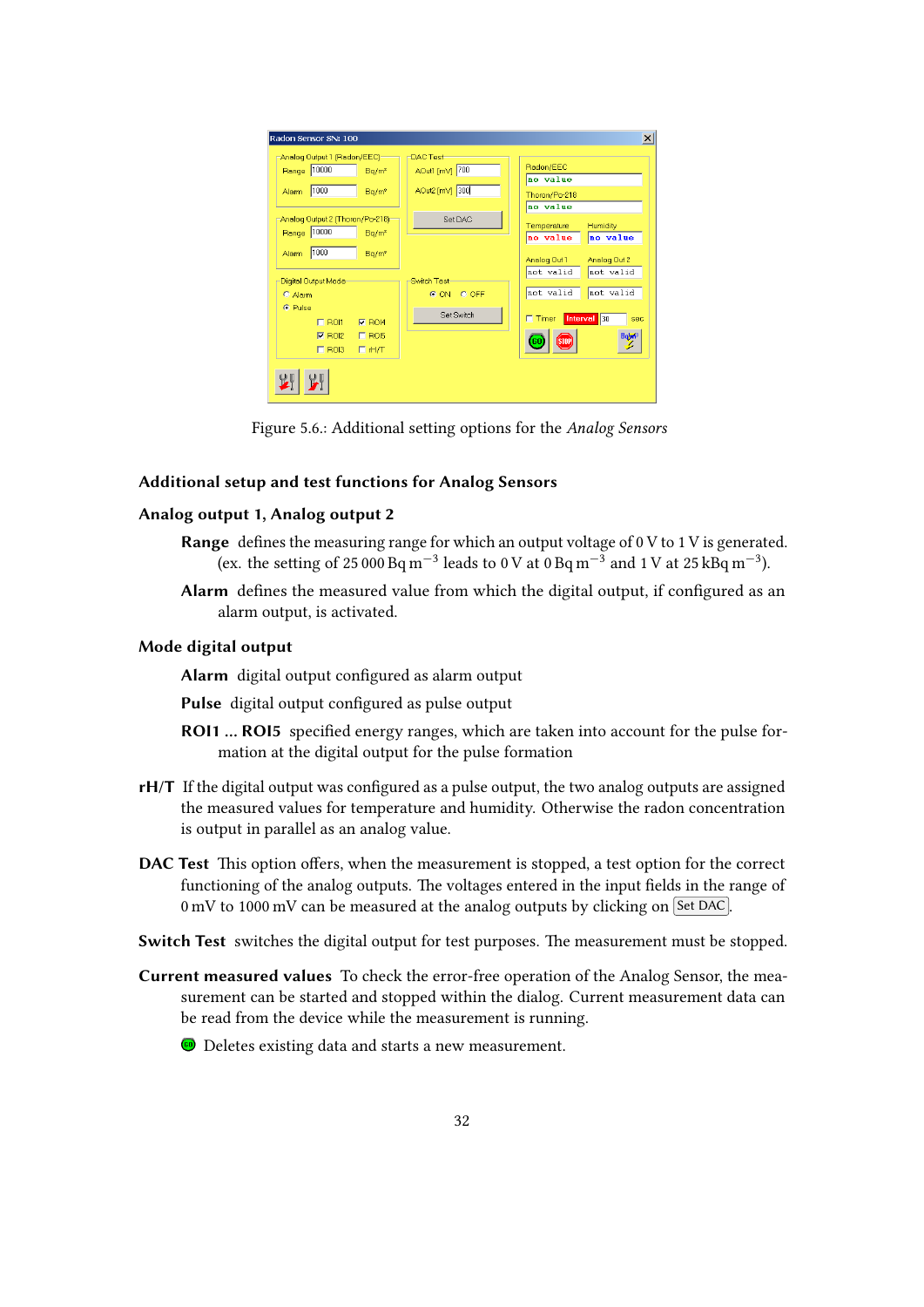- **Ends a current measurement.**
- Click to load the current data. The prerequisite is that the first integration interval has already been completed. The data is displayed in the output fields above. In addition to the calculated concentrations as well as temperature and humidity, the analogue output values are also displayed in accordance with the range settings made.
- Timer, Interval If the Timer field is selected, the current data is automatically fetched from the device at intervals defined by the Interval field.

## <span id="page-32-0"></span>5.4. Displaying and analyzing the measurement data

#### <span id="page-32-1"></span>5.4.1. Fetching the measurement data

With a click on the button Get data (4 in Figure [5.1\)](#page-23-0) or  $\overline{C \text{trl}} + \overline{G}$  you start reading out the measurement data from your measuring instrument. In the window that opens, the number of data records that have already been downloaded is displayed until the download is complete.

#### Hint

With the measuring instruments of the DOSEman family, the data transmission cannot be interrupted. It continues to run in the background even when the download window is closed. With these devices, the number of messages received by the measuring instrument is displayed instead of the downloaded measured value sets.

For all other measuring instruments, you can cancel the download, which can take a long time with many saved measurement data, by closing the download window. In this case, only the data that has already been loaded are shown in the diagram.

#### <span id="page-32-2"></span>5.4.2. Zooming and moving

Table [5.1](#page-33-1) lists the simple options for changing the axis scaling and the position of the measured value lines in the diagram. In addition, there are the very extensive functions for changing the diagram described in the section [5.4.6](#page-35-0) on page [37.](#page-36-1)

When opening a measured value file, the start and end values of the y-axes are always set automatically so that all values are shown in the diagram. When changing the campaign, the manually changed zoom state of the y-axes and the start and end values of the y-axes are retained.

#### <span id="page-32-3"></span>5.4.3. Selecting campaigns

A measurement campaign includes related measurement values between the start and end of a measurement (see section [3.1\)](#page-11-1). Since the data of a measurement campaign should generally be evaluated together, Radon Vision 7 has the functions listed in Table [5.2](#page-33-2) for the exclusive display of individual campaigns in the diagram.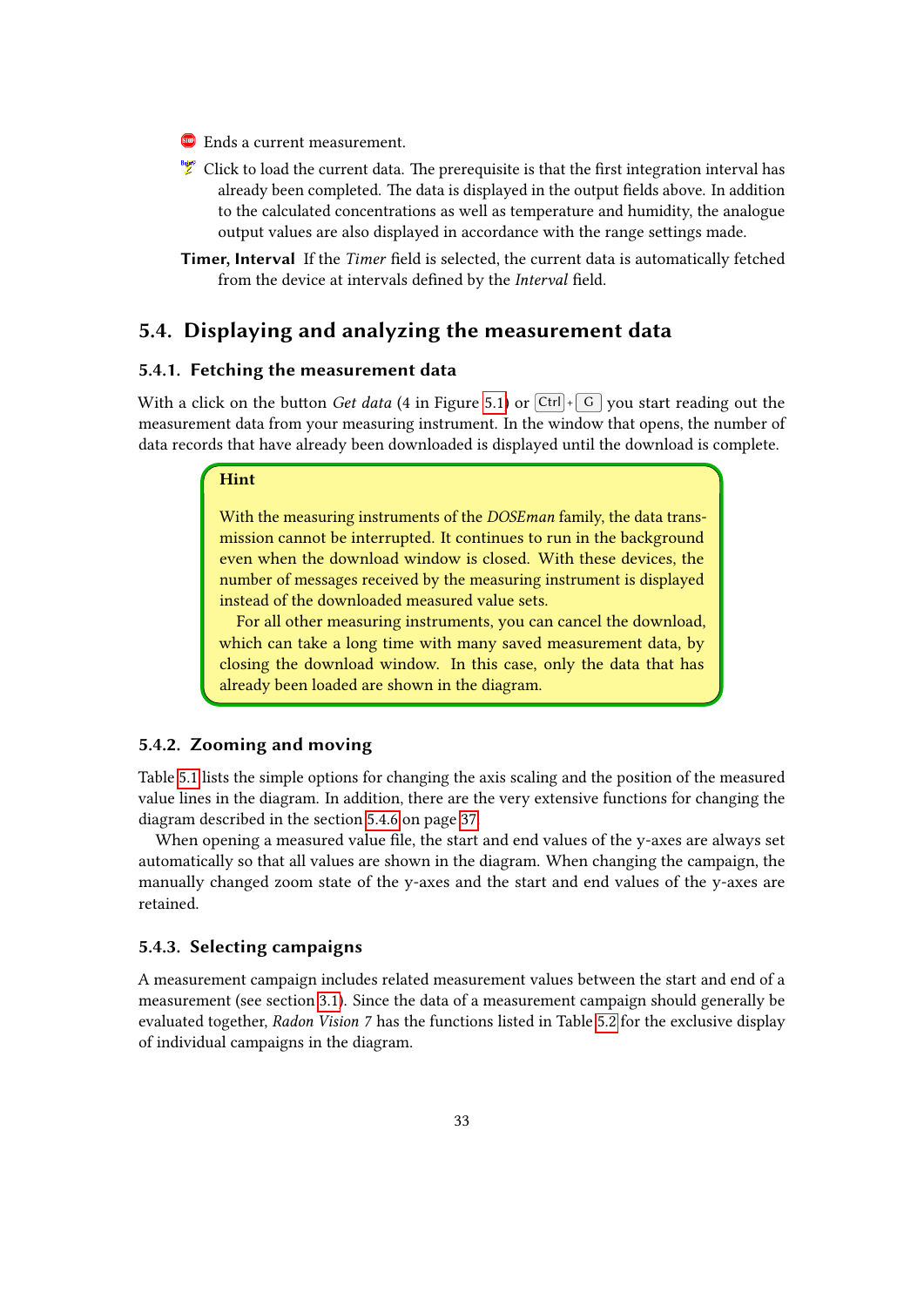<span id="page-33-1"></span>

| Purpose                        | Operation with the mouse                               |
|--------------------------------|--------------------------------------------------------|
| Zoom In the timeline           | a) Drag from left to right with the right mouse button |
|                                | b) Dragging at the end of the display area             |
| <i>Zoom Out</i> the timeline   | Drag from right to left with the right mouse button    |
| Scrollen along the timeline    | Drag on the chart or on the timeline                   |
| Zoom In the lower y-axis       | Pull up on the axis                                    |
| Zoom Out the lower y-axis      | Pull up on the axis                                    |
| Zoom In the y-axis             | $\boxed{\hat{v}}$ + click on the axis                  |
| Zoom Out the y-axis            | $ Ctrl   + click on the axis$                          |
| <i>Scroll</i> the upper y-axes | Drag on the axis                                       |

Table 5.1.: Zoom and move in the diagram

|  |  |  |  |  | Table 5.2.: Select campaigns in the diagram and from the dropdown list |  |
|--|--|--|--|--|------------------------------------------------------------------------|--|
|  |  |  |  |  |                                                                        |  |

<span id="page-33-2"></span>

| Purpose              | Operation                                                    |
|----------------------|--------------------------------------------------------------|
| Show single campaign | a) Double-click within the campaign in the diagram           |
|                      | b) Select campaign from the dropdown list (14 in Figure 5.1) |
| Change campaign      | Select campaign from dropdown list                           |
| Show all campaigns   | Select all in dropdown list                                  |

#### Hint

If you have selected a campaign and select the same campaign again in the drop-down list or double-click in the diagram, the timeline is zoomed out completely and the campaign is displayed in full length.

#### <span id="page-33-0"></span>5.4.4. Marking integration intervals

For the calculation of mean values, exposure and dose, integration intervals must be marked with which it is determined over which areas along the time axis these calculations are to be carried out. In Radon Vision 7 it is possible to define any number of such intervals. This can be done manually on the one hand, in the diagram using the functions listed in Table [5.3,](#page-34-1) on the other hand by importing an iCalendar file. The latter way is usually more sensible. It is described in detail in section [5.5.](#page-41-0)

The integration intervals are only shown in the diagram if at least one Integration Range is marked in the legend (see Figure [3.4](#page-15-0) on page [16\)](#page-15-0). However, the integration intervals are still active, even if they are not shown in the diagram.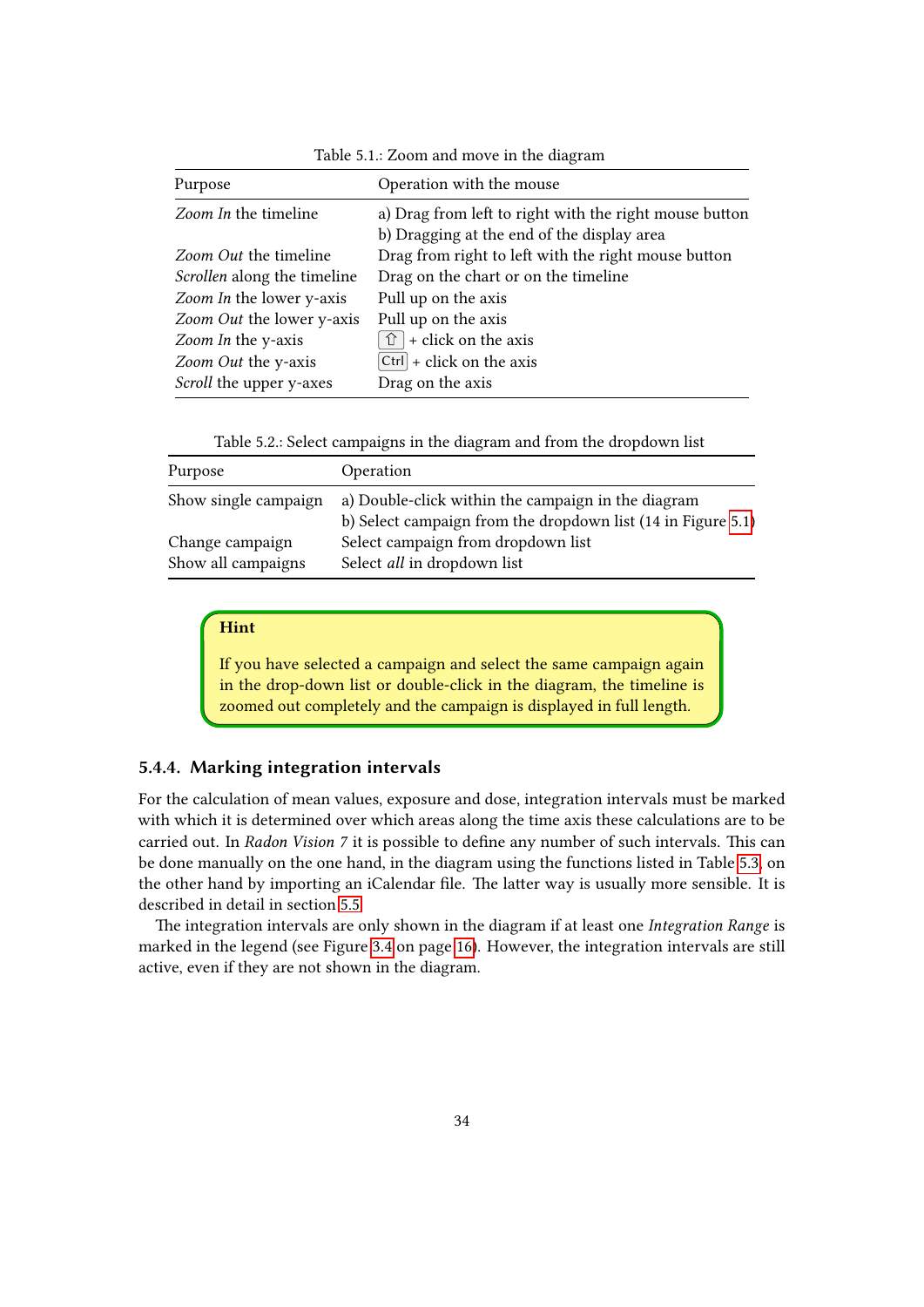<span id="page-34-1"></span>

| Purpose                       | Operation with the mouse             |
|-------------------------------|--------------------------------------|
| Marking integration intervals | $\hat{U}$ + move mouse over the area |
| Remove marker                 | $ $ Ctrl + move mouse over the area  |
| Mark entire campaign          | $\hat{U}$ + double-click             |
| Remove campaign marker        | $ Ctrl  + double-click$              |

Table 5.3.: Mark integration intervals in the diagram manually

#### <span id="page-34-0"></span>5.4.5. Spectrum display

For devices with integrated alpha spectroscopy, the acquired spectrum can be displayed in a separate window (Figure [5.7\)](#page-34-2). The energy ranges defined for calculating the radon measurement variables  $-$  also called *regions of interest* or  $ROI$  — are represented by vertical lines with the respective nuclide, the range limits and the counting pulses contained therein. With RTM 1688-2 and Thoron Scout, the spectrum is saved for each individual measurement set. Therefore, the spectrum view changes for these devices when you move the mouse over the main diagram. If integration intervals are marked, then the spectrum contains the sums of the counting pulses detected within the marked time ranges. With the devices of the *DOSE man* family, however, the total spectrum of the entire measured value file is always displayed.

<span id="page-34-2"></span>

Figure 5.7.: Spectrum display

The window with the spectrum view can be dragged onto the docking area on the right edge of the Chart tab and thus placed firmly next to the main diagram (Figure [5.8\)](#page-35-1).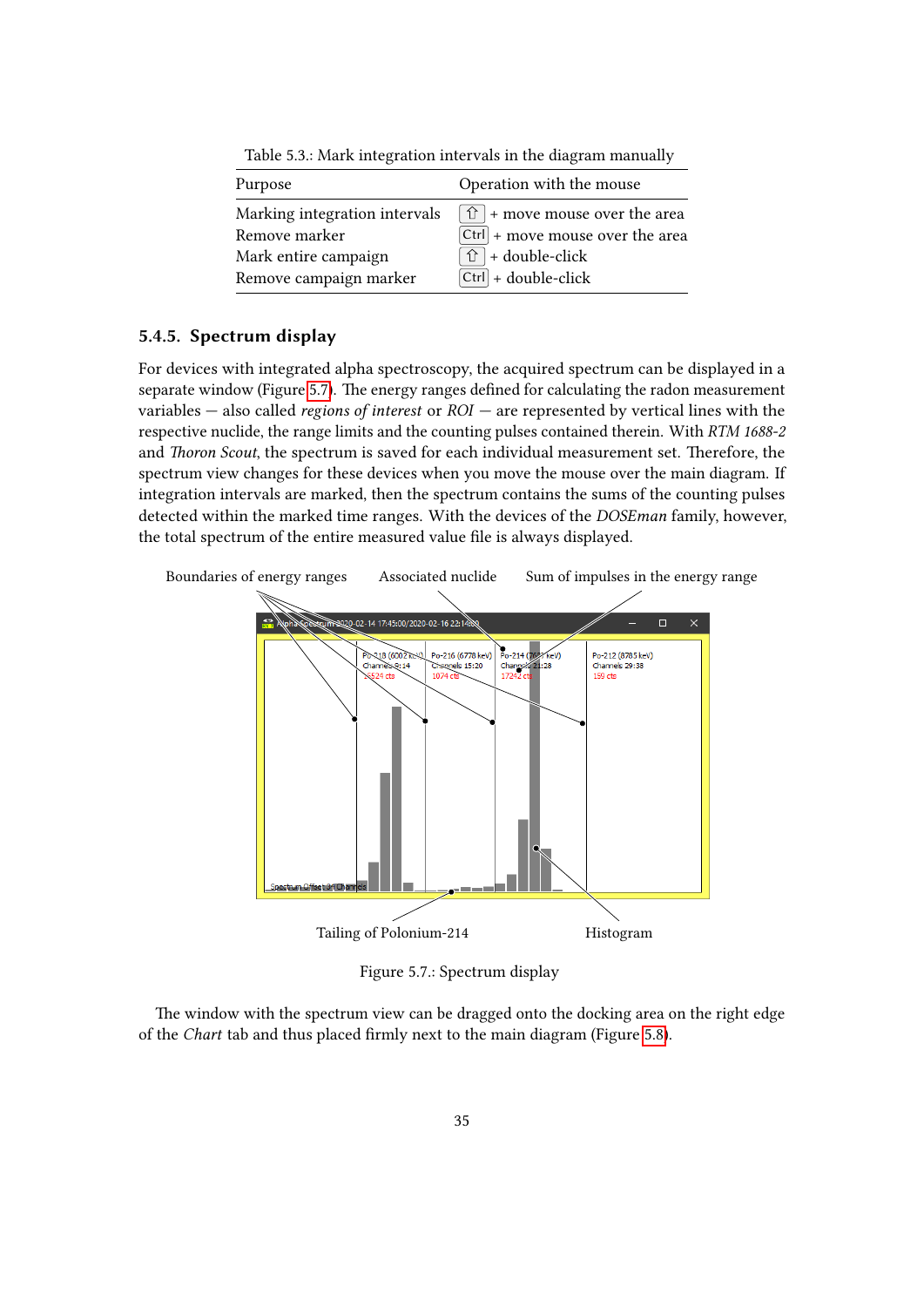<span id="page-35-1"></span>

Figure 5.8.: Docked spectrum display and smoothing over one period

#### <span id="page-35-0"></span>5.4.6. Changing the diagram view

#### Legend

In the legend (10 in Figure [5.1\)](#page-23-0) you can define which of the measured parameters should be shown in the diagram.

Error bars and marked integration intervals (see section [5.4.4\)](#page-33-0) can also be shown or hidden. The settings here also influence the content of the result table (33 in Figure [5.2\)](#page-24-0) in the Calculation tab (see section [5.5\)](#page-41-0). Only the parameters that can be seen in the diagram are displayed there.

#### Smoothing

Measurements in concentration ranges near the detection limit of a measuring device lead to strong statistical fluctuations in the individual values of a series of measurements. These can be reduced using the smoothing function (13 in Figure [5.1\)](#page-23-0). The smoothing function forms a moving average over the set number of measuring intervals (periods). Together with the smoothing function, an interpolating spline function is activated, which leads to the smoothing of the measured value lines. That is why you can already see an appropriately rounded curve with the setting 1 period, in which the moving average is still identical to the course of the original data.

In principle, when choosing the smoothing parameter, you should note that short-term changes in concentration that are actually present are subject to smoothing as well as statistical fluctuations.

The bars displayed in the marked integration intervals are based on the original measurement data even when smoothing is switched on.

The environmental parameters shown in the upper part of the diagram are hardly affected by statistical measurement errors at the long measurement intervals that are typical for radon. For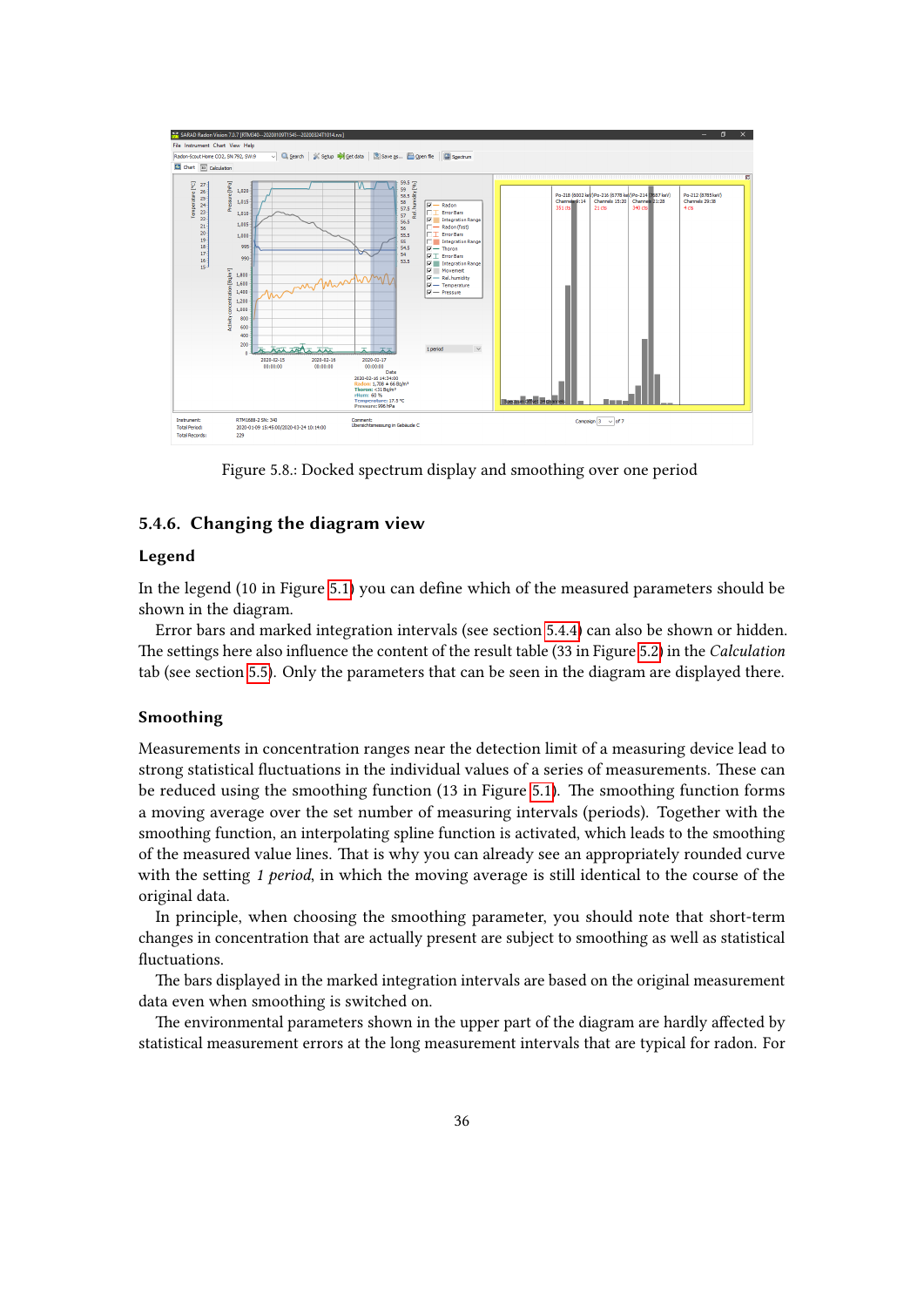this reason, no moving average is calculated for them when the smoothing function is switched on, but the spline function that rounds off the curve is activated.

#### <span id="page-36-1"></span>Complex editing functions

Via the main menu Diagram  $\sum$  Edit diagram or via the corresponding entry in the pop-up menu, which you open with a right click to the left or right of the diagram, you will get to a window (Figure [5.9\)](#page-37-0), which opens up very extensive possibilities for you to change the diagram creatively.

The complete documentation of these functions would go beyond the scope of this manual. We therefore refer here to the [documentation of the manufacturer](http://www.teechart.net/docs/TeeChartGeneralWiki.htm) of the software component used for the diagram display.

#### Warning

The menu item was marked with the note (experimental) for a good reason. You have all the options here to cause mischief. If necessary, restarting the app always helps to get back to a meaningful display.

Useful applications are e. g.:

- Changing individual colors
- Showing the unsmoothed curve in addition to the smoothed
- Changing the axis labels
- Changing the minimum and maximum values of the axes
- Adding a heading or footer
- Inserting a limit line

As an example of a sensible application, the Figures [5.9](#page-37-0) to [5.15](#page-40-0) explain how to create a horizontal line to mark a radon limit.

#### <span id="page-36-0"></span>5.4.7. Print and export

In addition to the ways described in the previous section via the main and pop-up menus, there is a third way to access the functions for editing, printing, exporting and copying to the clipboard: Under  $\boxed{\mathsf{View}}$  Diagram Toolbar you can show an additional toolbar. Figure [5.16](#page-40-1) shows all three options in one screen section.

Figure [5.17](#page-41-3) shows the preview for the diagram print. In addition to the alignment on the paper, margins and aspect ratio as well as the setting options common in every print dialog, you can also specify the level of detail of the printout.

Under the menu item  $\sqrt{\text{Save diagram}}$  you can save the diagram in the file formats EMF, WMF, BMP and JPG, under Copy diagram you can also copy it via the clipboard.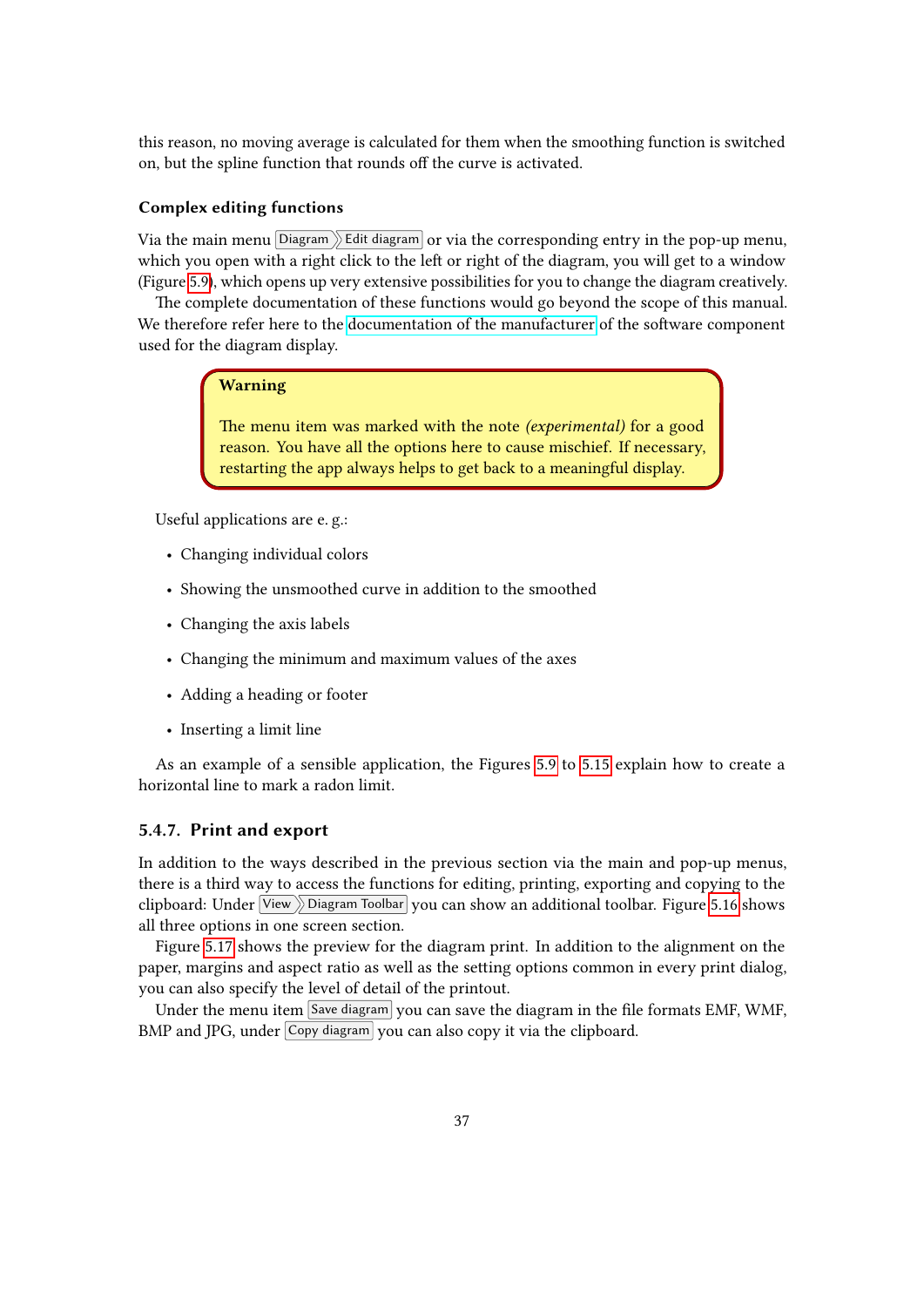<span id="page-37-0"></span>

Figure 5.9.: Limit line — step 1



Figure 5.10.: Limit line — step 2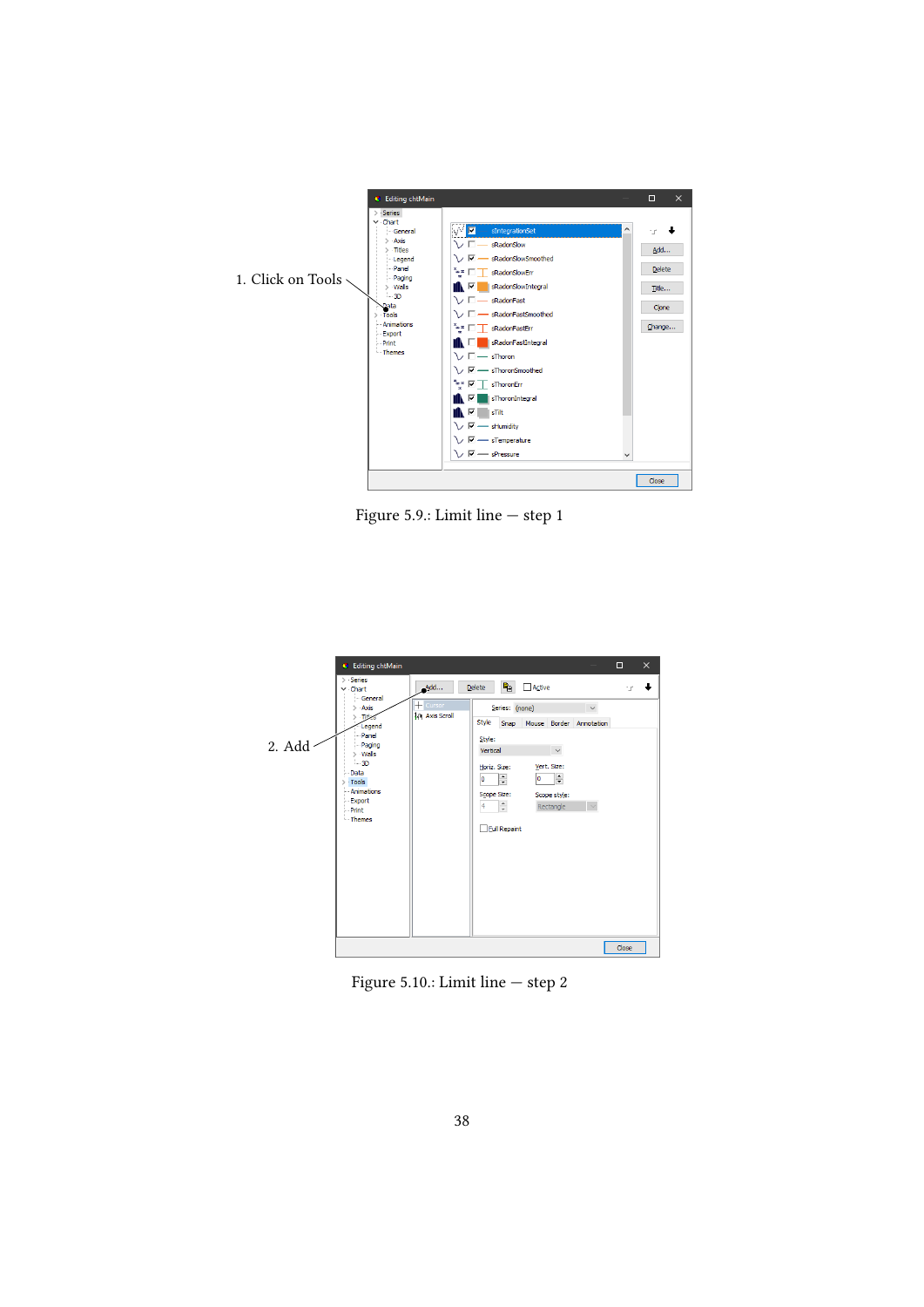

Figure 5.11.: Limit line — step 3



Figure 5.12.: Limit line — step 4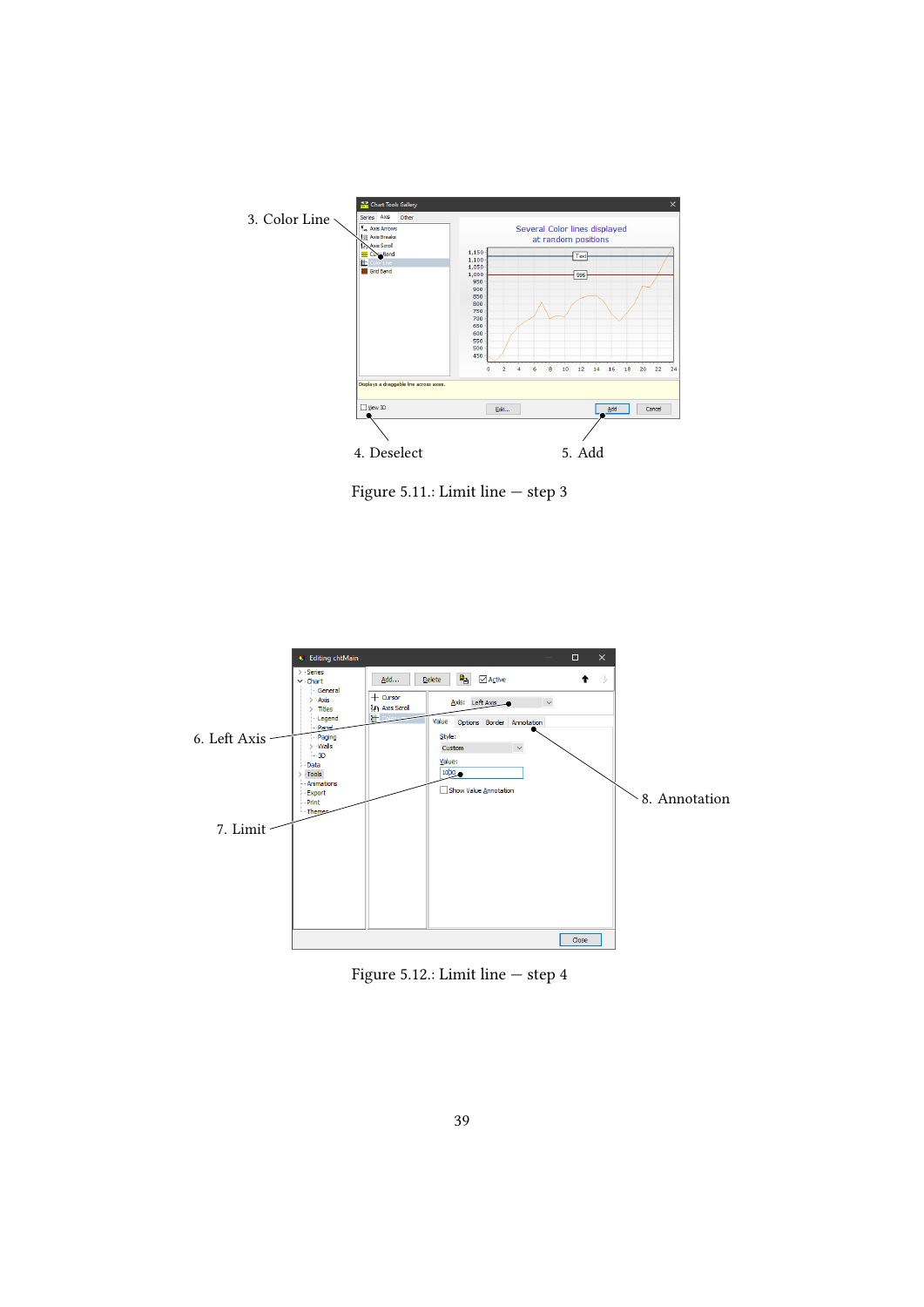

Figure 5.13.: Limit line — step 5



Figure 5.14.: Limit line — step 6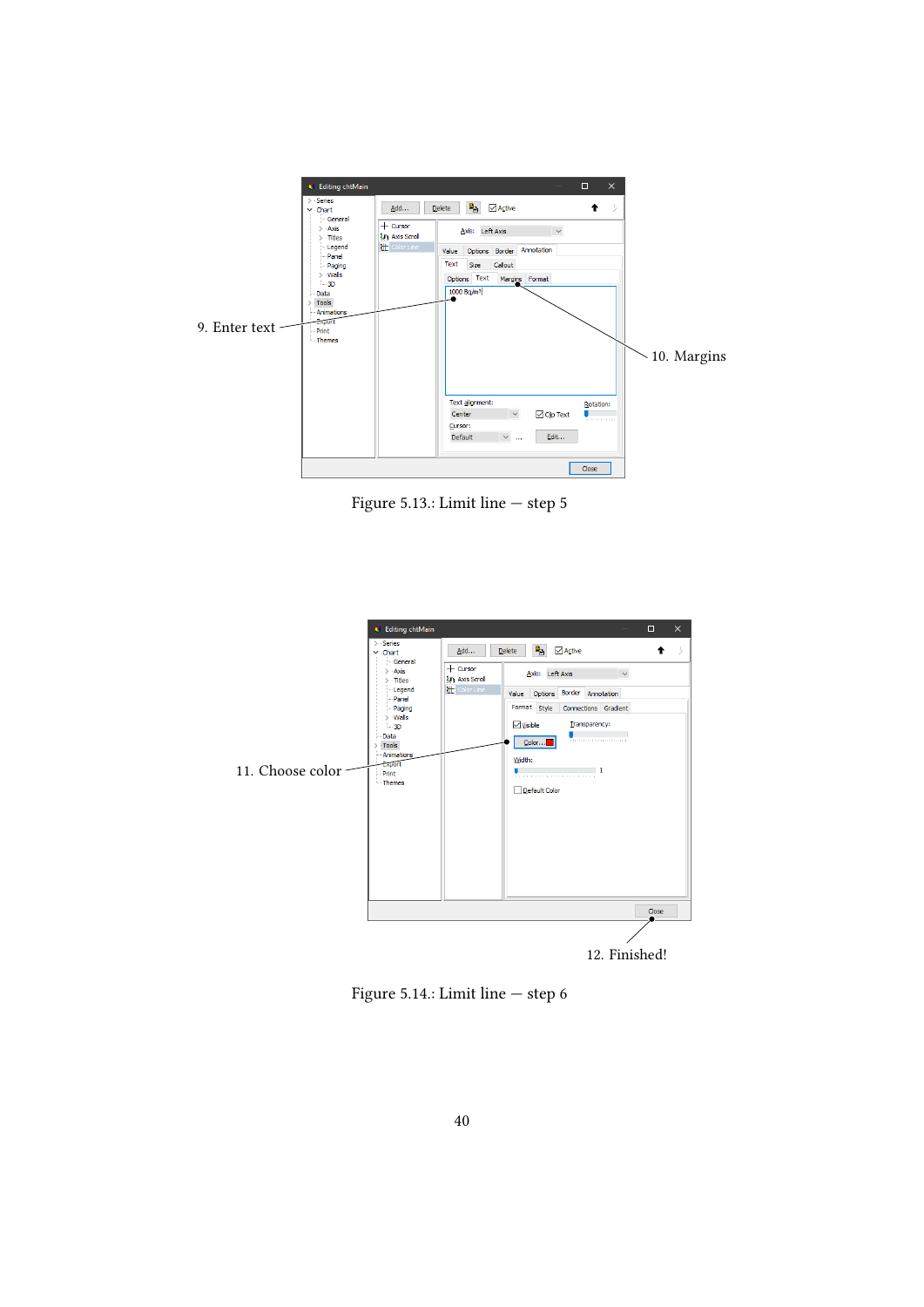<span id="page-40-0"></span>

Figure 5.15.: Diagram with limit line

<span id="page-40-1"></span>

Figure 5.16.: Three types of access to chart functions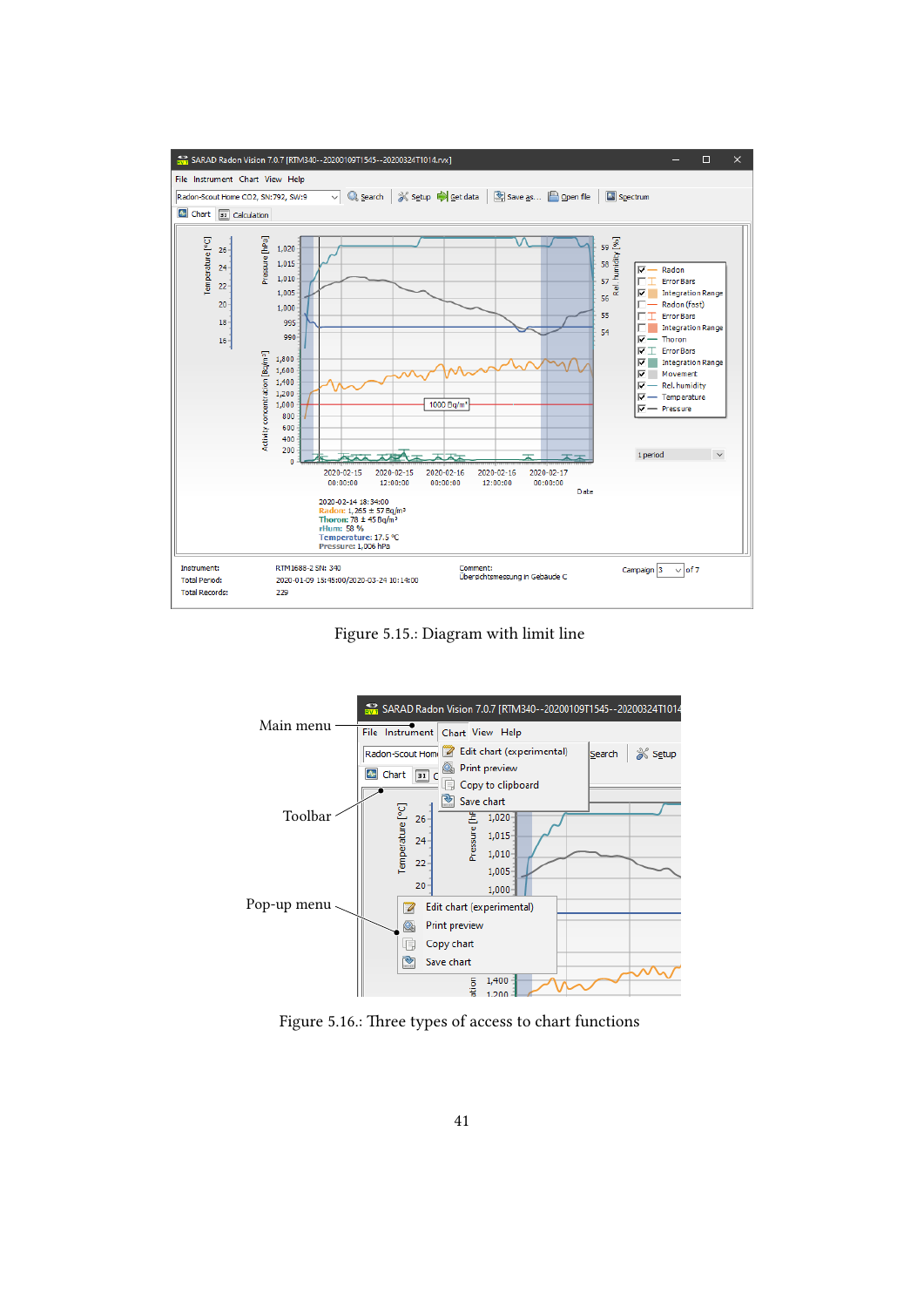<span id="page-41-3"></span>

Figure 5.17.: Print preview

## <span id="page-41-0"></span>5.5. Calculation of exposure, dose and mean values

### <span id="page-41-1"></span>5.5.1. Display of the calculated values

To display the calculated average values, exposures and dose values, use the Calculation tab shown in Figure [5.2](#page-24-0) on page [25.](#page-24-0) As soon as one or more areas in the diagram, as described in section [5.4.4,](#page-33-0) have been marked as integration intervals, the results table (33 in Figure [5.2\)](#page-24-0) shows the corresponding values for each individual integration interval and for the entirety of all integration intervals. Only the parameters that are selected for display in the legend of the diagram are taken into account. For example, e. g. the average thoron value is not displayed if the thoron curve is hidden in the diagram. Exposure and dose are only displayed if the selected integration interval is also shown in the diagram. Finally, the relative error values only appear in the result table if the error bars are shown in the diagram.

The dose is always displayed together with the exposure, even if the measuring instrument itself is not a dosimeter and cannot display a dose.

#### <span id="page-41-2"></span>5.5.2. Detection limit and exposure calculation

For all measuring instruments that record the alpha spectrum and can thus differentiate between different nuclides as sources of alpha energy, the so-called tailing makes it difficult to differentiate between the radioactive nuclides in their mixture.

Figure [5.7](#page-34-2) shows a spectrum that is typically formed by the decay products of  $222Rn$ . In the same picture the tail of the  $^{214}Po$  distribution is marked, which to the left reaches into the region of interest (ROI) of the  $^{216}Po$  that is important for the thoron measurement. The tailing of a high radon concentration will hide the peaks of a low thoron concentration in the spectrum. Decays are counted in the ROIs for thoron, but you cannot say whether and how much thoron was in the mixture. One can only say: "If thoron was in the mixture, the resulting decay pulses were definitely less than those that we counted in the thoron ROIs (and have to attribute to the radon)."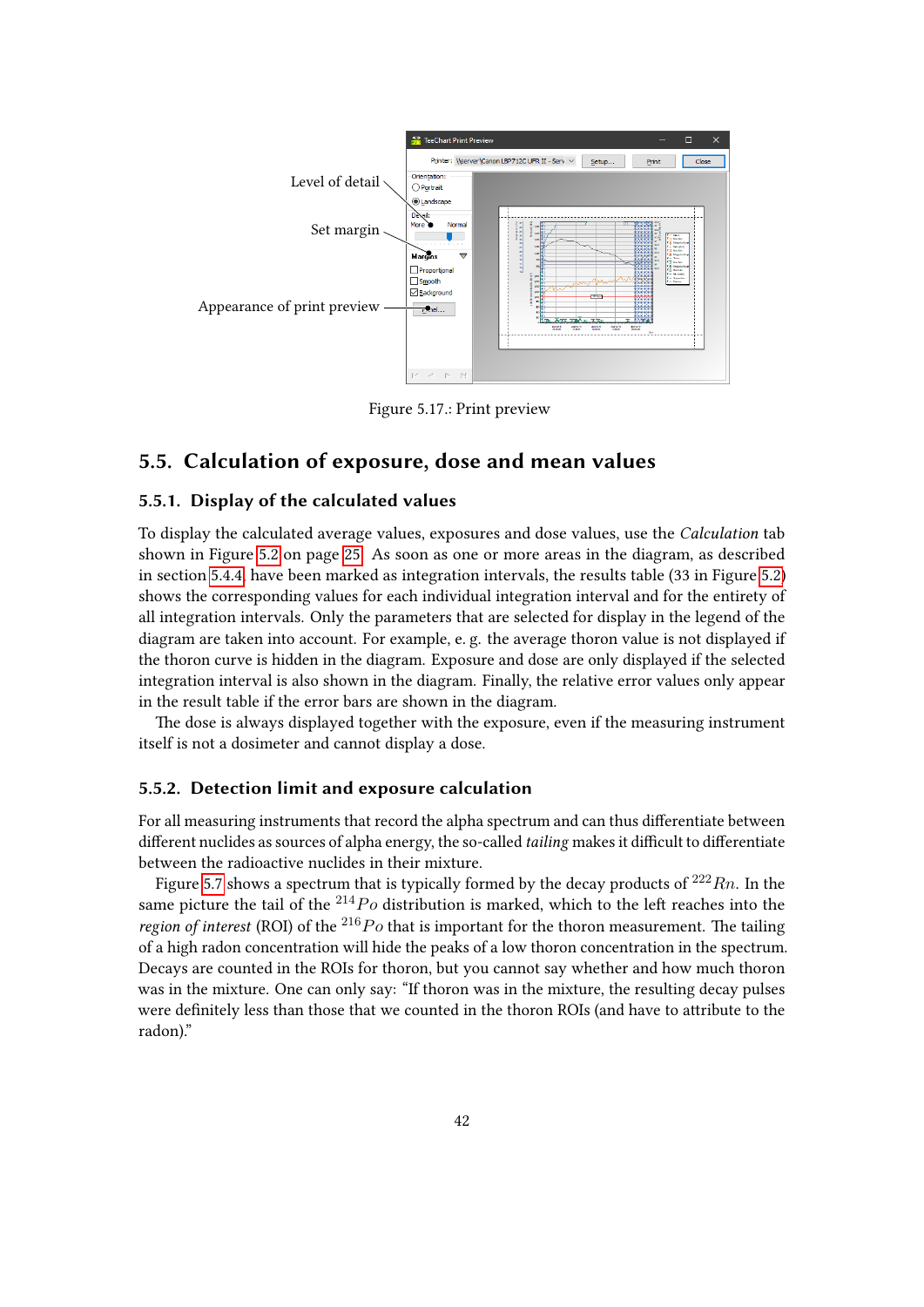You can find a detailed look at this complex topic in our application note AN-004, "Thoron measurements with the RTM 1688-2" [\[2\]](#page-50-0).

The masking by the tailing results in the *detection limit*. If the average activity concentration determined in an integration interval is below the detection limit, this is marked in the results table by a less-than sign and a corresponding note in the error column.

The exposure is the product of concentration (in  $Bqm^{-3})$  and length of stay (in h). The exposures given in the results table therefore always refer to a person who is assumed to have been in the vicinity of the measuring instrument during the entire integration interval.

Internally, Radon Vision 7 calculates the exposure for each individual measured value and sums up the individual values within the marked integration interval. It can happen that the measured concentration for individual measured values is below the detection limit. For these periods, the exposure is assumed to be zero. As can be seen in Figure [5.2](#page-24-0) on the thoron mean in the second line of the results table, even an entire integration interval can be below the detection limit. Regardless of this, individual measured values within this integration interval may well have been above the detection limit. For these periods, the exposure is of course greater than zero. It so happens that the exposure in the results table usually does not simply correspond to the product of the average and exposure duration.

#### <span id="page-42-0"></span>5.5.3. Dose calculation

In Radon Vision 7, in addition to the exposure, a dose is always calculated and displayed in the results table, regardless of whether the measuring instrument used is a dosimeter or not. If dosimeters (DOSEman, DOSEman PRO) are used, the coefficients used in dose calculation in Radon Vision 7 can also be different from the coefficients used on the device.

In principle, any radon measuring instrument that is small enough to be worn on the body and sensitive enough to deliver statistically significant measured values over the wearing period can be used as a dosimeter. In addition to the DOSEman, the Radon Scout Professional would be particularly suitable for this type of application. The evaluation to determine the personal dose is simple in this case. Before each use, all old measurement data are deleted from the device. The mission measurement file then contains only one campaign. As described in section [5.4.4,](#page-33-0) the entire campaign is marked with  $\hat{U}$  + double-click and the dose appears in the results table. The preset coefficients equilibrium factor and dose conversion coefficient (32 in Figure [5.2\)](#page-24-0) do not usually have to be changed.

If the measuring instrument was not carried around during the marked campaign, but was fixed in one place, the dose determined in this way is initially not a personal but a *local dose*. Nevertheless, this value can be used to estimate a personal dose if the person for whom the dose is to be determined was in the same room and thus experienced the same exposure as the measuring device. The residence times must therefore be combined with the measurement data for the evaluation.

Radon Vision 7 supports this indirect calculation of the personal dose by the possibility to import periods from a calendar in the form of iCalendar files. This is explained in more detail in the following section.

Further information on the theoretical basis for dose calculation can be found in our application note AN-010 [\[1\]](#page-50-1).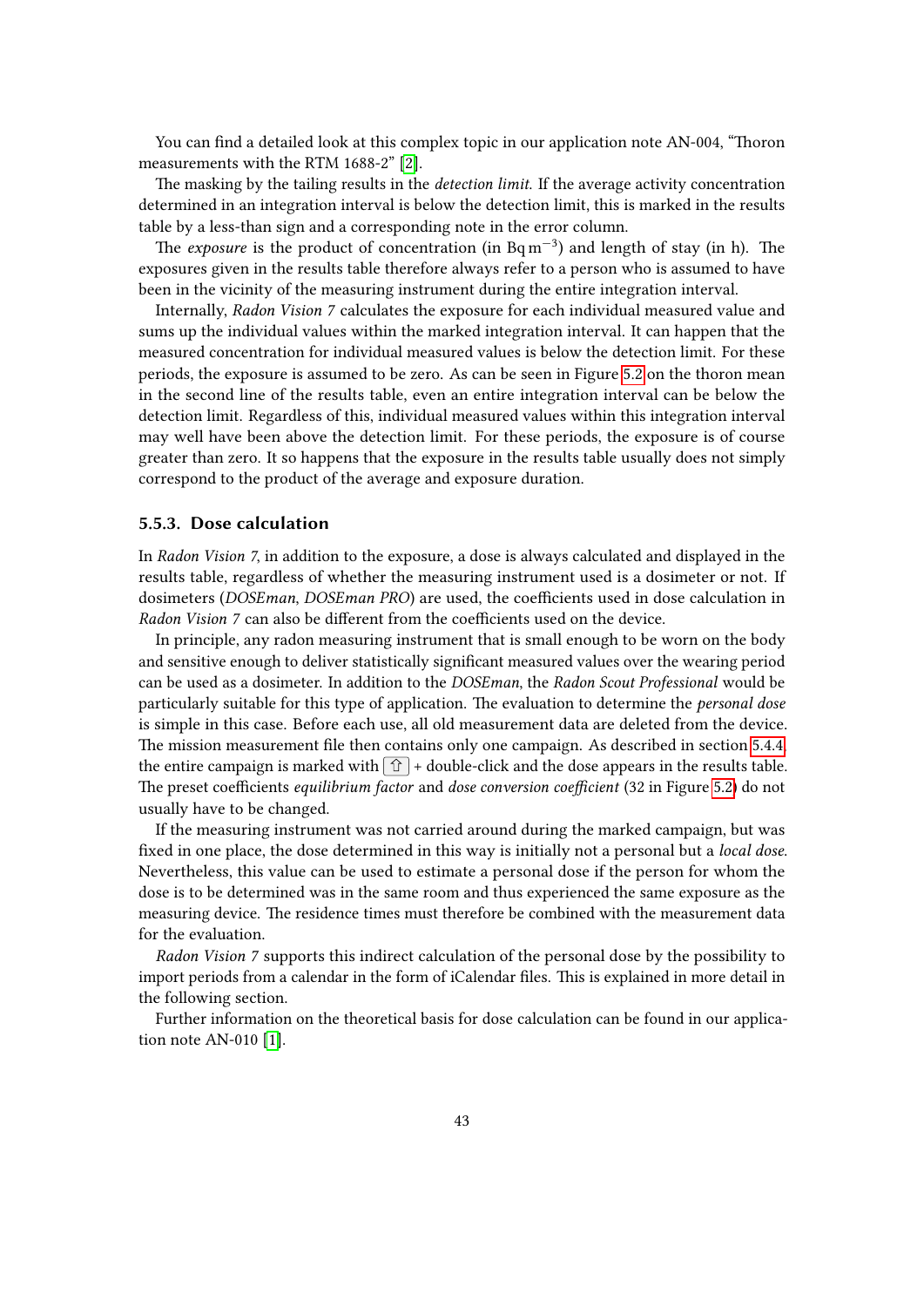#### <span id="page-43-0"></span>5.5.4. Filtering with iCalendar files

iCalendar is a standardized data format for exchanging calendar content. The corresponding files typically have the file extensions . ics or . iCal and are supported as an export format by practically all calendar apps.

Radon Vision 7 can import such files. The calendar dates with their start and end times are used to form the integration intervals that are used in Radon Vision 7 for dose calculation.

To calculate the personal dose for a person who was at a known time in a room equipped with a radon measuring instrument, proceed as follows:

- 1. Create a new calendar with any name in a calendar app of your choice.
- 2. Enter the times of stay as appointments. You do not have to bother to assign names to the appointments. Radon Vision 7 treats all appointments in the calendar equally. You also do not have to enter each appointment individually. The calendar apps allow the convenient creation of repetitive appointments and the setting of exceptions. This makes it easy to set regular working hours on weekdays and exceptions for vacation times, for example.
- 3. Export your calendar as an iCalendar file.
- 4. Download the measurement data from the measuring instrument or open the corresponding measurement value file.
- 5. Open the iCalendar file in the Calculation tab under Filter (26 in Figure [5.2\)](#page-24-0). The integration intervals with their individual positions and doses and, in the last line, the total dose are displayed in the results table.

If you want to further restrict the selection because you have to generate reports on a weekly or monthly basis, you can do this with the evaluation window (25 in Figure [5.2,](#page-24-0) 9 in Figure [5.1\)](#page-23-0).

### <span id="page-43-1"></span>5.6. Reports

As a professional tool for those responsible for radon protection and service providers, Radon Vision 7 offers a flexible function for generating reports (34 to 36 in Figure [5.2\)](#page-24-0).

With a click on the Report/Export button you generate a report in Excel, LibreOffice, CSV or HTML format, as shown in Figure [5.18.](#page-44-0)

The appearance of the report is largely determined by the template (36 in Figure [5.2\)](#page-24-0), which you can customize yourself according to your needs. In the template file — the supplied templates can be found in the subdirectory Templates of the program directory — the placeholders for the values to be taken from the program are marked with a preceding \$ sign.

Table [5.4](#page-45-0) lists all the variables that can be used in report templates with their meaning.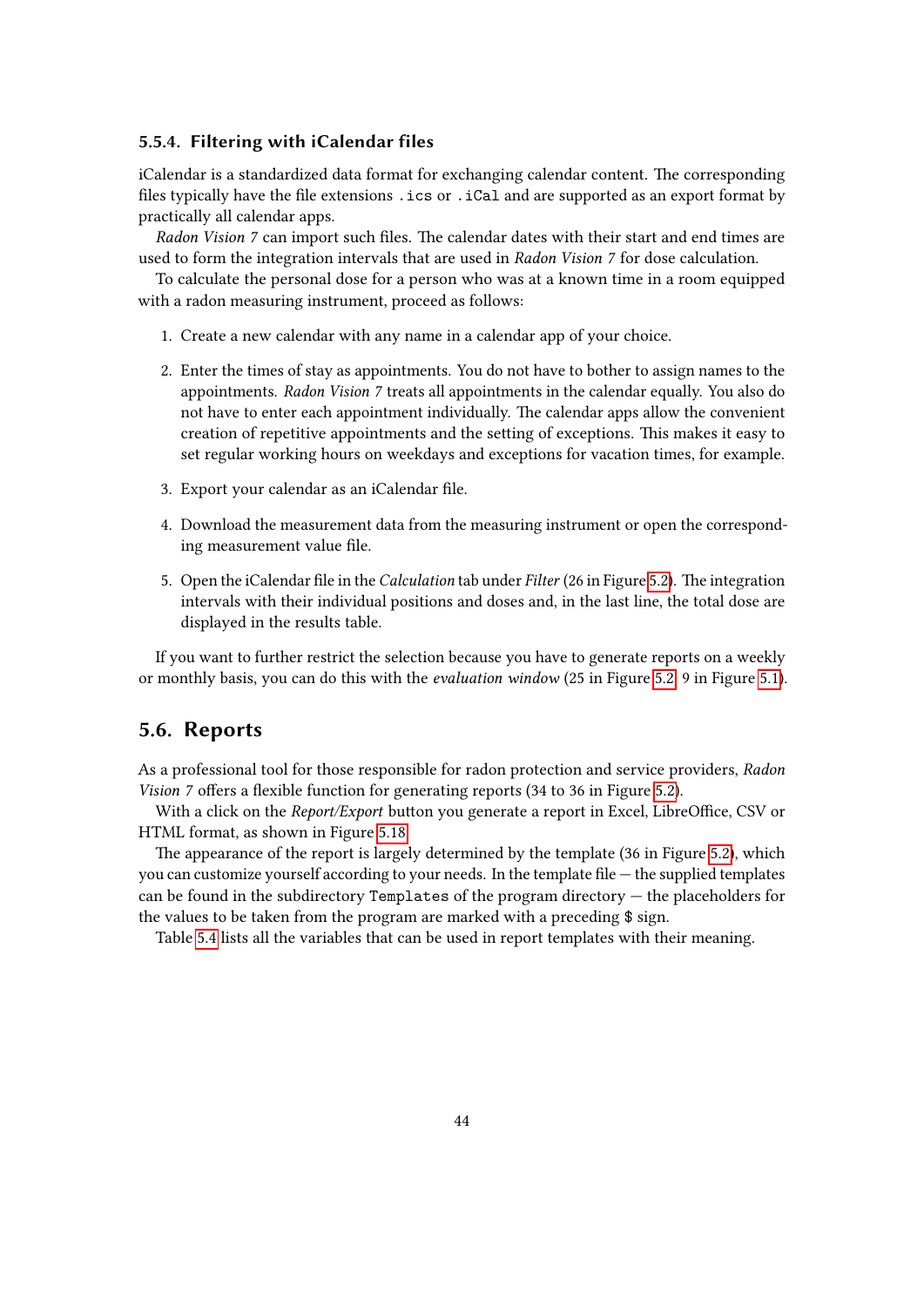<span id="page-44-0"></span>

Figure 5.18.: Report from standard template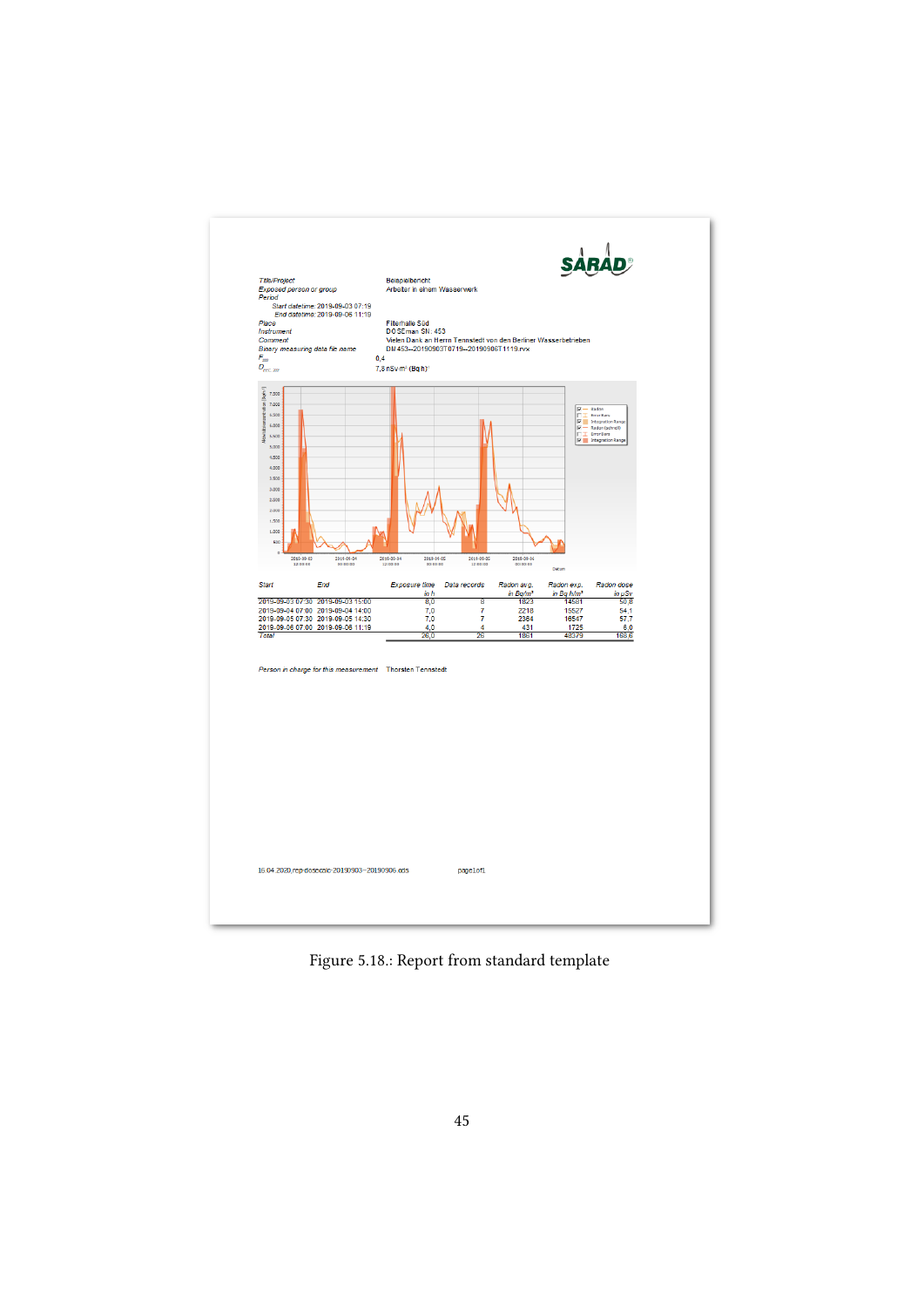<span id="page-45-0"></span>

| Variable                | Meaning                                                                                                |
|-------------------------|--------------------------------------------------------------------------------------------------------|
| \$TITLE                 | title or heading of the report                                                                         |
| \$PERSON                | exposed person or group of people                                                                      |
| \$START                 | start date and time of the evaluation window                                                           |
| \$END                   | end date and time of the evaluation window                                                             |
| <b>\$PLACE</b>          | measuring location                                                                                     |
| \$INSTRUMENT            | type and serial number of the measuring instrument                                                     |
| \$COMMENT               | free comment                                                                                           |
| <b>\$FILENAME</b>       | file name of the binary measurement file                                                               |
| \$F222                  | equilibrium factor for $^{222}Rn$                                                                      |
| \$D222                  | dose conversion coefficient for $^{222}Rn$                                                             |
| \$D220                  | dose conversion coefficient for $^{220}Rn$ (thoron)                                                    |
| \$CHART                 | diagram image                                                                                          |
| \$PIC                   | person in charge for the implementation of the measurement                                             |
| \$ROW_START             | start date and time of the integration interval                                                        |
| \$ROW_END               | end date and time of the integration interval                                                          |
| \$ROW_TIME              | duration of exposure in the integration interval                                                       |
| \$ROW_NO                | number of measured values in the integration interval                                                  |
| \$ROW_222MIN            | minimum of the $^{222}Rn$ activity concentration in the integration interval                           |
| \$ROW_222MAX            | maximum of the $^{222}Rn$ activity concentration in the integration interval                           |
| \$ROW_222AVG            | average of the $^{222}Rn$ activity concentration in the integration interval                           |
| \$ROW_222AVG_ERROR      | error of the $^{222}Rn$ average value                                                                  |
| \$ROW_222EXP            | exposure through $^{222}Rn$ in the integration interval                                                |
| \$ROW_222DOSE           | dose by $^{222}Rn$ in the integration interval                                                         |
| \$ROW_222FAST_MIN       | minimum of the $^{222}Rn$ activity concentration in the integration interval, cal-                     |
|                         | culated from the decay products with a short half-life                                                 |
| \$ROW_222FAST_MAX       | maximum of the $^{222}Rn$ activity concentration in the integration interval, cal-                     |
|                         | culated from the decay products with a short half-life                                                 |
| \$ROW_222FAST_AVG       | average of the $^{222}Rn$ activity concentration in the integration interval, calcu-                   |
|                         | lated from the decay products with a short half-life                                                   |
| \$ROW_222FAST_AVG_ERROR | error of \$ROW_222FAST_AVG                                                                             |
| \$ROW_222FAST_EXP       | exposure through $^{222}Rn$ in the integration interval, calculated from the decay                     |
|                         | products with a short half-life                                                                        |
| \$ROW_222FAST_DOSE      | dose by $^{222}Rn$ in the integration interval, calculated from the decay products                     |
|                         | with a short half-life                                                                                 |
| \$ROW_220MIN            | minimum of the $^{220}Rn$ activity concentration in the integration interval                           |
| \$ROW_220MAX            | maximum of the $^{220}Rn$ activity concentration in the integration interval                           |
| \$ROW_220AVG            | average of the $^{220}Rn$ activity concentration in the integration interval                           |
| \$ROW_220AVG_ERROR      | error of the $^{220}Rn$ average value                                                                  |
| \$ROW_220EXP            | exposure through $^{220}Rn$ in the integration interval                                                |
| \$ROW_220DOSE           | dose by $^{220}Rn$ in the integration interval                                                         |
| \$ROW_222PAEC_MIN       | minimum of Potential Alpha Energy Concentration (PAEC) through $^{222}Rn$                              |
|                         | progeny in the integration interval                                                                    |
| \$ROW_222PAEC_MAX       | maximum of Potential Alpha Energy Concentration (PAEC) through $^{222}Rn$                              |
|                         | progeny in the integration interval                                                                    |
| \$ROW 222PAEC           | average of Potential Alpha Energy Concentration (PAEC) through $^{222}Rn$                              |
|                         |                                                                                                        |
|                         | progeny in the integration interval                                                                    |
| \$ROW_222PAEC_ERROR     | error of \$ROW_222PAEC<br>exposure through $^{222}Rn$ progeny (Potential Alpha Energy Exposure) in the |
| \$ROW_222PAEE           | integration interval                                                                                   |

Table 5.4.: Variables that can be used in report templates with their meaning

Continued on next page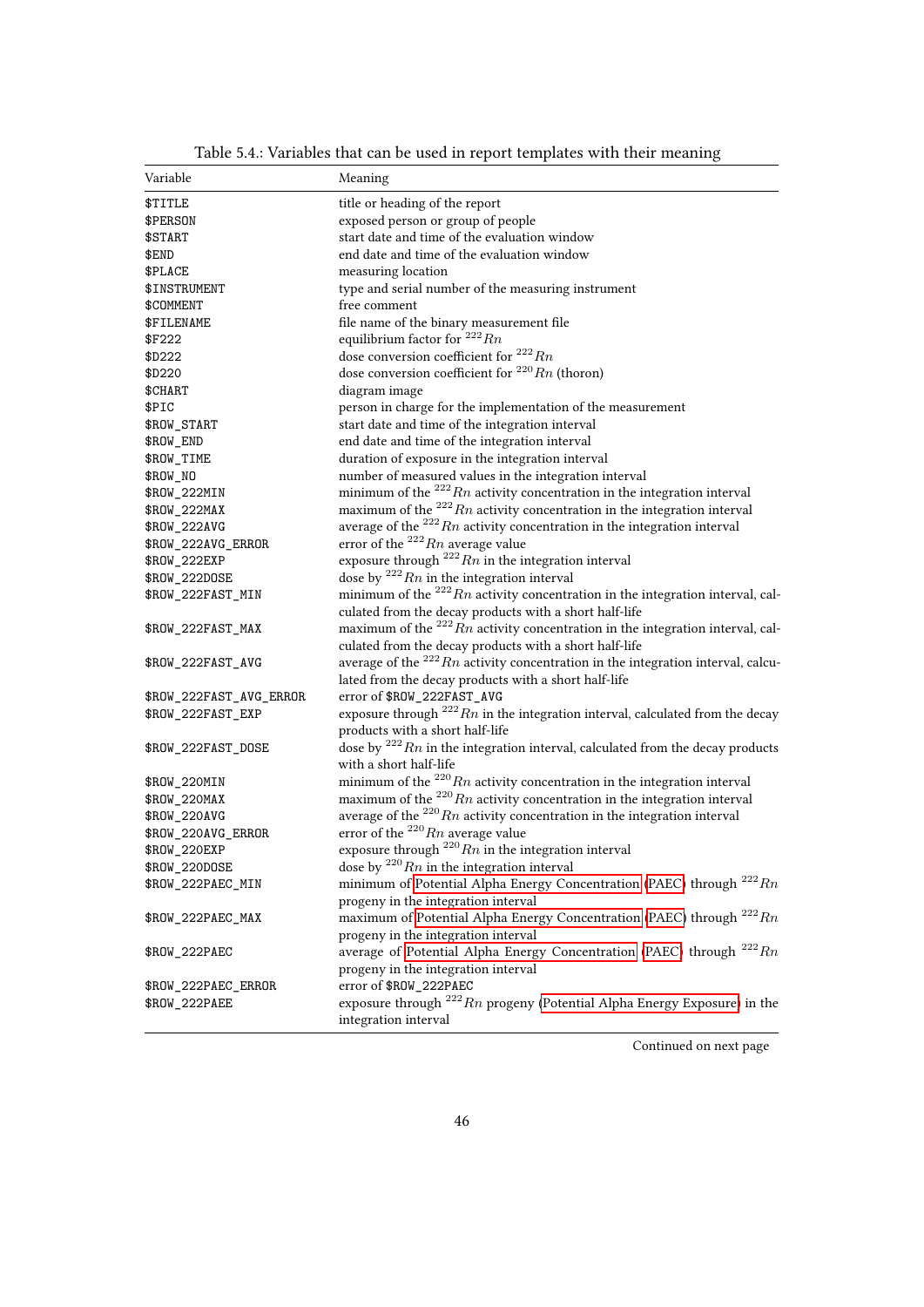Continued from previous page

| Variable                  | Meaning                                                                                                          |
|---------------------------|------------------------------------------------------------------------------------------------------------------|
| \$ROW_220PAEC_MIN         | minimum of Potential Alpha Energy Concentration (PAEC) through $^{220}Rn$<br>progeny in the integration interval |
| \$ROW_220PAEC_MAX         | maximum of Potential Alpha Energy Concentration (PAEC) through $^{220}Rn$<br>progeny in the integration interval |
| \$ROW 220PAEC             | average of Potential Alpha Energy Concentration (PAEC) through $^{220}Rn$<br>progeny in the integration interval |
| \$ROW_220PAEC_ERROR       | error of \$ROW_220PAEC                                                                                           |
| \$ROW_220PAEE             | exposure through $^{220}Rn$ progeny (Potential Alpha Energy Exposure) in the<br>integration interval             |
| \$ROW_TOTAL_EXP           | total exposure through $^{222}Rn$ and $^{220}Rn$ in the integration interval                                     |
| \$ROW_TOTAL_DOSE          | total dose by $^{222}Rn$ and $^{220}Rn$ in the integration interval                                              |
| \$TOTAL_TIME              | total duration of exposure                                                                                       |
| \$TOTAL_NO                | total number of measurement sets                                                                                 |
| \$TOTAL_222MIN            | total minimum of $^{222}Rn$ activity concentration over all integration intervals                                |
| \$TOTAL_222MAX            | total maximum of $^{222}Rn$ activity concentration over all integration intervals                                |
| \$TOTAL_222AVG            | total average of $^{222}Rn$ activity concentration over all integration intervals                                |
| \$TOTAL_222AVG_ERROR      | error of \$T0TAL_222AVG                                                                                          |
| \$TOTAL_222EXP            | total exposition through $^{222}Rn$                                                                              |
| \$TOTAL_222DOSE           | total dose by $^{222}Rn$                                                                                         |
| \$TOTAL_222FAST_MIN       | total minimum of $^{222}Rn$ activity concentration over all integration intervals,                               |
|                           | calculated from the decay products with a short half-life                                                        |
| \$TOTAL_222FAST_MAX       | total maximum of $^{222}Rn$ activity concentration over all integration intervals,                               |
|                           | calculated from the decay products with a short half-life                                                        |
| \$TOTAL_222FAST_AVG       | total average of $^{222}Rn$ activity concentration over all integration intervals,                               |
|                           | calculated from the decay products with a short half-life                                                        |
| \$TOTAL_222FAST_AVG_ERROR | error of \$TOTAL_222FAST_AVG                                                                                     |
| \$TOTAL_222FAST_EXP       | total exposure through $^{222}Rn$ , calculated from the decay products with a short<br>half-life                 |
| \$TOTAL_222FAST_DOSE      | total dose by $^{222}Rn$ , calculated from the decay products with a short half-life                             |
| \$TOTAL_220MIN            | total minimum of $^{220}Rn$ activity concentration over all integration intervals                                |
| \$TOTAL_220MAX            | total maximum of $^{220}Rn$ activity concentration over all integration intervals                                |
| \$TOTAL_220AVG            | total average of $^{220}Rn$ activity concentration over all integration intervals                                |
| \$TOTAL_220AVG_ERROR      | error of \$T0TAL_220AVG\$                                                                                        |
| \$TOTAL_220EXP            | total exposure through $^{220}Rn$                                                                                |
| \$TOTAL_220DOSE           | total dose by $^{220}Rn$                                                                                         |
| \$TOTAL_222PAEC_MIN       | total minimum of PAEC through $^{222}Rn$ progeny over all integration intervals                                  |
| \$TOTAL_222PAEC_MAX       | total maximum of PAEC through $^{222}Rn$ progeny over all integration intervals                                  |
| \$TOTAL_222PAEC           | total average of PAEC through $^{222}Rn$ progeny over all integration intervals                                  |
| \$TOTAL_222PAEC_ERROR     | error of \$TOTAL_222PAEC                                                                                         |
| \$TOTAL_222PAEE           | total exposure through $^{222}Rn$ progeny (Potential Alpha Energy Exposure) over                                 |
|                           | all integration intervals                                                                                        |
| \$TOTAL_220PAEC_MIN       | total minimum of PAEC through $^{220}Rn$ progeny over all integration intervals                                  |
| \$TOTAL_220PAEC_MAX       | total maximum of PAEC through $^{220}Rn$ progeny over all integration intervals                                  |
| \$TOTAL_220PAEC           | total average of PAEC through $^{220}Rn$ progeny over all integration intervals                                  |
| \$TOTAL_220PAEC_ERROR     | error of \$TOTAL_220PAEC                                                                                         |
| \$TOTAL_220PAEE           | total exposure through $^{220}Rn$ progeny (Potential Alpha Energy Exposure) over                                 |
|                           | all integration intervals                                                                                        |
| \$TOTAL_EXP               | total exposure                                                                                                   |
| \$TOTAL_DOSE              | total dose                                                                                                       |

You can change all other contents of the template file as you wish exchange, translate, move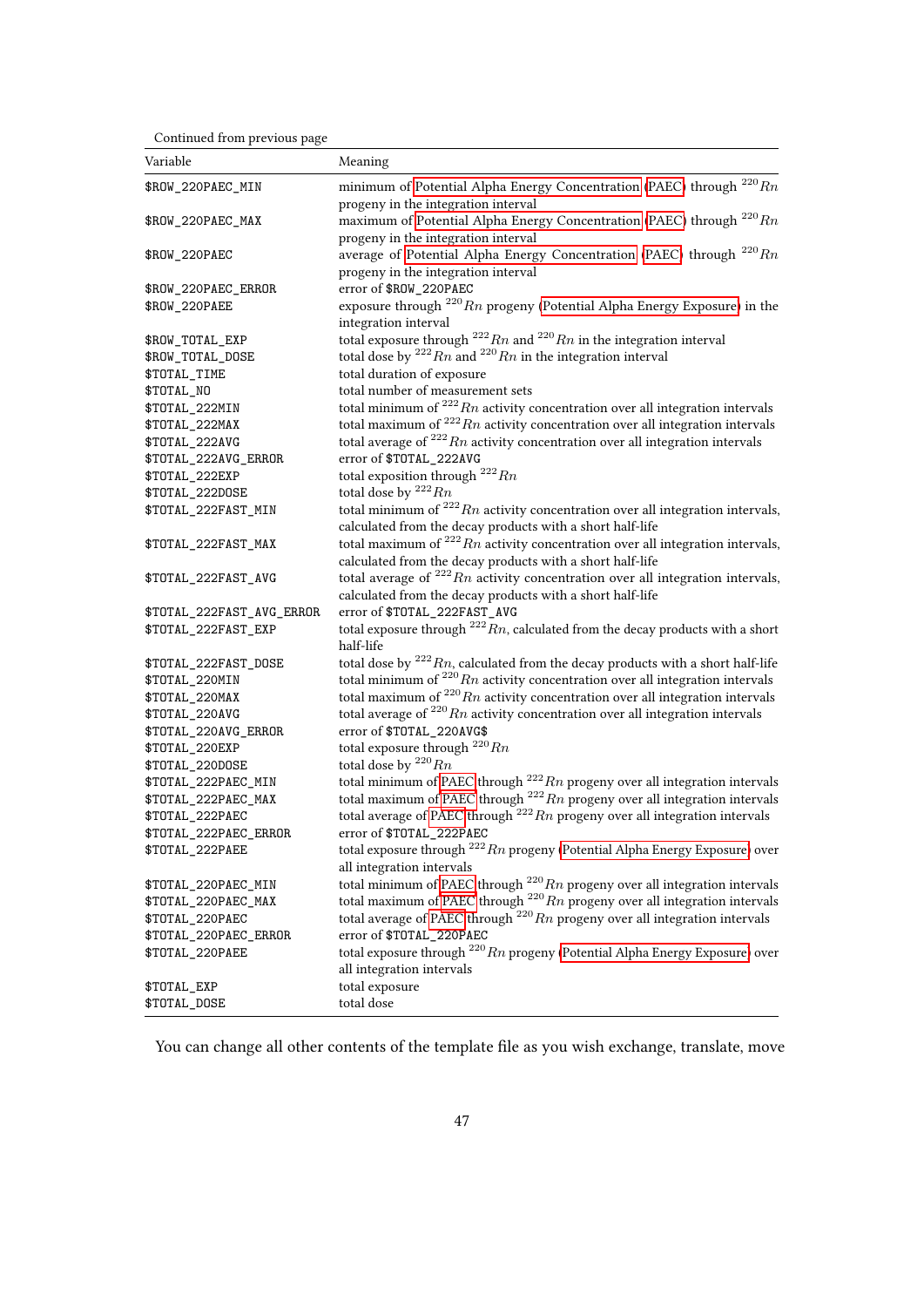or omit entirely.

### Hint

Radon Vision 7 searches for fields with the variables listed above when generating the report in the template and exchanges these fields with the value of the corresponding variables. Formulas in the template that contain variables therefore do not work.

However, the template file tmp-report\_advanced\_example demonstrates a trick how you can still use these variables to calculate with the help of invisible fields.

In addition to the report, all raw data are also exported to the spreadsheet file as additional tables.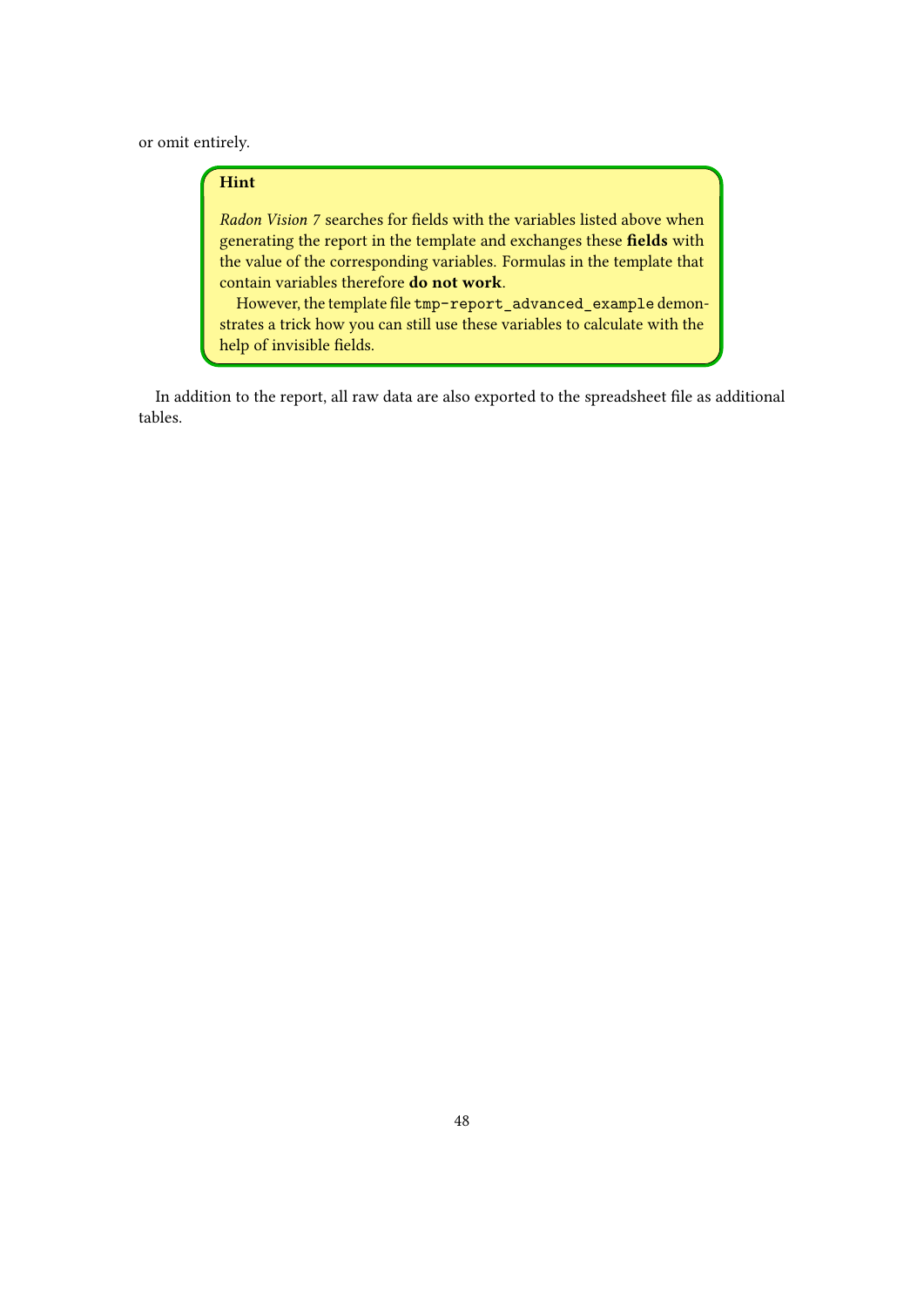# <span id="page-48-0"></span>A. List of keyboard shortcuts

| Key combination Function             |                                        |
|--------------------------------------|----------------------------------------|
| $Ctrl \nightharpoonup 0$             | File<br>$\rangle\!\rangle$ Open file   |
| $Ctrl \nightharpoonup A$             | File $\gg$ Save as                     |
| $Ctrl \nightharpoonup Q$             | File $\gg$ Exit                        |
| $Ctrl \mid \mid S$                   | Instrument $\gg$ Search                |
| $Ctrl \mid \vdash \mid E$            | Instrument<br>$\rangle\!\rangle$ Setup |
| $Ctrl \nightharpoonup G$             | Instrument $\gg$ Get data              |
| $Ctrl \vert + \vert$<br>$\mathsf{P}$ | View $\rangle$ Spectrum                |
| Ctrl                                 | View $\gg$ Main toolbar                |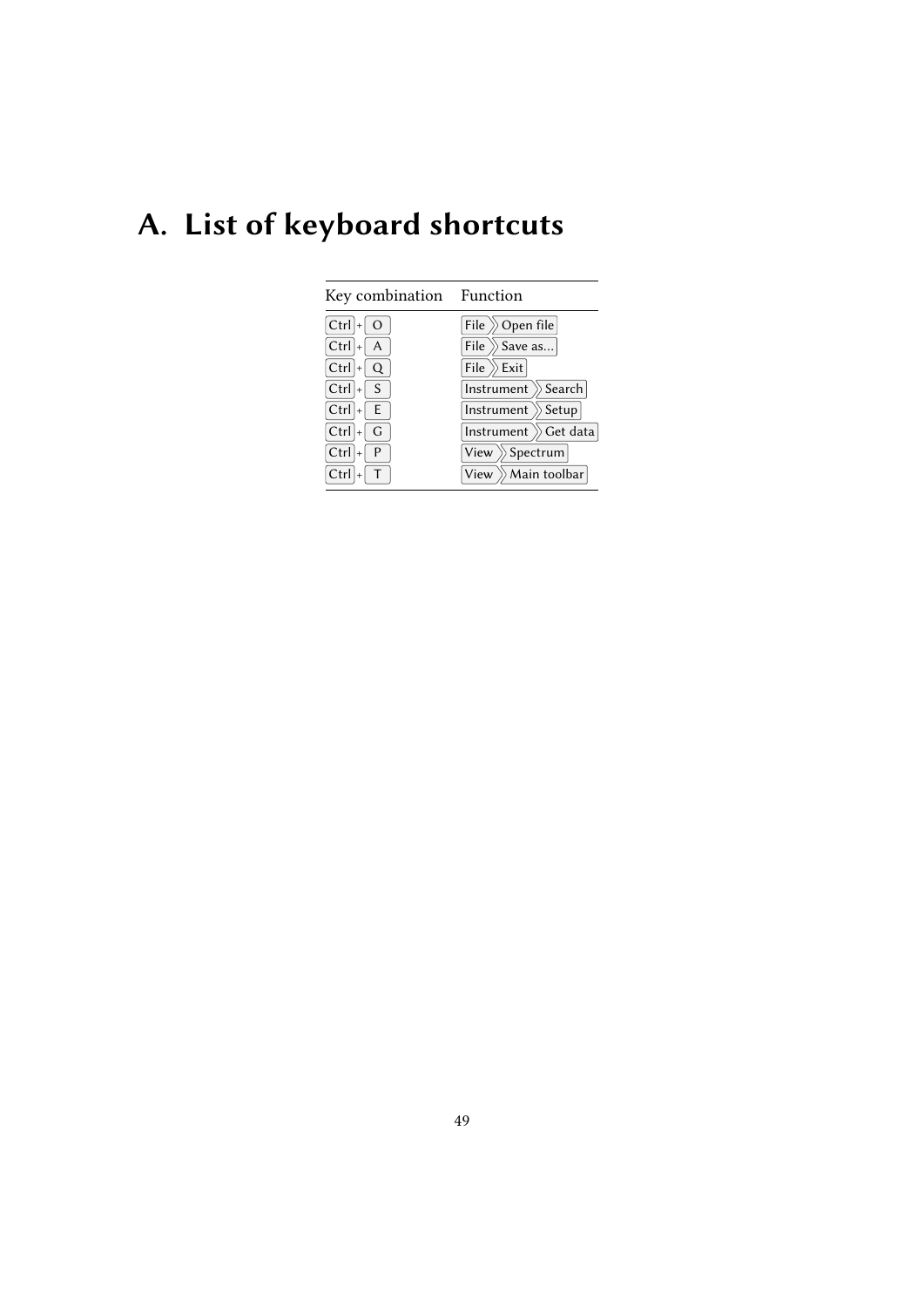## <span id="page-49-0"></span>B. Known limitations and errors

- 1. The options for remote data transmission known from Radon Vision 6 have not yet been implemented in Radon Vision 7 except for the dial-up modem connection. For ZigBee and network connections via SARAD's IP Box you therefore have to use Radon Vision 6.
- 2. Exposures and doses are not calculated with US units and the entire Calculation tab is not displayed.
- 3. In Windows 10, the app flickers from time to time. This is a pure display problem in connection with updating other visual components in Windows. This does not limit the stability of the app. The effect occurs in particular when a slide show with changing background images is switched on on the desktop background.
- 4. When marking a campaign from DOSEman PRO with  $\boxed{\hat{\text{t}}}$  + double-click, access violations were observed on some PCs that no longer occur after switching one of the curves shown off and on again.
- 5. When calculating the thoron average values from DOSEman PRO data, the errors of the thoron average values are not calculated. The less-than signs, which normally indicate that the detection limits are not reached, should be ignored here.
- 6. If the Windows setting of the decimal separator does not match the language setting of Radon Vision 7, there may be problems with the representation of the equilibrium factor and dose conversion coefficient, which can also lead to incorrect calculation of the doses .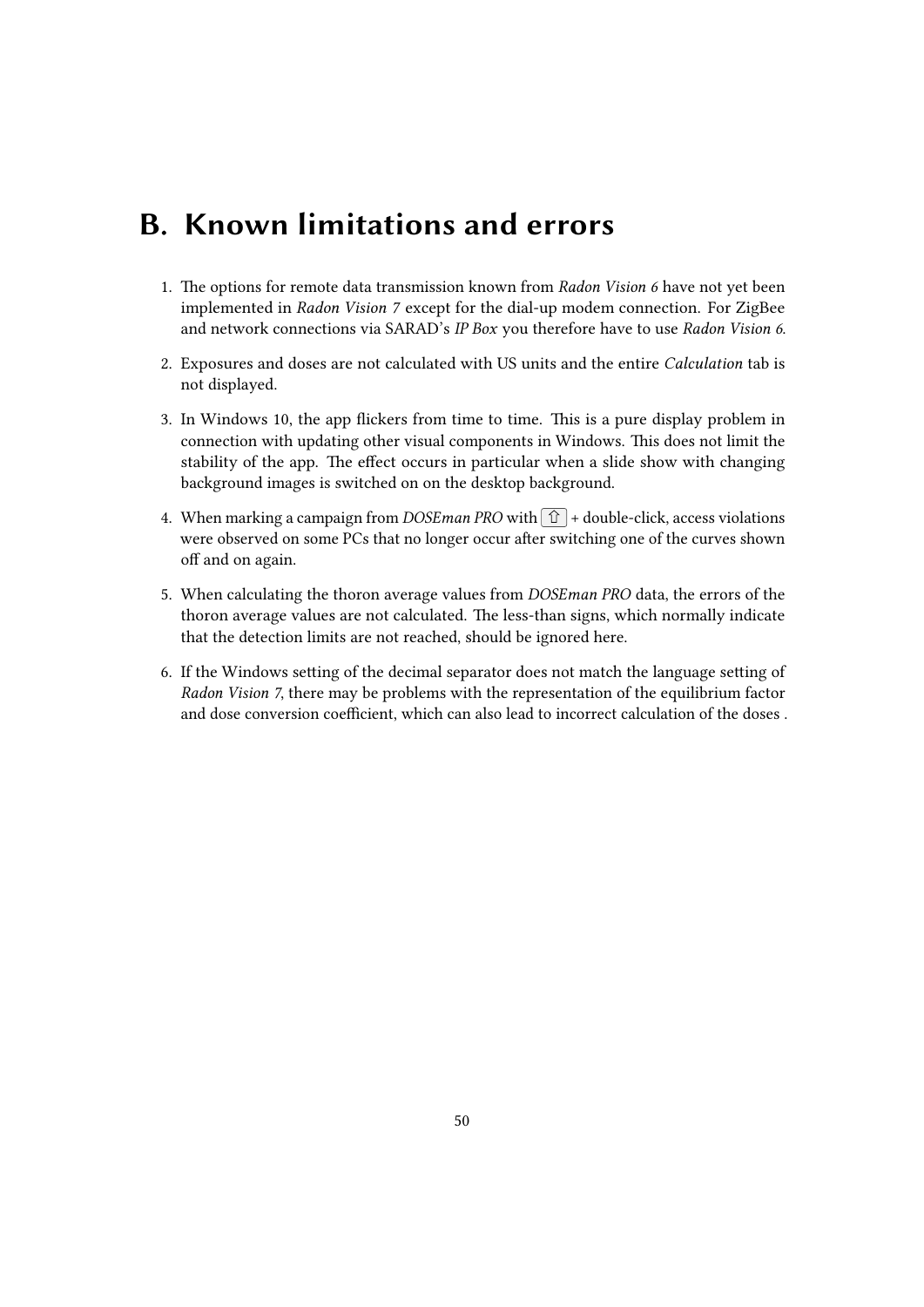## Bibliography

- <span id="page-50-1"></span>[1] Ermittlung und Berechnung der Dosis aus der spezifischen Aktivität der Radon- und Radonfolgeprodukte. URL: [https://www.sarad.de/cms/media/docs/applikation/an-](https://www.sarad.de/cms/media/docs/applikation/an-010_dose_calulation-de.pdf)[010\\_dose\\_calulation-de.pdf](https://www.sarad.de/cms/media/docs/applikation/an-010_dose_calulation-de.pdf).
- <span id="page-50-0"></span>[2] Thoron Measurements with the RTM1688-2. URL: [https://www.sarad.de/cms/media/](https://www.sarad.de/cms/media/docs/applikation/AN-004_Thoronmeasurements_EN_11-03-08.pdf) [docs/applikation/AN-004\\_Thoronmeasurements\\_EN\\_11-03-08.pdf](https://www.sarad.de/cms/media/docs/applikation/AN-004_Thoronmeasurements_EN_11-03-08.pdf).